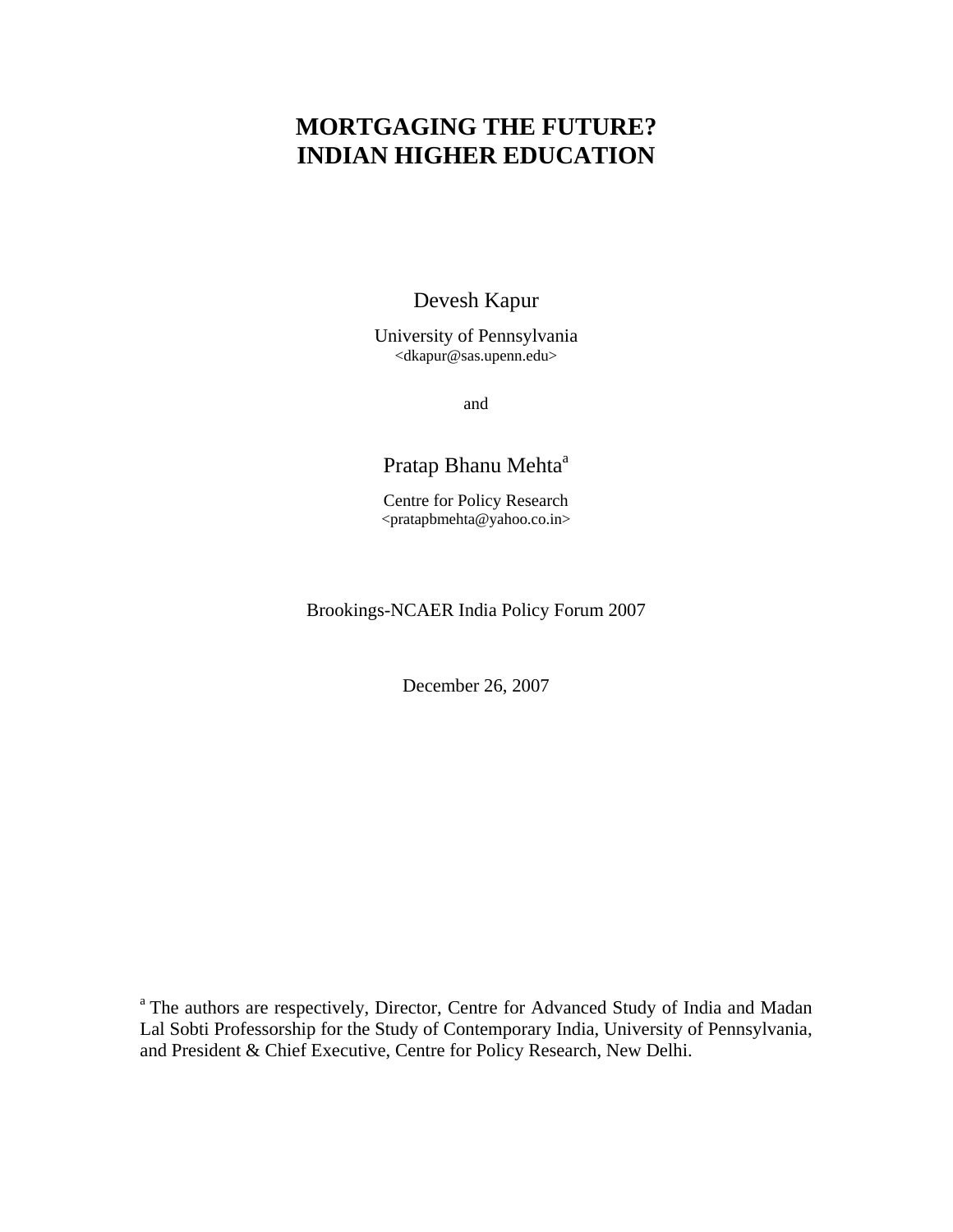"Our university system is, in many parts, in a state of disrepair…In almost half the districts [340] in the country, higher education enrolments are abysmally low, almost two-third of our universities and 90 per cent of our colleges are rated as below average on quality parameters… I am concerned that in many states university appointments, including that of vice-chancellors, have been politicised and have become subject to caste and communal considerations, there are complaints of favouritism and corruption."

Prime Minister Manmohan Singh's address at the 150th Anniversary Function of University of Mumbai, June 22, 2007 $^1$  $^1$ 

#### **I. INTRODUCTION AND OVERVIEW**

This paper analyzes two interrelated facets of Higher Education policy in India: the key distortions in higher education policies and what explains them. It first sets the stage by laying out the principal conceptual issues that need to be considered when thinking about an appropriate policy framework for higher education in India. It then examines three key distortions in Indian higher education with regards to markets, the state and civil society (philanthropy). The next part of the paper examines the political economy of Indian higher (tertiary) education and seeks to explain the ideological and political underpinnings of these distortions and how they work in practice. We conclude with some indicative some policy directions for Indian higher education. The purpose of this exercise is not to make detailed policy recommendations, but rather to flag the kinds of issues that ought to be addressed.

The key argument of this section of the paper is twofold. The first is that higher education in India is being de facto privatized on a massive scale.<sup>[2](#page-56-1)</sup> But this privatization is not a result of changing preferences of the key actors—the state, the judiciary or India's propertied classes. Rather, this privatization has resulted from a breakdown of the state system. As a result, it is a form of privatization in which ideological and institutional underpinnings remain very weak. Instead of being part of a comprehensive program of education reform, much of the private initiative remains hostage to the discretionary actions of the state. Consequently, the education system remains suspended between over-regulation by the state on the one hand, and a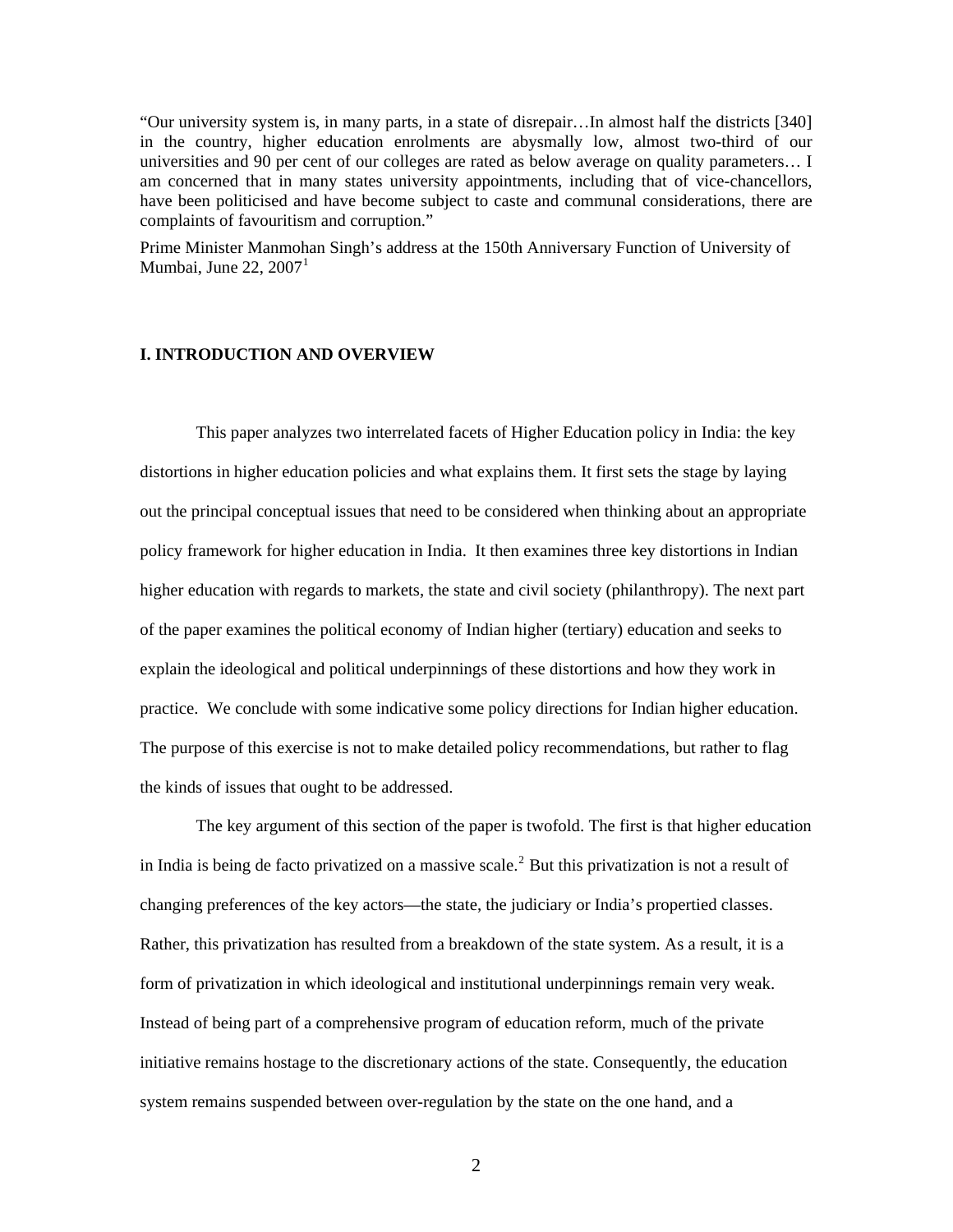discretionary privatization that is unable to mobilize private capital in productive ways. Any policy intervention, if it is to succeed will have to change this political economy equilibrium. However, vicious circles of interest will impede reform, whether of public or private institutions. We focus on the political economy not just because it explains the current regulatory regime. This political economy also explains why even *conceptualization* of issues in Higher Education is likely to remain distorted for some time. We begin with an overview of Indian Higher Education.

# **II. STRUCTURE AND SCALE OF INDIAN HIGHER EDUCATION**[3](#page-56-1)

In 1950-51 India had 27 universities, which included 370 colleges for general education and 208 colleges for professional education (engineering, medicine, education). By 2007 India had 361 Universities (comprising 219 State Universities, 21 Central Universities, 110 Deemed Universities, 11 Private Universities, 18 Institutions of National Importance (5 established under state legislations and 13 Institutes by Central Legislation). In addition, there are 18,064 colleges. The total number of students enrolled in the universities and colleges was 1[4](#page-56-1) million.<sup>4</sup> While we don't have data for the distribution of students by discipline, in 2003 of the 2 million-odd graduates, engineering and medicine graduates accounted for 7 percent and 0.7 percent respectively.

Nearly two-thirds of the colleges in 2005 were classified by the University Grants Commission (UGC – the apex government regulatory body for higher education) as "Arts, Science, and Commerce Colleges" (Table 1). Recent growth is much greater in professional colleges (especially engineering, management and medicine), as well as in private vocational courses catering especially to the IT sector.

# **[Table 1 somewhere here]**

There has been a rapid expansion in higher education, with student enrollment growing at about 5 percent annually over the past two decades. This growth is about two-and-half times the population growth rate (Table 2), and results from both a population bulge in lower age cohorts as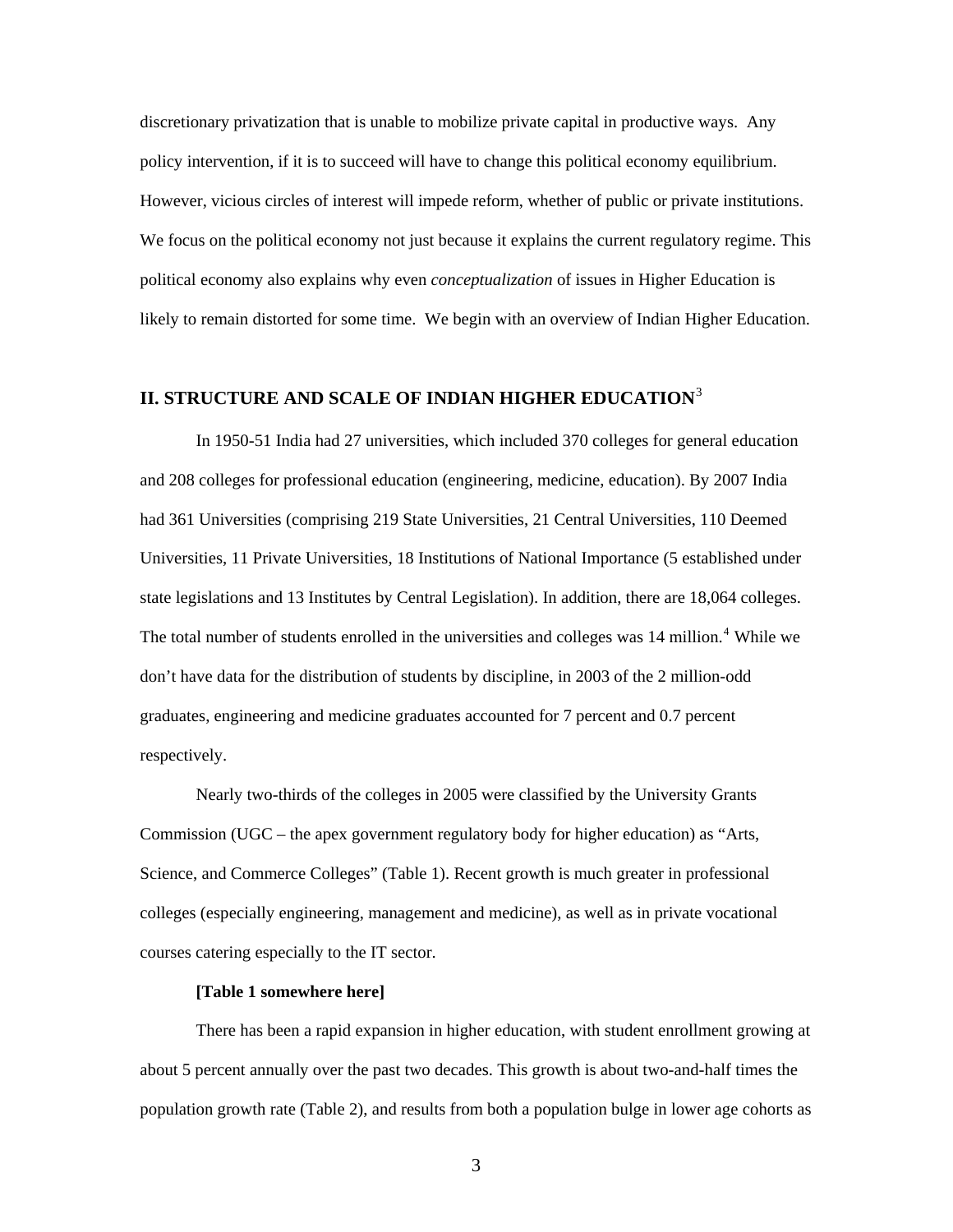well as increased demand for higher education. However, even today's gross enrollment ratio of Indians in institutions of higher education is approximately 11 percent of the age cohort, which is considerably higher than developing country averages, but lower than the average for Asia as a whole and much lower than OECD countries. Enrollment ratios vary across Indian states, with the southern and western states faring better than their eastern counterparts (Table 3). Women now constitute about 40 percent of all student enrollments, varying from a low of 20 percent in Orissa to a high of 58.8 percent in Kerala (Table 3). The bulk of students (nearly two-thirds) are enrolled in arts and science, with another 18 percent in commerce/management (Table 4a and b). This is of some importance because most "private investment" in higher education is concentrated in engineering, medicine and management, and consequently does little for the majority of students. Notwithstanding the great hopes reposed by a spate of committee reports on alternative sources of funding for higher education, the state will continue to have to occupy the commanding heights of at least this sector of the economy.

### **[Table 2, 3, 4a and 4b somewhere here]**

Although total expenditure on higher education has risen since independence, from 483 crores to 2418.3 crores between 1980 and 1995, spending per pupil in real terms declined for nearly two decades (Tilak, 1997). Higher education occupies a low priority in public expenditure (Table 5). Real public expenditure per student in higher education declined by 21 percent between 1993-94 and 2003-04.<sup>[5](#page-56-1)</sup> Its share of GNP was nearly 1 percent during the 1970s, just 0.35 percent in the mid-1990s, before increasing modestly to 0.6 by the end of the decade. After the formulation of the New Policy of Education (NPE) in 1986, the central government gradually increased its contribution to the funding of elementary education, and this trend continued in the 1990s. As a result, in total expenditure on education, the share of higher education spending declined from 12.2 percent during 1982-92 to 11.4 percent for the states, and more dramatically, from 36.2 to 23.3 percent for the center. Notwithstanding the high growth rate after economic liberalization, the real rate of growth of public expenditure on higher education declined from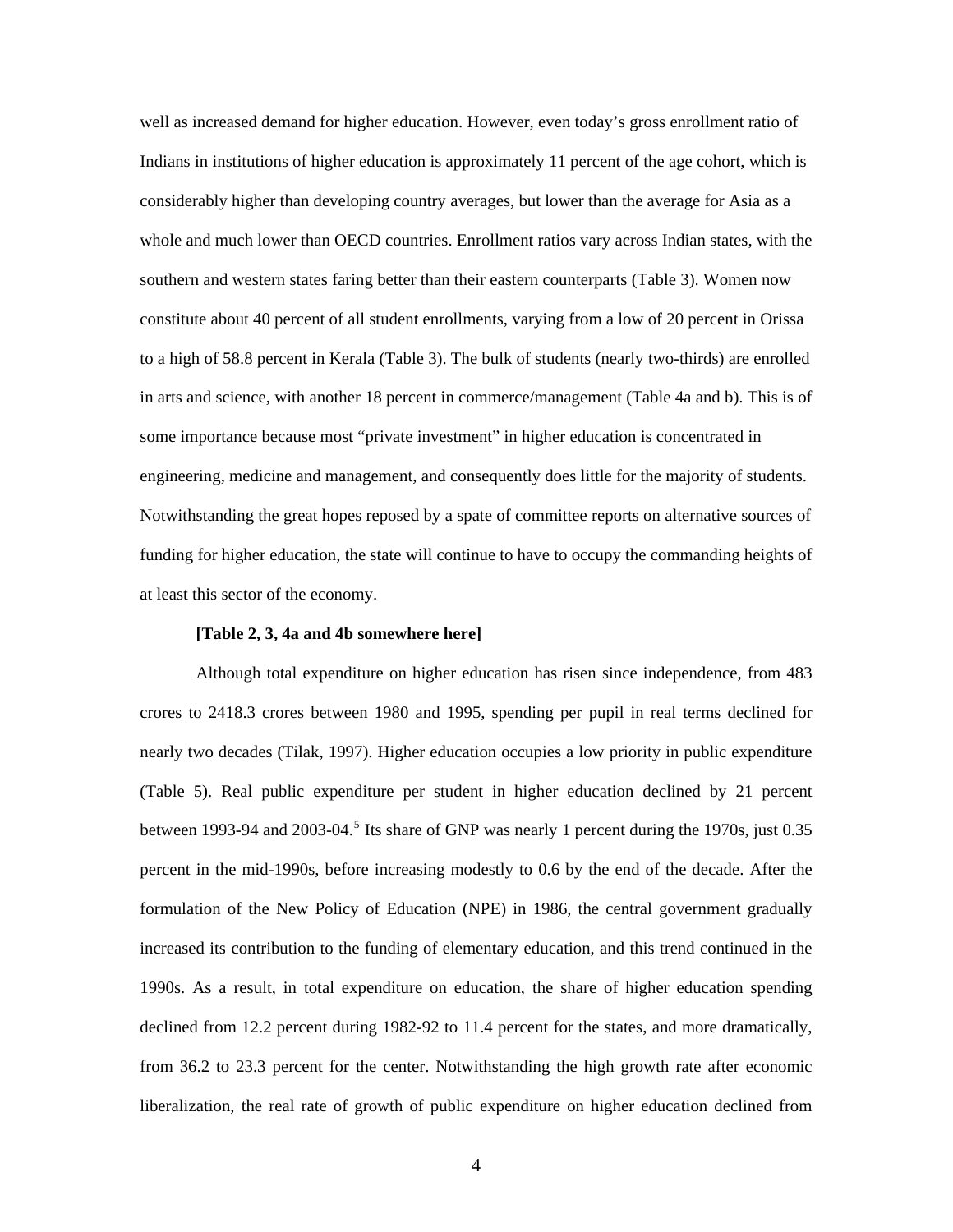about 5.5 percent during 1982-92 to 5.3 percent between 1993-2004, largely because of deceleration in spending by the states. The average real expenditure on higher education per enrolled student declined at 2.4 percent annually during this period - from Rs 8,322 in the period 1981-82 to 1991-92, to Rs 6,790 in the period 1992-93 to 2003-04 (at 1993-94 prices).

#### **[Table 5 somewhere here]**

Until very recently, most state governments had virtually ceased to expand the list of government aided institutions, thereby increasing the percentage of "self-financed" or "private unaided institutions," most noticeably in professional and technical education. In contrast to cashstrapped state governments, in June 2007 the Center announced plans to set up and fund 30 new central universities across the country. India has 20 central universities (18 funded by the UGC), spread over just 9 states, Delhi and Puducherry. The remaining 19 states of India would receive first priority in getting central universities. In addition, the central government announced that it would work with the states to support the expansion of colleges to the 340 districts that have extremely low college enrolments. To increase the likelihood of enrolment from these districts it also announced plans to set one high-quality school in every block of the country (6000) which would also establish benchmarks for excellence in public schooling.

# III. **CONCEPTUAL AND POLICY ISSUES**

Conceptual and policy issues relating to higher education in general (and not just in India) face an analytical conundrum: any discussion of these issues has to begin by acknowledging that from a policy point of view it is not easy conceptualizing what "good" higher education means, and therefore what kind of regulatory framework is appropriate (Kapur and Crowley, 2007). India is not unique in experiencing a crisis in the higher education system, and the debate on optimal regulatory frameworks across the world is quite indeterminate in its conclusions.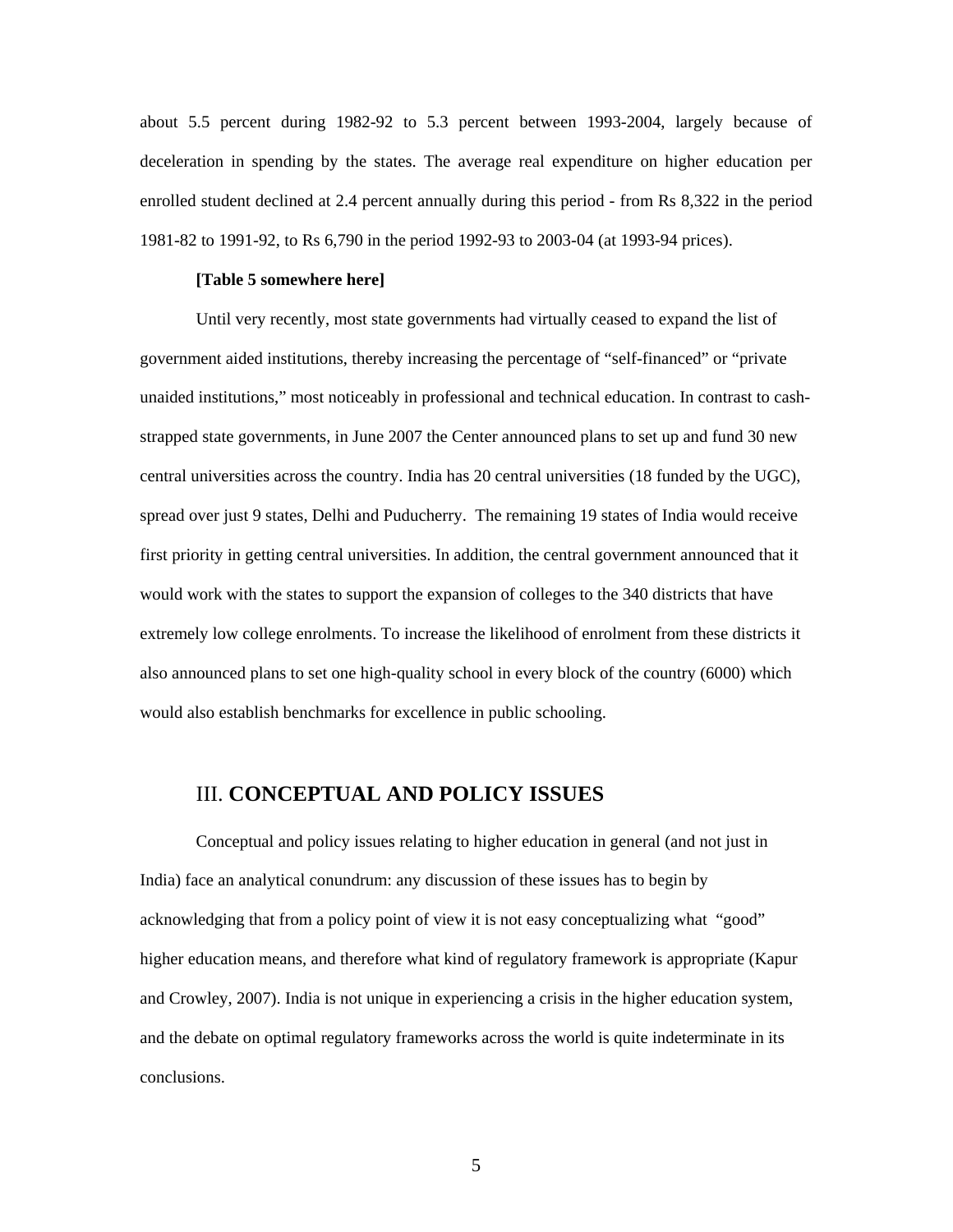Appropriate policy frameworks for Higher Education are difficult to design for several

reasons. First, there is considerable disagreement over the social rates of return in Higher

Education. This confusion over this issue is reflected in World Bank reports on this issue (*Higher* 

*Education*: *The Lessons of Experience*, 1994 and *Priorities and Strategies for Education: A* 

*World Bank Review*, 1995). The confusion and obfuscation in the 1994 report is evident it is

contradictory claims. To quote:

Indeed, it is arguable that higher education should *not* have highest priority claim on incremental public resources available for education in many developing countries, especially those that have not yet achieved adequate access, equity and quality at the primary and secondary levels. This is because of the priority these countries attach to achieving universal literacy; *because the social rates of return in investments in primary and secondary education usually exceed the rates of return on higher education* and because investment in basic education can improve equity because it tends to reduce inequalities. (World Bank, 1994, p.3)

Ironically, the executive summary of the same document reads:

Higher education is of *paramount* importance for social and economic development. Institutions of higher education have the main responsibility for equipping individuals with advanced knowledge and skills required for positions of responsibility….estimated *social rates of return of ten percent or more in many developing countries also indicates that investments in higher education contributed to increase in labor productivity and to higher long term economic growth essential for poverty alleviation*. (World Bank, 1994, p.1)

 There is a substantial technical literature on the social rates of return on investment in higher education, which is not our concern here. But there is a judgment call governments have to take in making the appropriate allocative decisions. All we would like stress here is that allocative decisions in India have, by and large, not been governed by any serious debate over this question. They are rather determined, as we shall see later, by political economy considerations. While recognizing the difficulty of this question, any sensible public policy ought to be able to publicly justify its allocative priorities on rational grounds. The Eleventh Plan draft, for instance, envisages doubling public investment in Higher Education. But much of this has been driven by the need to defuse the political backlash caused by India's affirmative action policies, rather than by a rigorous examination of allocative priorities.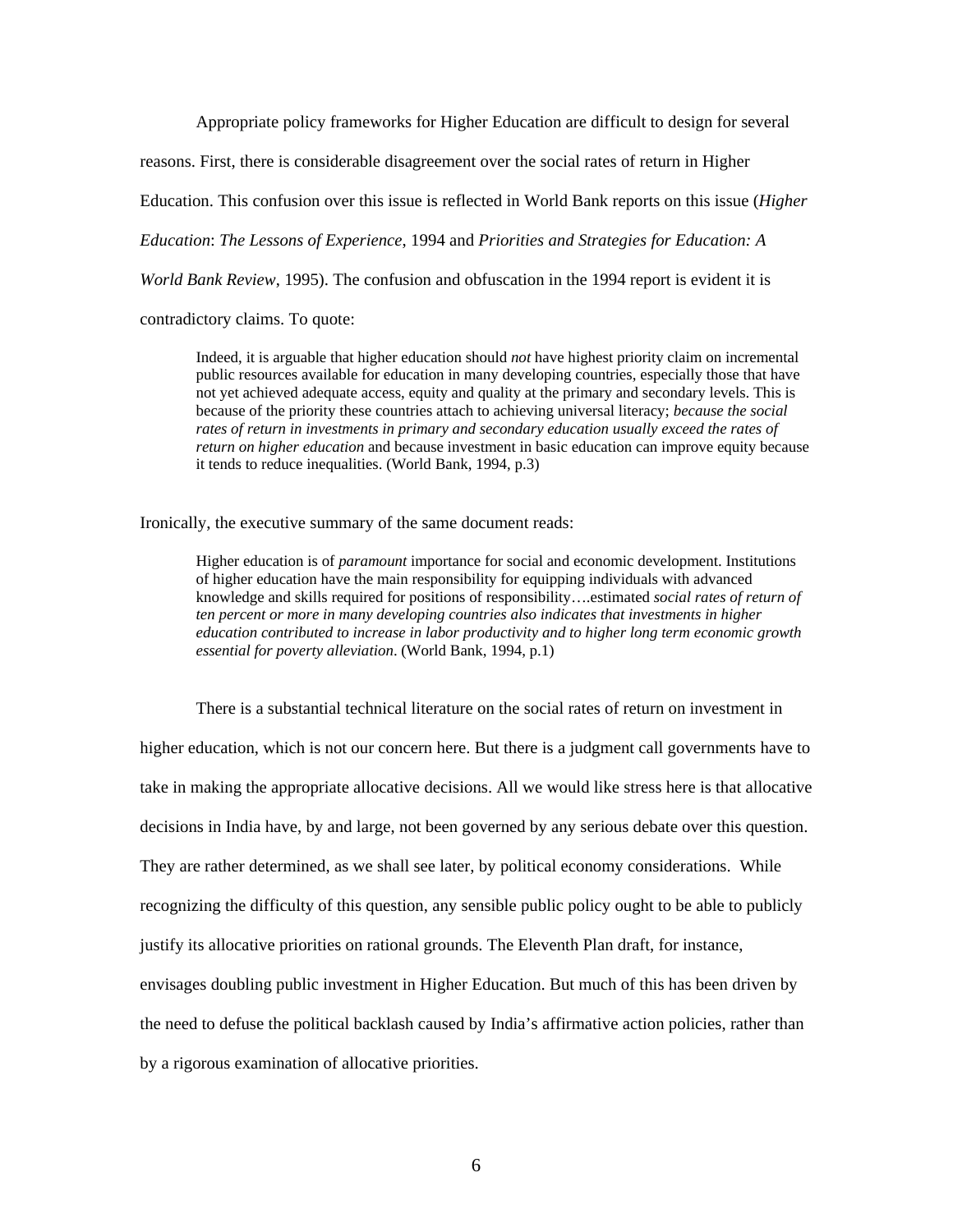The second issue concerns the *distribution* of investments within an education system. In any optimum system of regulation this question will have two aspects. First, how are private investment decisions made? Second, given (as we explain below) significant market failures in higher education, public investments will be required. But on what informational basis are public investments made?

 We first address the question of private investment decisions in higher education. In the Indian context it is important to emphasize that while there is considerable private investment (detailed later), it would an exaggeration to describe this as entirely market driven. Most private investment requires regulatory approval, and its character will be determined by the character of regulatory regime. Regulatory bottlenecks *distort* the character and degree of private investment in higher education in several important ways.

#### **A. Distorted Markets**

 First, the process of regulatory approvals diminishes the capacity of private investment to respond to market needs. In some areas like management and IT diplomas, institutions have managed to skirt the regulatory process by running "unrecognized" institutions, but in most areas severe distortions remain. Two examples illustrate this point. There has been an explosion in the demand for nursing. Yet setting up nursing colleges, or even increasing seats in existing ones requires regulatory approval that can frequently take years. So paradoxically, India remains a country that produces more doctors than nurses. India's civil aviation sector experienced phenomenal growth from 2001 onwards; yet approvals for aviation engineering schools were not forthcoming. As a result, India is a net importer of aviation engineers and pilots. Second, if the regulatory process is perceived to be corrupt and opaque, it produces an adverse selection in the kind of entrepreneurs that invest since the success of a project depends less upon the pedagogic design of the project but rather the ability to manipulate the regulatory system. The cumulative effect is to deter entrepreneurs who are interested in education rather than expending their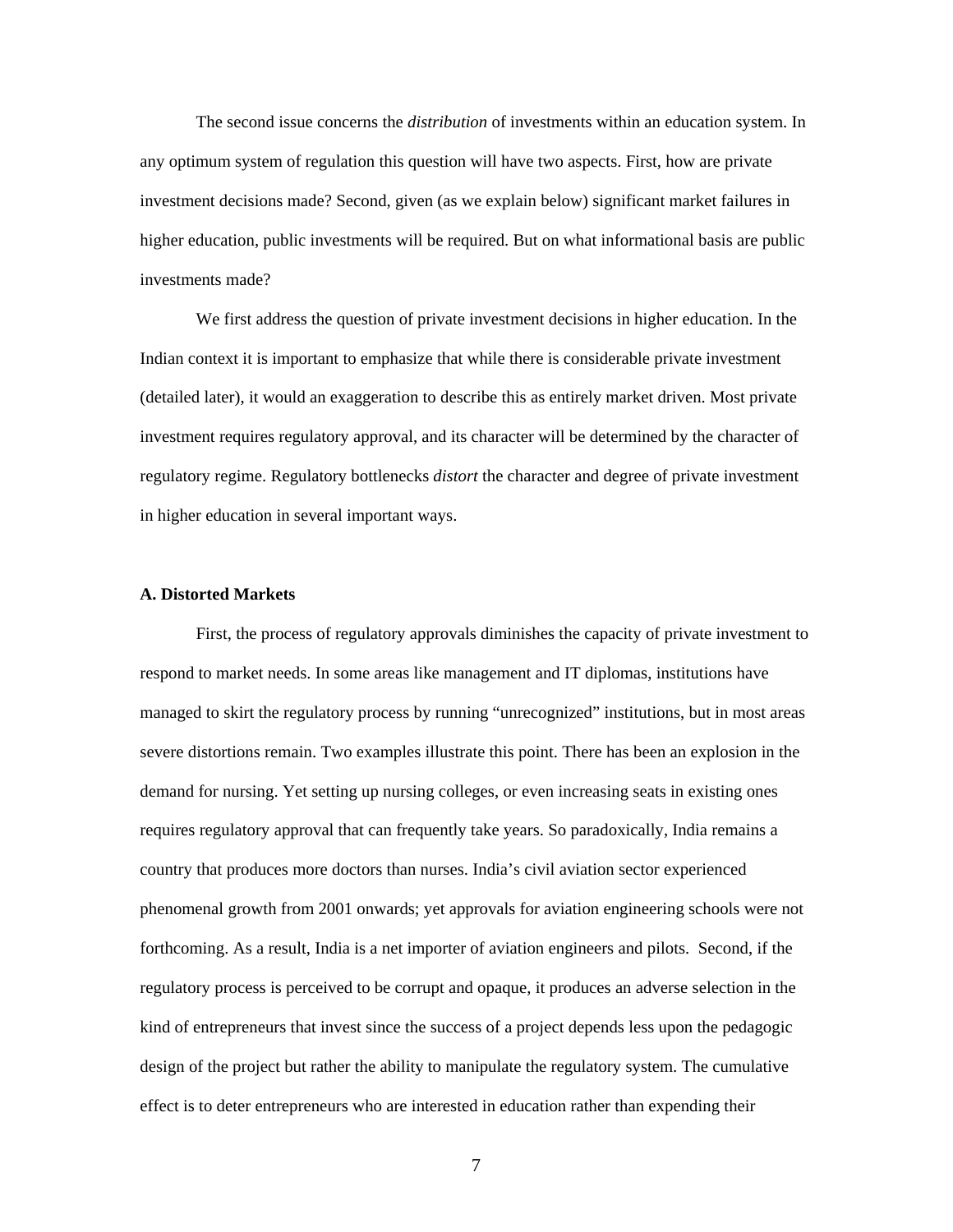energies in manipulating state functionaries. Third, there are significant market failures in acquiring physical assets that are necessary for institutions. Land is one such key asset. But the land market in India is severely distorted, and this has ramifications for the ability of educational entrepreneurs to set up institutions. Fourth, the templates under which approvals are given to institutions are extremely rigid on two dimensions. They stipulate infrastructure requirements irrespective of costs or location. And regulatory agencies insist that new institutions instead of innovating academically, conform to centrally mandated course outlines, degree structures and admissions policies. Fifth, a key element of a well functioning market - competition - is often severely distorted. For instance, foreign universities are not allowed to set up campuses in India, and this arguably prevents benchmarking to global standards. There are other micro rules, about institutions not being allowed to operate outside the state they are registered, high entry barriers for universities, the ability of the state to withhold operating licenses on the grounds that there are already enough institutions in a particular area, all of which impede competition. Sixth, the central element of a well functioning market, informational transparency, is woefully inadequate. The state's view is that accountability is best imposed through two instruments. The first is direct state inspection. The second is bringing these institutions under an accreditation process. Both mechanisms are deeply flawed. It is literally not possible for the state to physically inspect thousands of colleges; and the inspector raj is subject to abuse and corruption. The accreditation process is deeply flawed because one single accreditation agency does not have the capacity to fairly, rigorously and transparently accredit a large number of institutions. Instead, the state might be better of creating some competition in the accreditation process by licensing a number of agencies. The state would also be better of focusing on enforcing transparency: requiring institutions to share basic information that empowers students to make more informed choices. Although the regulatory agencies have made attempts in this direction, output related information that is critically lacking: namely, what has been the performance of an institution in terms of where its students end up after graduation. Few institutions are even required to track their own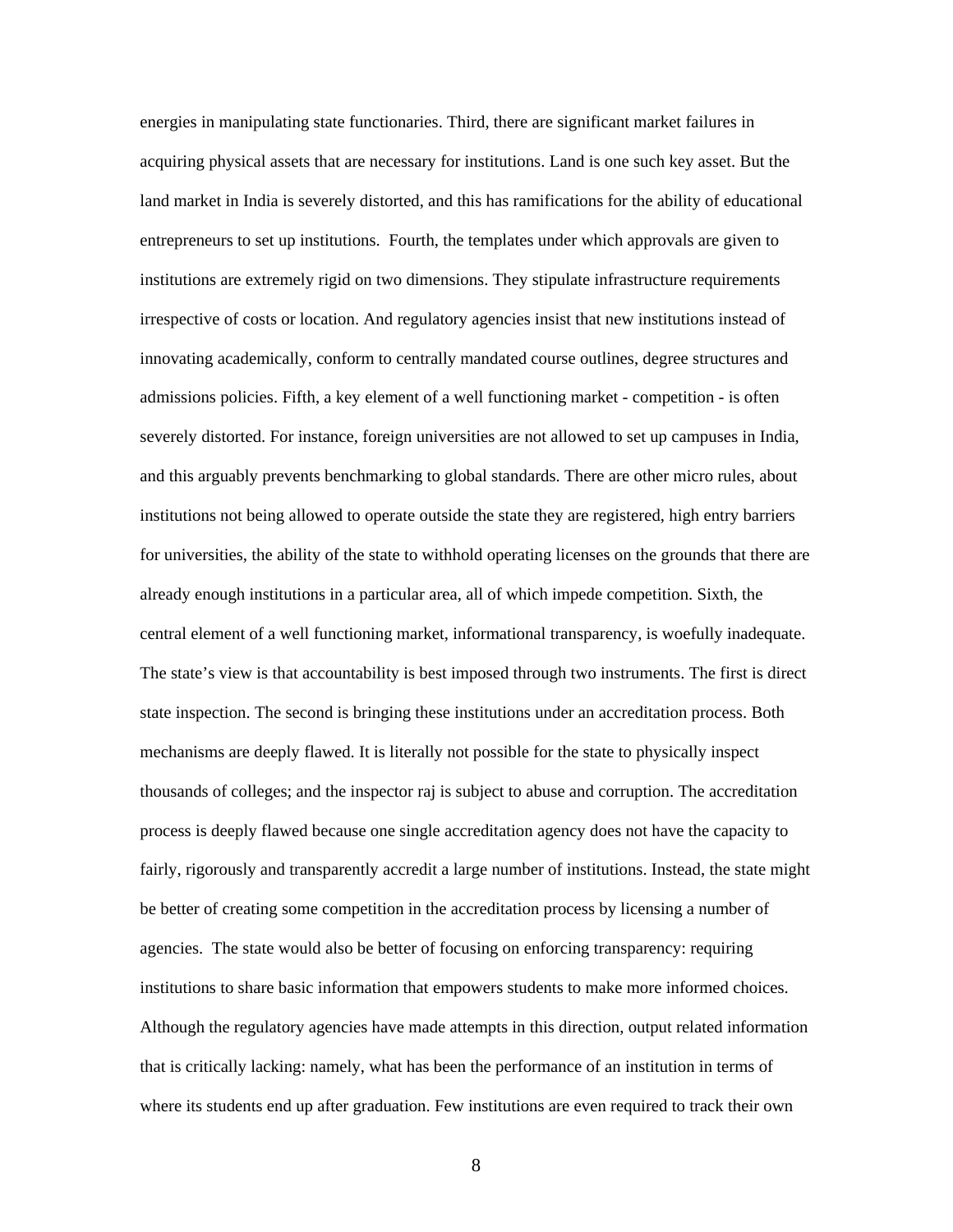performance, let alone share this information publicly. Another significant lacunae on the issue of transparency is that while the state has a plethora of laws to regulate institutions (and if need be even close them down), there are no laws specifically pertaining to fraud or misrepresentation in the education sector. Under current law, the regulatory institutions may close down fraudulent institutions, but they do not have the legal instruments for prosecuting those who have engaged in outright fraud. For instance, some institutions admit students, and grossly misrepresent their legal status. In the middle of the degree course, the institution simply "vanishes" leaving the students with a number of "wasted" years and large financial losses. There are no laws specifically to prosecute such cases of fraud. So the irony is that the one piece of legislation that could make strengthen student protection in relation to private institutions, without curtailing their autonomy is missing. But a whole series of other restrictions are selectively enforced by regulatory agencies. Finally, the private sector will for some time to come, free ride on years of accumulated scarcity. This scarcity is of two kinds. On the supply side, it is not easy to overnight tap into the kind of human capital that might be required to run good institutions; on the demand side, the scarcity is such that even weak institutions that would not have otherwise survived a competitive environment do so. There is an important analytical point here. Even if a system is formally competitive, in that there is a choice of institutions available and no institution (or a small number) commands a large market share, competition alone may not ensure accountability if aggregate demand remains high. The cautionary tale is that the accountability effects of competition will not kick in until demand is met. In the short run measures like regulating fees seem to create access, but in the long run they diminish the supply of the education system as a whole. At least with regard to private investment, the distortions can be removed by crafting regulatory regimes that address the aforementioned concerns.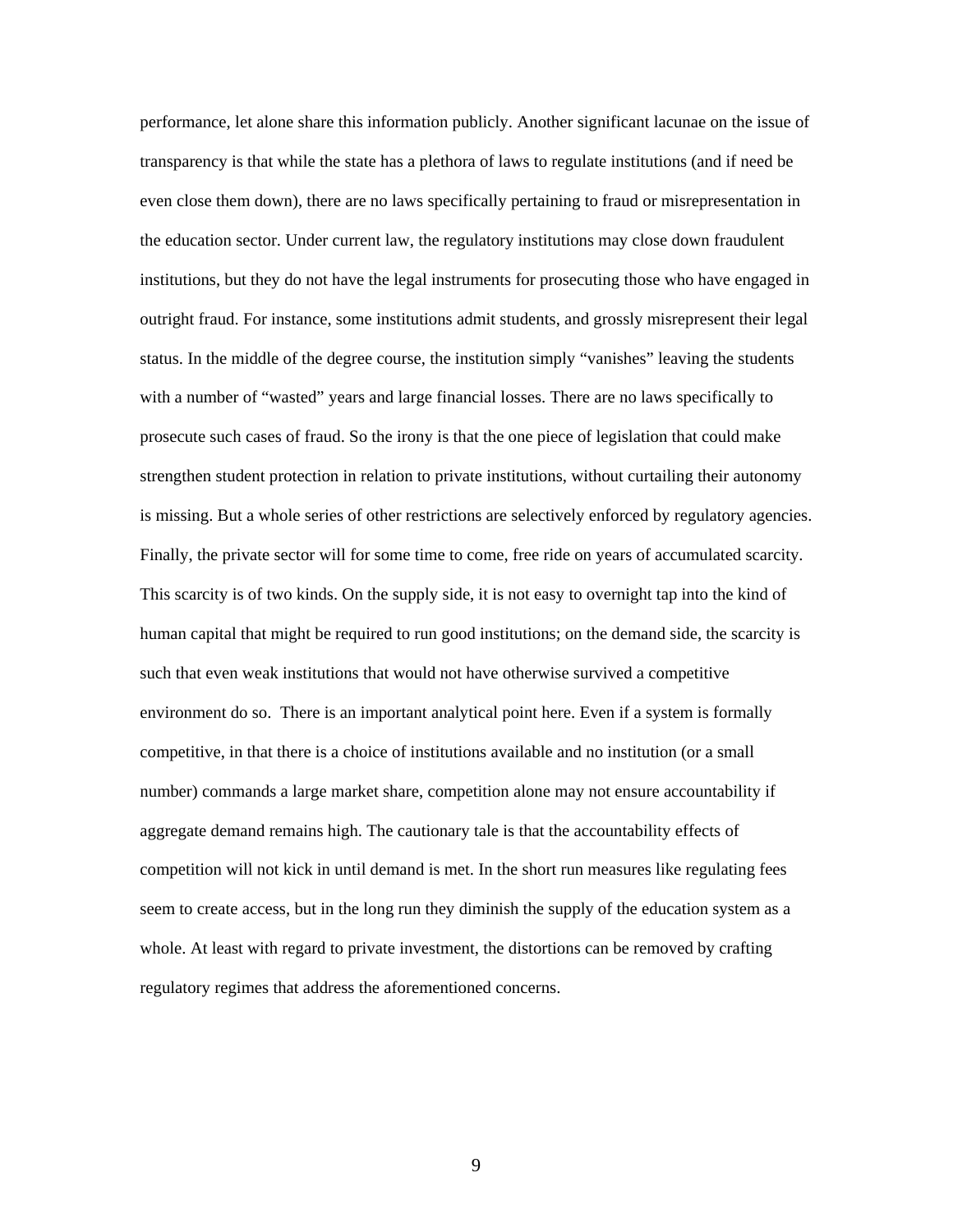#### **B. State Distortions**

We take it to be the case that public investment will play a major role in higher education. There will be significant market failures in education. For instance, it is not clear that even under the best of conditions the market will create an environment conducive to research that has long time horizons or which responds to important social needs. These will have to be met through public funding. If higher education has significant public good aspects it will be under supplied. If it is a private good there could be significant credit market failures that impede access. The important policy questions are who should be making the allocative decisions on behalf of the state and what principles should guide them?

 The question of who should be making allocation decisions is particularly significant in the Indian context. At the moment, it is fair to say that these decisions are centralized to an extreme degree. The Planning Commission and the Ministry of Human Resource Development not only determine aggregate Higher Education Budgets, but the forms in which they will be spent (this includes everything from the kinds of institutions, subject areas and so forth). The University Grants Commission, the premier funding body for public institutions has also greatly centralized allocation decisions. The quality of these allocation decisions will depend entirely upon the informational resources a very small group of decision makers have access to. In our view such extraordinary centralization of allocations is bound to produce significant distortions, because it presupposes an omniscience that few decision makers can have. For instance in the 11<sup>th</sup> Plan draft, the Planning Commission envisages thirty new central universities. How was this number arrived at? Who determined the tradeoff between investing in existing institutions and creating new ones? As a first step, it is important to bring these allocations under some metric of public reasons. But it is also important to empower a variety of institutions, including universities themselves to make allocations.

 The question of what principles should guide these allocations is a tricky one. There are different kinds of tradeoffs here. First, it is almost impossible for centralized planning to second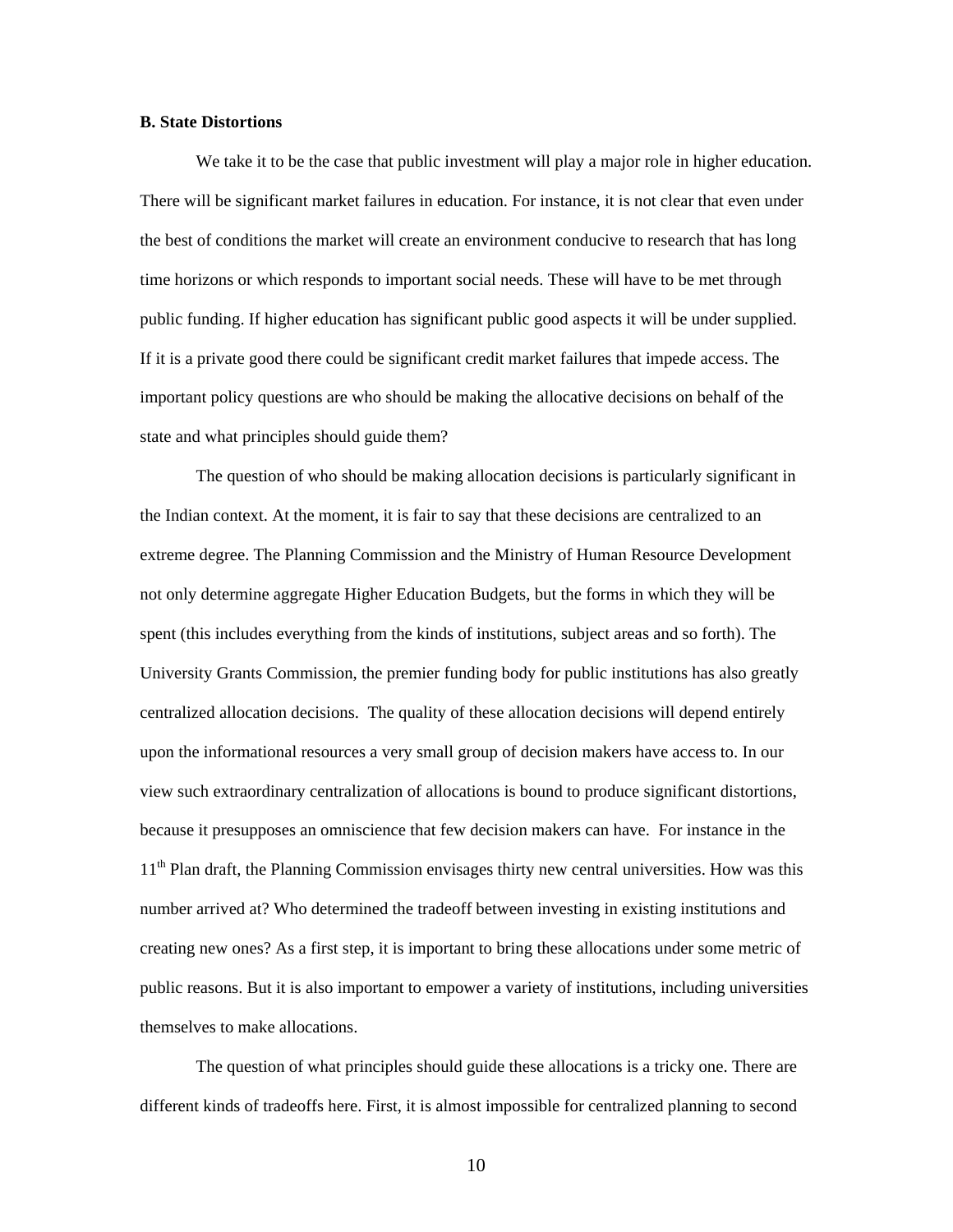guess what the structure of the labor market will be. Obviously, an education system, to a certain degree has to respond to the needs of the labor market. But trying to tailor an education system too closely may be like a general fighting the last war. Yet in the debates over how much to allocate for vocational as opposed to general education, it is precisely this knowledge that is assumed. There is a considerable debate in the OECD whether investment in general education (maths, articulation and reasoning) has greater payoffs for future labor markets than investments in domain specific knowledge (Wolf, 2005). We would urge two considerations. First, decision makers need to address these questions with great care. Second, we also recognize that these questions are also both difficult and indeterminate. But this is precisely what suggests that an optimal institutional architecture for making these allocation decisions must be diverse (so that there is more information), flexible (so that changes can be made in real time. Decentralization of these decisions at various levels is the only way of achieving diversity and flexibility in the basic architecture of public investment in higher education.

### *Subsidies in Indian Higher Education*

 An important issue in Indian policy debates is the extent to which the state should be investing and subsidizing higher education. The allegedly low social rates of return on higher education were frequently deployed during 1990s to reallocate public expenditure away from higher education. It has become commonplace to argue that India was anomalous in the emphasis it placed on higher education at the expense of elementary and secondary education. While the unconscionable neglect of primary education has distorted India's social policy, it is difficult to make a case that this is because of an overemphasis on higher education. India's gross enrollment ratios in higher education are still relatively low (around 10 percent) and, as the Table 5 shows, since 1999s, expenditure on higher education as a percentage of total expenditure on education remained roughly 18-19 percent, or about 0.6-0.7 percent of GDP. These ratios hardly signal an overemphasis on higher education.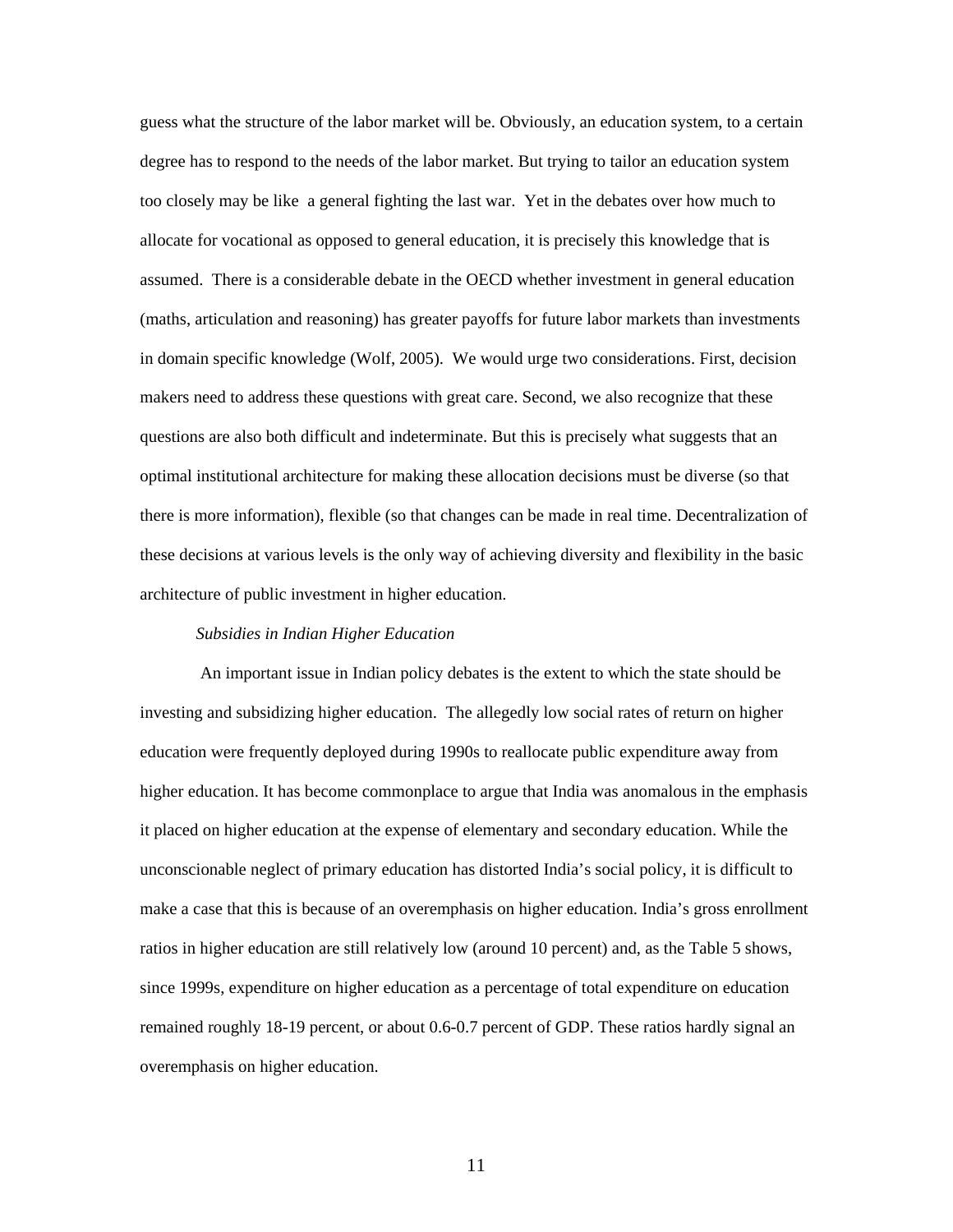Inspired by the same World Bank documents mentioned above, the Department of Economic Affairs, in its 1997 discussion paper, *Government Subsidies in India* (GOI, 1997), argued for a reduction of subsidies to higher education. It claimed that education beyond the elementary level is a "non-merit" service, because the benefits of the subsidy accrue primarily to the recipients. It argued that the private rates of return are greater than social rates of return in higher education; hence, subsidies should be phased out.

 One of the assumptions of this paper was that "most subsidies to higher education accrue predominantly to the better off sections of society." This argument has been frequently deployed and has become a staple criticism of government subsidies to higher education. And it has been used to explain the contours of India's Higher Education Policy. But this argument has to be taken with a grain of salt. For one thing, there is little doubt that marginalized groups have been given much greater access to education as a result of government subsidies. The ratio of male to female students in higher education dropped from 8.3:1 in the 1950s to almost 1.5:1 by the late 1980s. All the evidence from studies of primary and secondary education suggests that the place where parents discriminate most against a female child is in the preference for public versus private expenditure. Parents are more likely to incur private expenditure for sons than daughters. If this is the case, it is difficult to imagine these ratios dropping in the absence of public subsidies.

 Another piece of evidence against the proposition that education subsidies go largely to the privileged is the increase in enrolment of India's most marginalized social groups, namely Scheduled Castes (SC) and Scheduled Tribes (ST). The ratio of general to SC/ST students has dropped from almost 12:1 in the late 1950s to 8:1 during the late 80s to just above [6](#page-56-1):1 in 2004.<sup>6</sup> There is no reliable study on this, but there is strong suggestive evidence to show that the proportion of first generation graduates in universities has been rising dramatically in both state and, to a somewhat lesser degree, Central Universities. If one uses the fact that at least one parent was a graduate as a proxy for privilege, then the dramatic increase in the proportion of first generation graduates belies the claim that state expenditure only subsidies the privileged.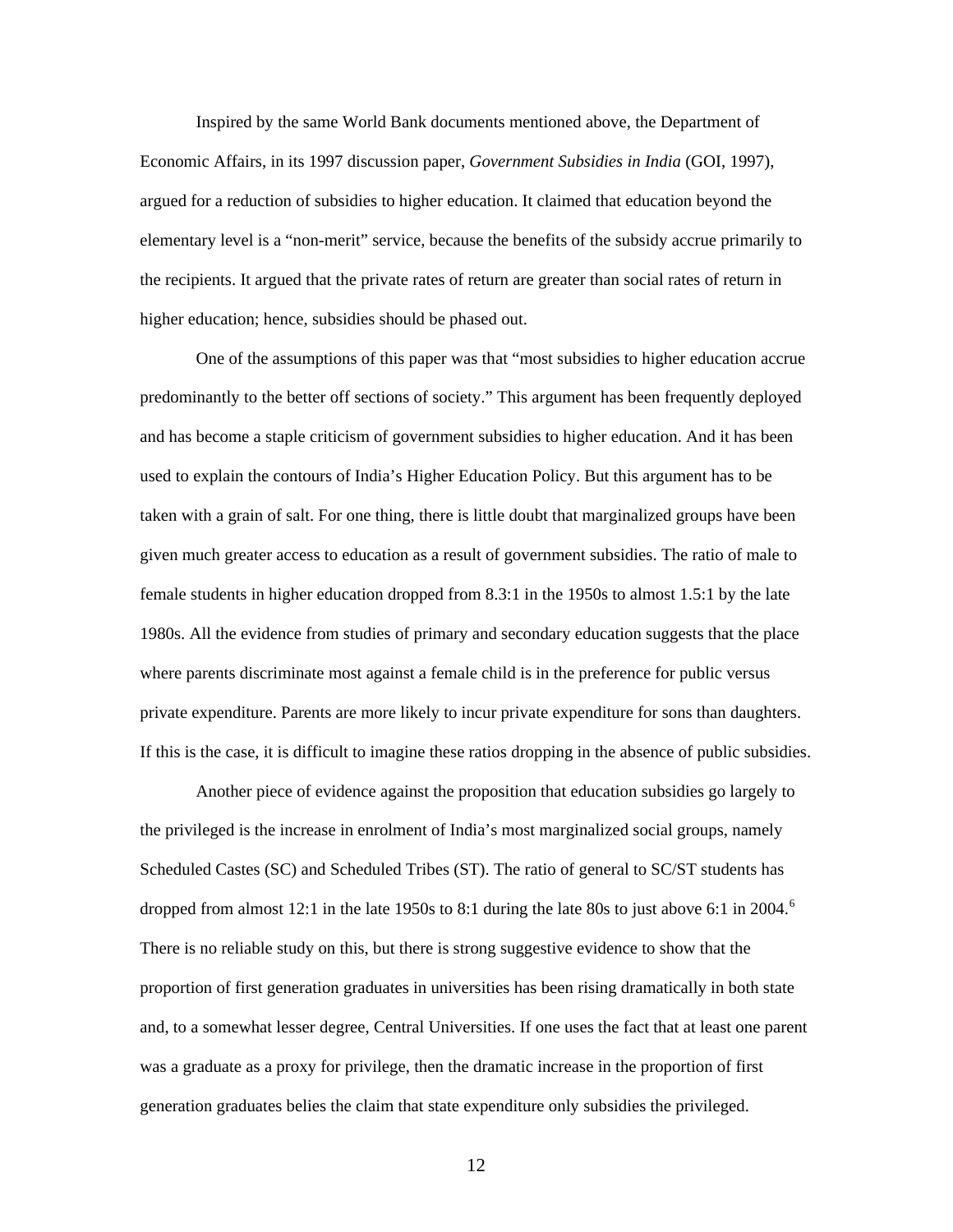Global patterns of funding clearly show that higher education remains very much a statedominated sector. In OECD countries such as Denmark and Holland, public funding provides 98 percent of the resources for higher education; the figure is almost 90 percent for Canada. Even in the United States, the figure is as high as 78 percent. There is absolutely no doubt that the public sector has a preeminent role to play in higher education (Kapur and Crowley, forthcoming).

The need for subsides is not at issue. What is at issue is their form and structure. Historically in India there have been few moves by the government to remove subsidies and recovering user costs. The recovery of user costs (or costs recovered from students) remained at roughly 5 percent during the entire decade, substantially less than the Punayya Committee's recommendation that the government aim at recovering 25 percent of costs from students.<sup>[7](#page-56-1)</sup> The general principle has been more widely accepted both by the  $11<sup>th</sup>$  Plan and the National Knowledge Commission. But there are risks in the way in which this might be implemented for public universities. While this proposal is a good aggregate *target*, the outcome will be suboptimal, if this is converted into a simple formula applicable to *each university*. For the ability of institutions to raise fees and resources will vary considerably. The risk of rigidly imposing this formula may be to weaken weak institutions even more.

The second issue with subsidies is that the cost of education bears no relationship to the earning potential of degrees. In other words, the issue is whether fees structures are rationalized in relation to markets for *individual* students based on their potential earning capacity, background and so forth. There is a sense in which a lot of middle class students are beneficiaries of subsidies in that the fees they pay has no relation to their earning potential. But the emphasis on uniformity in the area of fees and of course meant uniformly low fees. Indeed it is an astonishing application of the uniformity principle that even in areas of fees, the requisite degree of variation is not allowed adding to the impression that subsidies go to the rich. Thus even as Indian students are going abroad in droves, spending nearly two orders of magnitude per capita than the Indian state spends per student in India, even elite public educational institutions are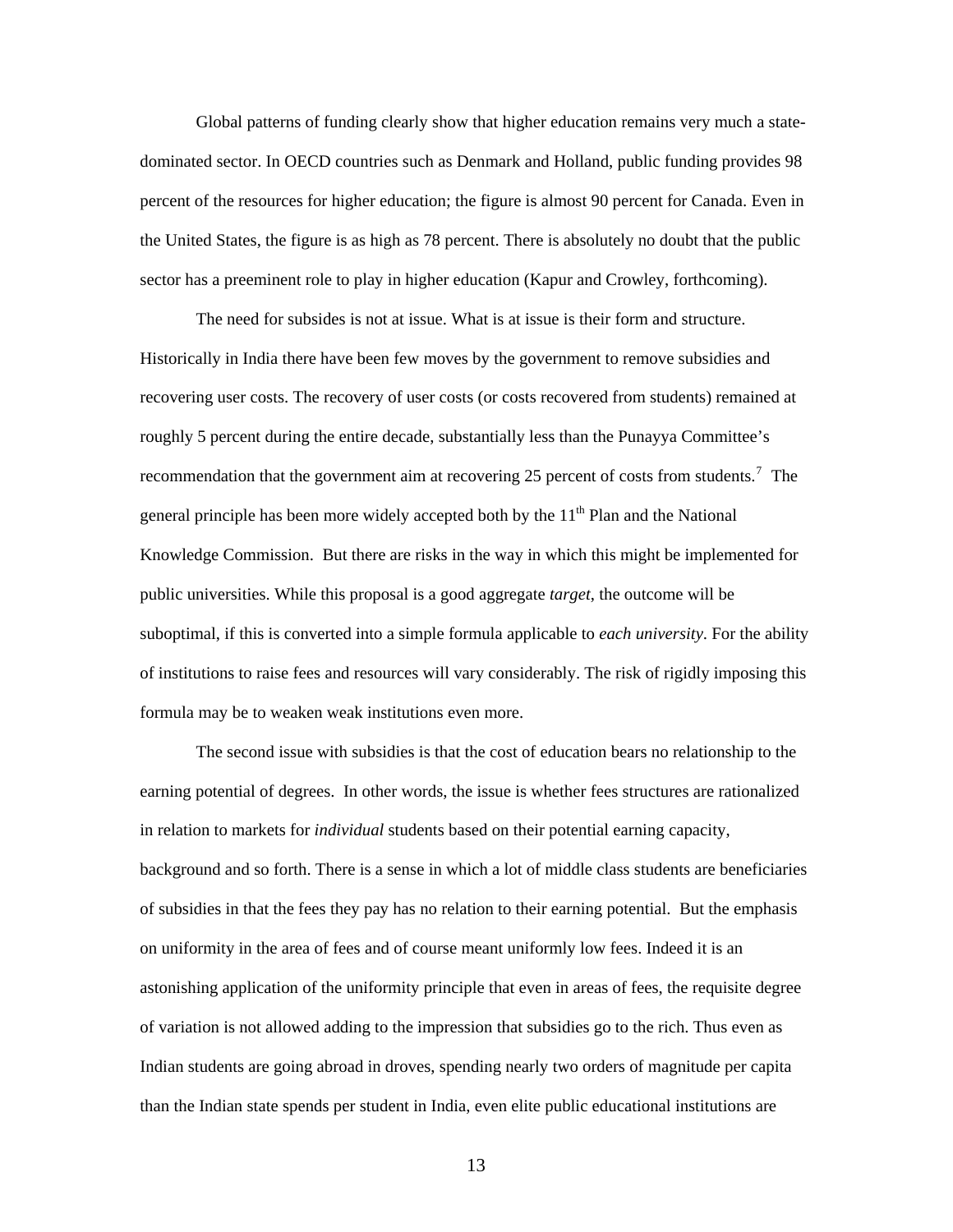constrained from raising fees that correlates with the earning potential of graduates. Creative fee structures that all higher education institutions (at least the elite ones) to charge fees based not on costs but instead on initial earnings of students after graduation. This is equivalent to a risksharing contract or a "claw-back" mechanism based on real future stream of student earnings rather than costs of a monopolist, which is also more fairness to both parties.

Public universities in India need radical reform on every single dimension imaginable. Detailing those reforms would take a paper in its own right. These institutions are run on an endless series of perverse incentives that militate against productivity and excellence, much of the investment is not matched to the objectives and educationists have little control over pedagogical and evaluation decisions. To take a few examples: one of the striking features of university expenditure is that most of it goes to salaries; in some instances as much as 95 percent of total expenditure. The result is, to put it mildly, very poor infrastructure and intense competition for scarce resources resulting in higher politicization. The second feature leading to a dramatic politicization of university life was the introduction of the so called "promotion schemes" during the late seventies. Under this scheme university promotions were considered analogous to civilservice promotions, in that one ought to be entitled to promotion if one had demonstrated minimal competence. In principle, this scheme had all kinds of review mechanisms built into it, but it essentially resulted in two things. It enabled many mediocre academic professionals to rise to top positions of responsibility, and decreased the mobility of individuals who were seeking promotions across universities. In some ways, this scheme did most damage not by removing incentives for performance (it could, in principle have attracted more talent to universities), but by ensuring that non-academically oriented administrators got the upper hand in university administration. There is some argument over whether this scheme was a response to real pressure from the teaching community or a preemptive attempt by the state to buy them off. But the net result is that the clout of the teaching community is considerable. It does not take the form of policy formation (teachers unions do not have that sense of corporate identity), but as a powerful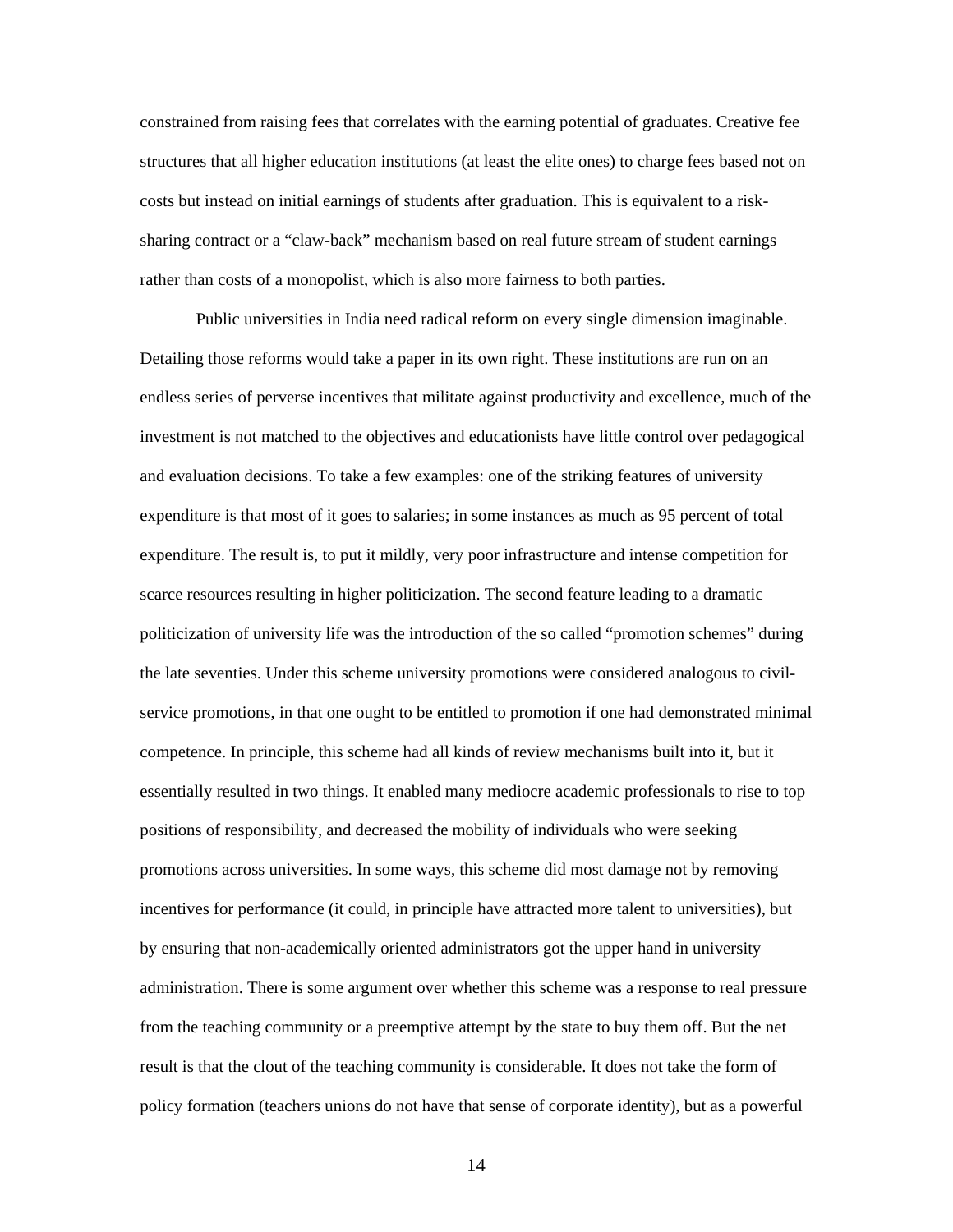lobby that has resisted attempts at change and reform in the education system. One striking feature is that of the ten universities we surveyed, it was almost always teachers who went on strike rather than students during the past decade. The point is that a nexus of state power and the entrenched educational establishment more or less governs policy in the area of education.

One area we would like to highlight that cuts across the public and private divide is the issue of "quality" At one level there is a great concern with quality. But the credibility of institutions depends largely on *selection mechanism* for students. In fact, part of the ideological evolution of the system has been the displacement of debates over pedagogy to debates over selection mechanisms. But even this focus on selection mechanism is largely at the top institutions (see table below). There is a potentially radical conclusion that could be drawn from the Indian experience. Rather than worry about the quality of higher education institutions per se, India should simply replicate the success of IIT or IIM selection mechanisms on a larger scale and across different domains across the country. The success of the National Law Schools is resuscitating legal education is an example.

| Entrance Exam           | <b>Higher Education</b> | Number of | Successful | Percentage |
|-------------------------|-------------------------|-----------|------------|------------|
|                         | Institution             | Examinees | candidates | successful |
| <b>CAT</b>              | Indian Institutes of    | 180,000   | 1200       | 0.66       |
|                         | Management              |           |            |            |
| <b>JEE</b>              | Indian Institute of     | 300,000   | 5500       | 1.8        |
|                         | Technology              |           |            |            |
| All-India PMT           | Pre-Medical             | 214,503   | 1654       | 0.77       |
| All-India               | National Institutes of  | 490,193   | 11,000     | 2.24       |
| <b>Engineering Exam</b> | Technology              |           |            |            |

**Selectivity of Elite Indian Higher Education Institutions** 

As a thought experiment, suppose India simply abolished most of its non-performing universities and dispensed with formal requirements of having a degree and instead put in place a series of well-designed exams, which students can take at periodic intervals. How they choose to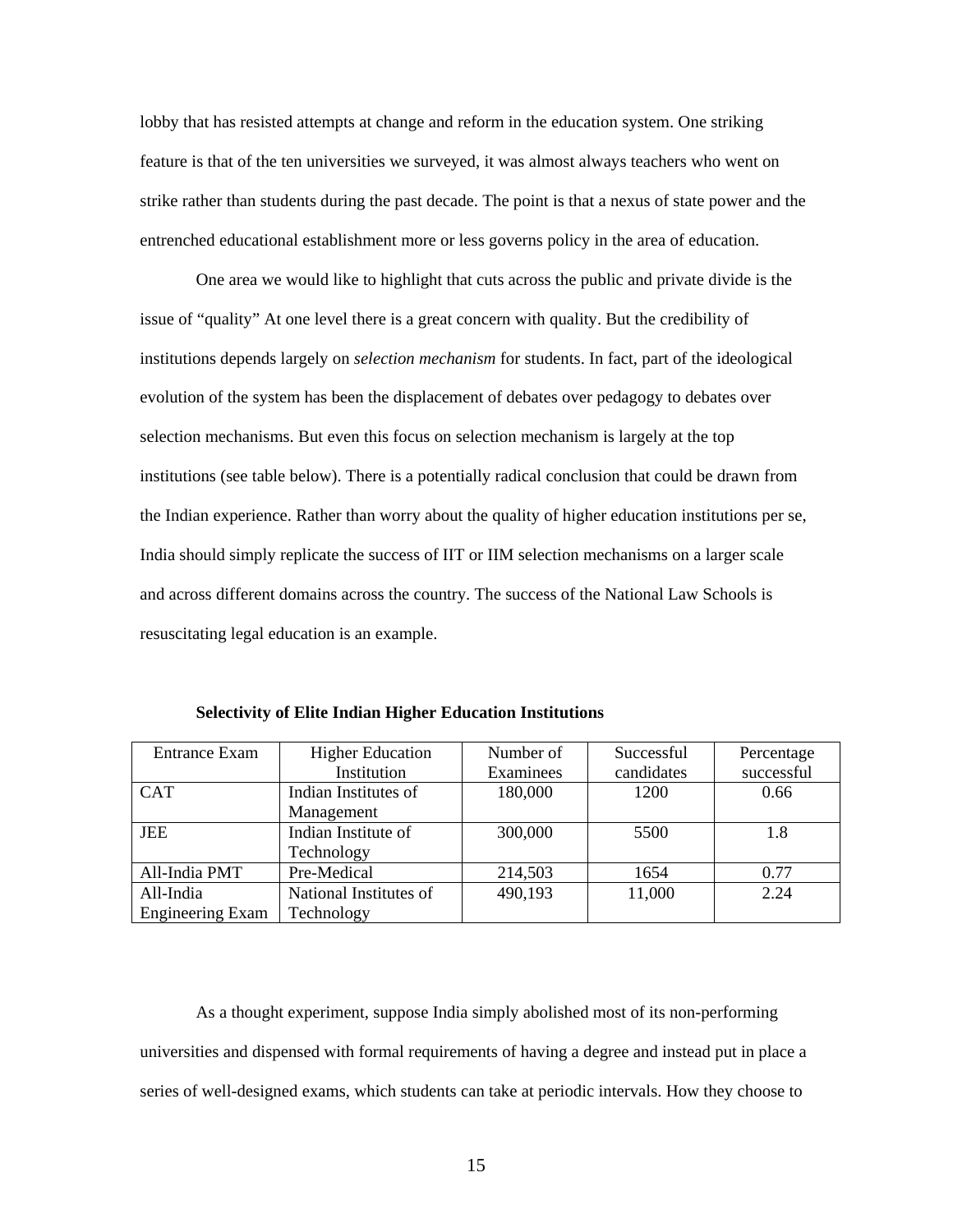"study" for these is left entirely up to them. These exams would be such that they would carry the kind of credibility IIT-JEE does at the moment; except that they would send credible signals to employers about the "quality" of recruits. To be sure, there are soft skills that may not be captured by this process, but it is hard to see how it could be worse than the status quo. On this view, what India needs is simply a deepening and widening of some objective "selection mechanisms;" the focus on institutions is of comparatively little consequence. In a de facto sense, the Indian system is moving more in this direction. The focus here is picking out good individuals through centralized selection mechanisms rather than building good institutions. But there might be huge externalities associated with picking out quality only through objective, non discretionary exams. The first is that is makes education more Darwinian. The second is that it gives up on the idea entirely that institutions can help *improve* the average quality of students.

We have stressed how incentives and ownership of institutions militates against *pedagogical* diversity and debate. Currently the "legitimacy" of academic institutions in India are entirely premised on their selection mechanisms, and very little on pedagogic achievements (which in any case are difficult to benchmark). The political, policy and ideological debates in higher education in India pay virtually no attention on pedagogical debates to what it is that college educators claim to be providing*.* It is perhaps a sign of how low the system has sunk that, at least in the "public" system, the debate over what it means to be a university in the  $21<sup>st</sup>$  Century has barely begun.

### **C. DISTORTED PHILANTHROPY**

In discussions of the privatization of education, a good deal of emphasis is placed on the potential of private philanthropy to make up for the deficiencies of the state or the market. It is for this reason that we decided to examine some of the broad trends in philanthropy in education. To put it briefly, there is very little evidence so far that philanthropy has been able to even make a dent in the deficits bequeathed by the state in this sector. Indeed, we argue that the structure of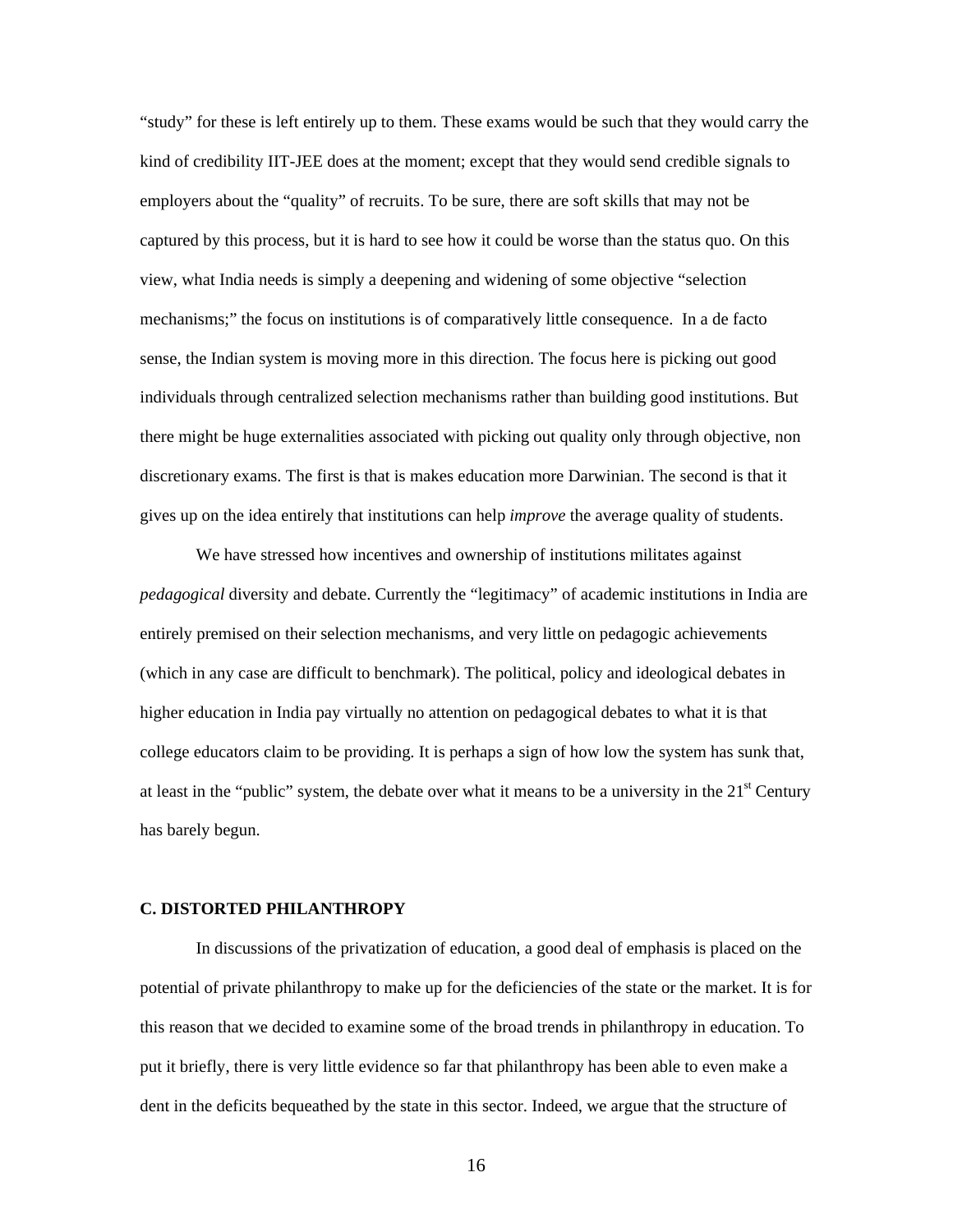philanthropy has exacerbated the distorted forms of privatization we discussed above in the following ways:

- 1) There is a good deal of confusion in Indian official assessments and public discourse at large between philanthropy and not-for-profit educational institutions.
- 2) Philanthropic commitment to public institutions of higher education has been steadily declining since the middle of the century. Philanthropy is being "privatized" in two senses. First, donors to higher education are more likely to retain effective control over the resources they donate. Second, philanthropy is being conflated with creating not-for profit, but financially sustainable institutions. In these institutions, financial sustainability does not refer to receiving income from endowments and investments, but to charging the beneficiaries for the services being provided to them.
- 3) This form of philanthropy is having many adverse consequences for the credibility of public institutions and philanthropic activity related to higher education in general.
- 4) Public institutions of higher education are unlikely to attract significant amounts of philanthropic investment in the near future because of their own weaknesses and the lack of a philanthropic sensibility amongst most potential donors of the kind that existed in pre-independence India.
- 5) Philanthropy can still play a significant role in higher education in India, but it will have to take different organizational forms than the ones we have seen in the recent past.

Philanthropy is one of the ways in which the relationship between public and private is negotiated. All philanthropic activities, or non-profit organizations claiming tax benefits, must pass the following two tests: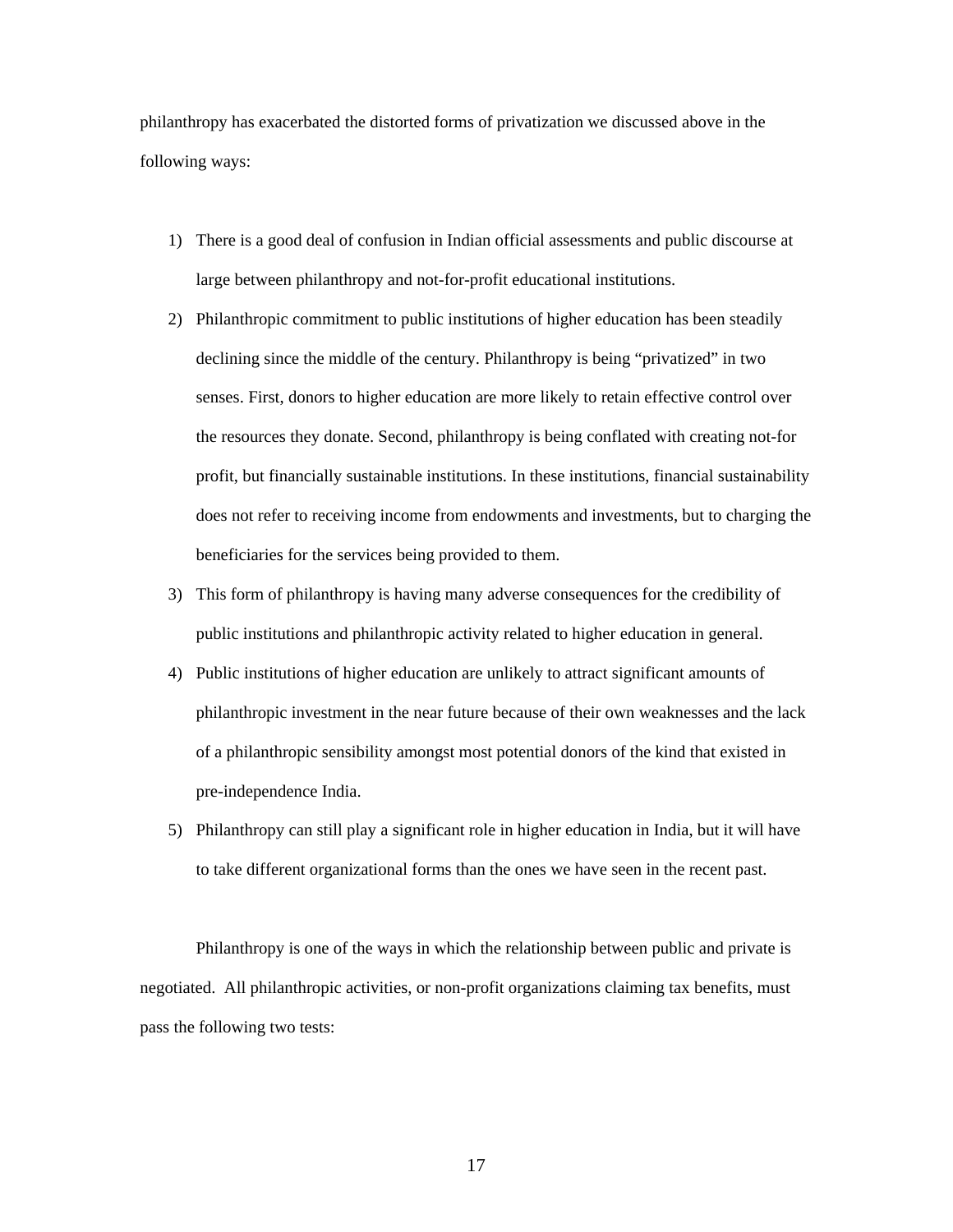- 1. The Public Purpose Test: The organization that claims tax exemption must operate *primarily* for some purpose other than private gain. The idea is not that such organizations avoid profit (understood as excess of revenues over expenses), but rather on the existence of a substantial public purpose.
- 2. Non-Distribution of Surplus: Such organizations are barred from distributing its net earnings, if any, to individuals who exercise control over it, such as members, officers, directors, or trustees. This is known as the "non-distribution constraint."

A major difficulty in the Indian case is whether most private institutions that claim taxexempt status qualify as "philanthropic." This has been a major legal conundrum and, as we have noted in another section, judicial decisions have done little to add clarity on the issue. There are major legal and conceptual difficulties in fixing the boundaries of what ought to be regarded as tax-exempt, philanthropic or non-profit activity in the field of higher education. By definition, all Indian universities and private colleges (excluding non-degree giving diploma institutes like computer training conglomerates NIIT, APTECH) are "non-profit" organizations, but this category is too blunt and does not distinguish between say, capitation fees colleges in the south and a regular college run out of trust funds that does not charge students. Technically, both are non-profit institutions and qualify for tax exemptions. But there is a good deal of suspicion whether investment in private unaided colleges can be called "philanthropic" at all, even though they are formally not-for-profit.

 Indeed, it was the recognition of this difficulty that led a GOI committee (the Parthasarthi Shome Committee) to propose an amendment to the legal definition of the term "charitable." The Shome Committee recommended that only organizations that receive 90 percent of their annual receipts through donations or grants be treated as organizations for a charitable purpose. The underlying rationale is that donors are best placed to judge whether the activities of an organization are charitable or not. To the extent that an organization receives the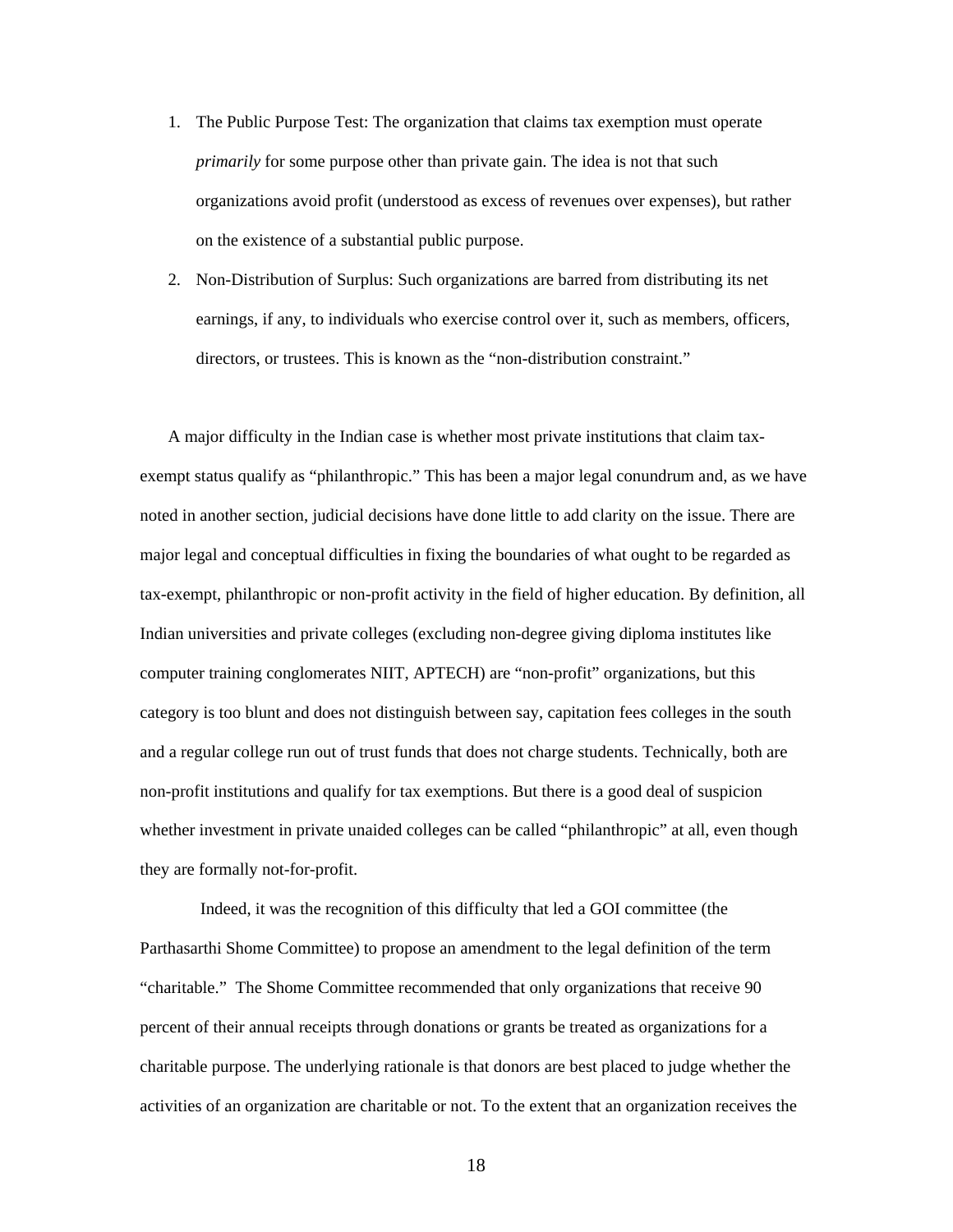bulk of its income from donations, the activities of the organization could be perceived to be predominantly charitable in nature. However, the criterion presented by Shome Committee's definition of "philanthropic" or "charitable" would disqualify most existing organizations. Donations are an uncertain source of income for most organizations; free-rider incentives often keep the flow of funds to organizations below the socially optimal level; trusts run on donations are only part of the spectrum of philanthropic activity; and many NGO's are engaged in economic activities designed to generate incomes to make the poor self-reliant. The Shome Committee wanted a criterion of charitable that was based on *source of income rather than end purpose*.

 But whatever difficulties with the Shome Committee's recommendations, it did highlight a central issue in the field of higher education and philanthropy: should institutions of higher education that derive almost 100 percent of their revenue from charging students for goods and services be classed as "philanthropic"? Or should a classification of "philanthropic" take into account some criteria of the source of income?<sup>[8](#page-56-1)</sup> The extent of philanthropy in higher education in India depends upon whether or not one classifies a large number of private colleges as surrogate businesses or as genuinely philanthropic. This phenomenon is of some interest because it helps shed light on an apparent paradox— while the number of "trusts" set up for philanthropy in higher education has been rising steadily, the total share of "endowments and other sources" in higher education (that is resources excluding government expenditure and fees) has declined sharply and is now 2.74 percent of all education expenditure, down from a high of 11.62 percent in 1951 (Modi and Mukhopadhyay, 2000). In other words, *while the number of educational trusts is increasing, most of them are generating revenue by charging for services rather than through donations or endowments.* Although more comprehensive data is needed on this, it appears that philanthropy in higher education has increased, if one uses as a measure the total number of trusts and volume of activity. However, the picture is the opposite if the measure is the source of income.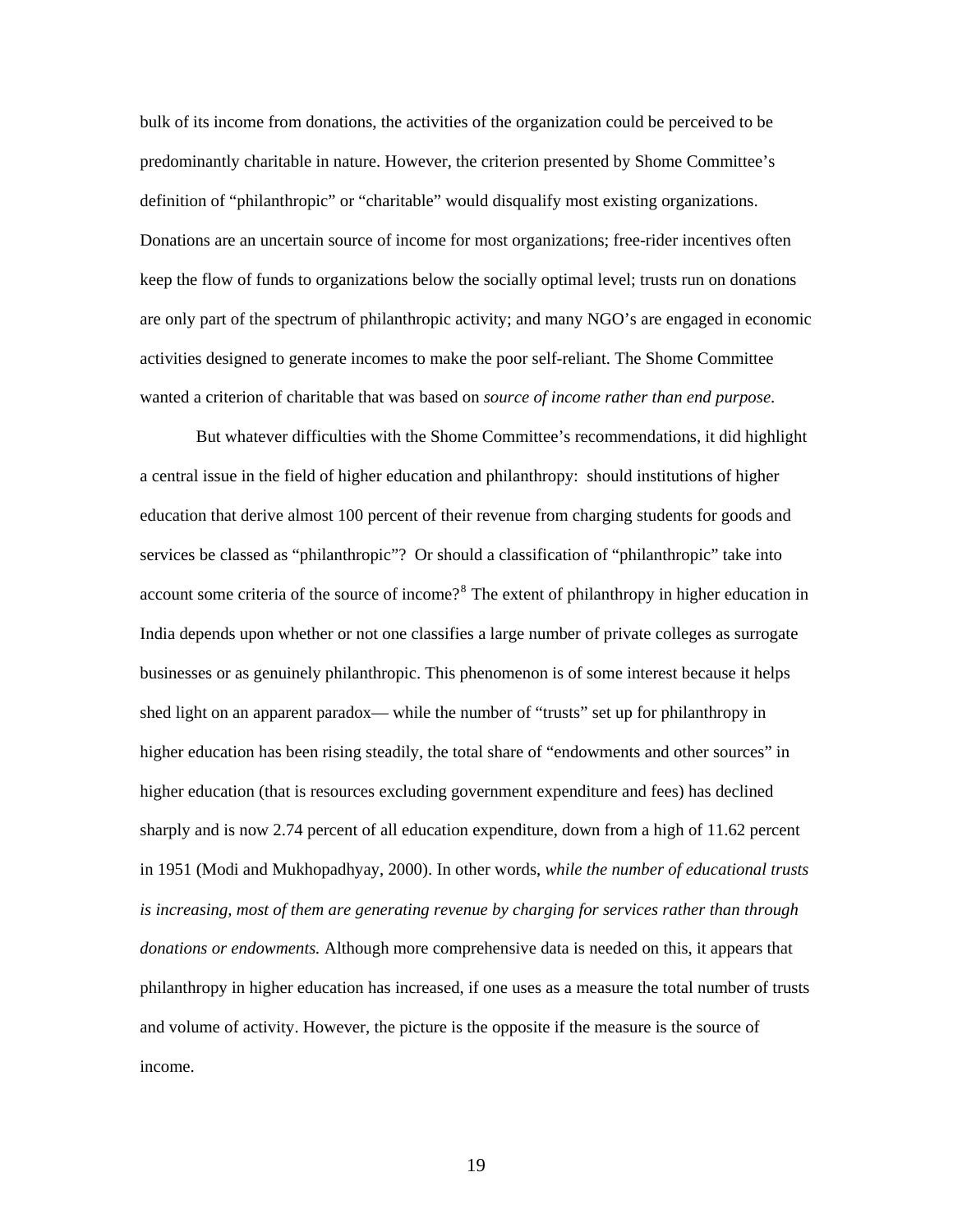The pre-independence period, or that between 1892 and 1947, has been termed as the "Golden Age of Indian Philanthropy" (Sundar, 2000). Indian philanthropy not only made the transition from merchant charity to organized, professional philanthropy, but did so on an impressive scale. This period saw the establishment of some of India's most enduring trusts and foundations and public institutions of enduring significance. Aligarh Muslim University, Banaras Hindu University, Jamia Millia, Annamalai, Indian Institute of Science, among others, were created largely through voluntary donations. Higher education, especially institutes of research were widely considered to be "pioneering." Of the sixteen largest, "non-religious" trusts set up during this period, fourteen were major patrons of higher education.<sup>[9](#page-56-1)</sup> India's most renowned research university, the Indian Institute of Science, is a case in point having been set up with strong support from the then Maharaja of Mysore and Jamsetji Tata (Bhagwan, 2003).

 What is even more striking, *a major proportion of their grants went to "public*  institutions" such as universities that were either directly under state control or some form of *public authority*. It is not only the *object* of their spending that is of interest, but also the *manner*  in which money was spent. Arguably, *philanthropy had much closer links with public institutions in the most literal sense of that term.* Grants, although emanating from family trusts were, once made, not under the control of family trusts and were deployed for specific purposes by the terms set buy the receiving institutions and not the trust itself. The net result was that the net share of private philanthropy in shouldering the burden of public institutions was as high as 17 percent in 1950, and is now down to less than 2 percent. That this share would decline does not come as much of a surprise as the government has expanded its role in higher education. Even so, the extent of the decline is striking.

 Alumni contributions are beginning to creep up but have been most noticeable only in the case of IIT's (since about the mid-1990s), which have been able to tap into a large base of professionalized alumni among the Indian diaspora. However, even as this effort was gathering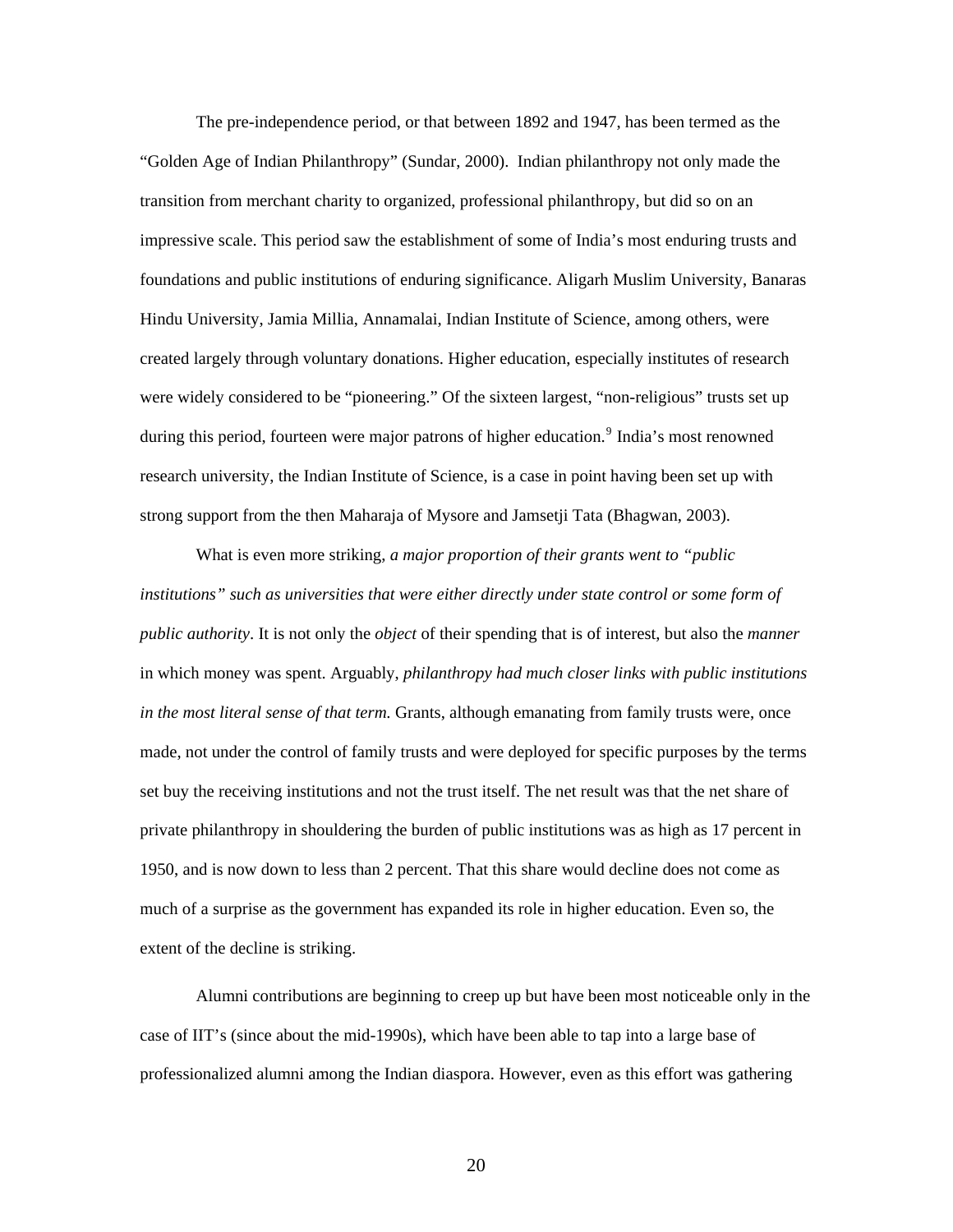pace, the Indian government's Human Resource Development Ministry formed the *Bharat Shiksha Kosh* (India Education Fund) in 2003. The Indian Parliament's Standing Committee on Human Resource Development simply noted that "the contribution of the Government to the Bharat Shiksha Kosh should definitely have been more than Rs. 1.00 crore considering the mammoth task of funding from the Kosh."[10](#page-56-1) But by centralizing all overseas donations for education to the fund, the move effectively denied would-be donors any say in the purposes for which the money was used. Since the fund was set up, individual contributions to IITs dropped dramatically. Kanwal Rekhi, a founder member of TIE (The Indus Entrepreneur) who had funded an IT school at his alma mater IIT-Mumbai, called the Fund "the most asinine thing I ever heard in my life." He went on to say, "Donors are making voluntary gifts because of emotional attachment or commitment to the institutes. They will not hand off money to a nameless bureaucrat or a feckless politician."

While the decision was reversed by the successor UPA government, allowing alumni to contribute directly to their alma maters, its populist stance on reservations for OBCs at the IITs and IIMs has hardly helped in this regard, underscoring the uncertainties of the regulatory structure in this sector. The lack of autonomy of educational institutions has been one of the biggest impediments in attracting diasporic philanthropy for higher education. Alumni who are prepared to give substantial resources also want to have a say in its use and an institutionalized mechanism to have their voice heard. However, the governance structures of most higher education institutions are so poor that such mechanisms are non-existent. Nearly half of the alumni of the All India Institute of Medical Sciences are overseas, but they have balked at contributing since they have little say in the governance of that organization (Kapur et. al, 2004). The recent intrusiveness of the Health Ministry in the institution's governance, has all but paid put to any possibility of alumni contributing to the institution.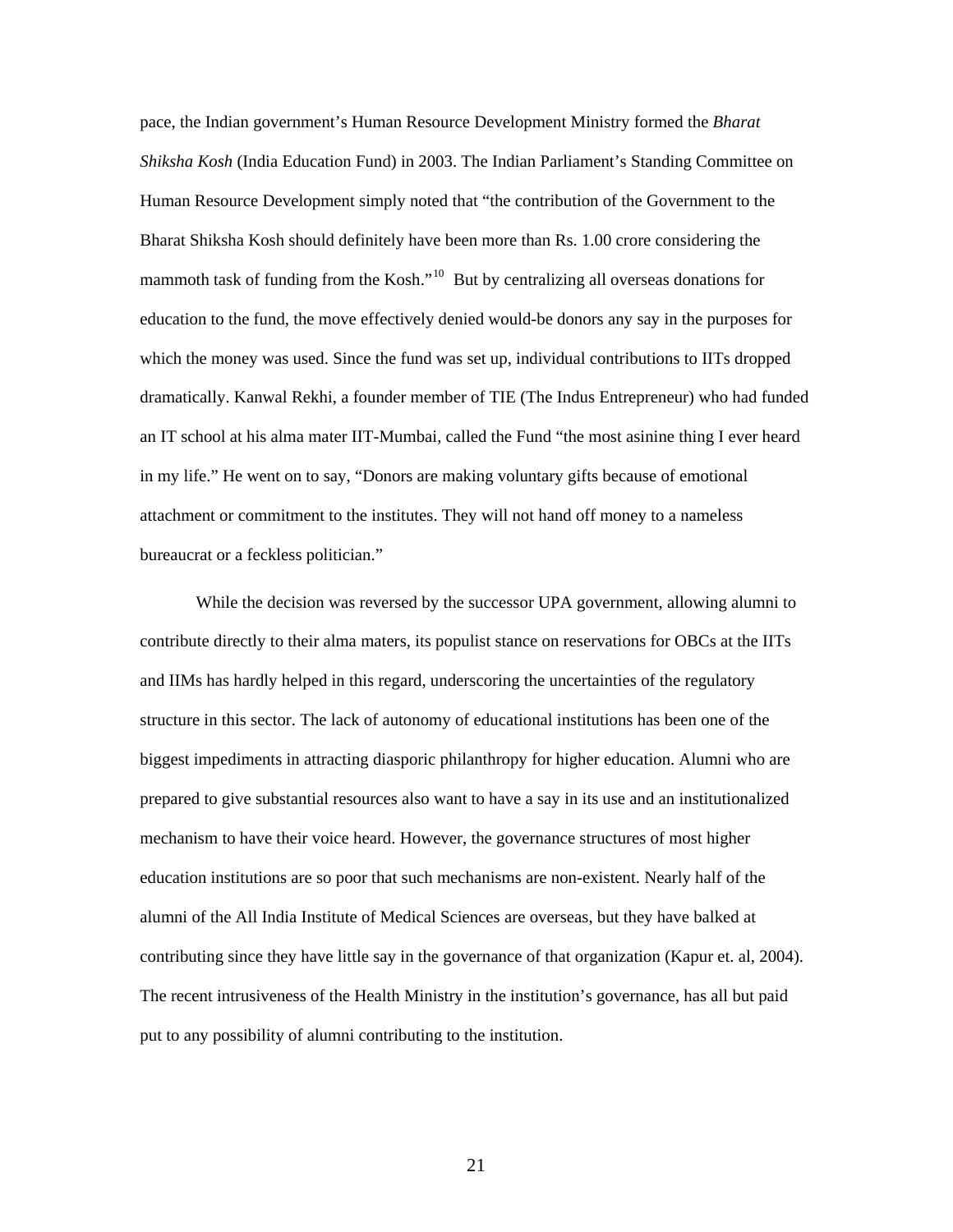### **III: THE POLITICAL ECONOMY OF HIGHER EDUCATION**

 The previous section has demonstrated that all three areas of higher education provision in India – state, private and non-profit – suffer from severe distortions. Why do they persist and why is it so difficult to change them?

#### **De Facto Privatization**

The starting point of our discussion of the political economy of Higher Education is an overview of the trends towards privatization in Indian Higher education. For Indians, higher education has been, in Stanley Wolpert's evocative words, "the swiftest elevators to the pinnacles of modern Indian power and opportunity." This realization, coupled with the severe limitations of publicly funded higher education institutions and the greater purchasing power of the middle class, means that Indians are prepared to pay rather than be denied. According to NSS data, the government's share in overall education expenditure has been declining steadily, from 80 percent in 1983 to 67 percent in 1999. For states like Kerala, the decline is steep, from 75 to 48 percent, while for Madhya Pradesh it is from 84 percent to 68 percent. Indeed, while private expenditure on education rose 10.8 times between 1988 and 2004, that for the poor rose even faster, by 12.4 times. Many students who formally enroll in publicly funded colleges and universities barely attend classes there. Instead, they pay considerable sums to the burgeoning private sector vocational IT training firms such as NIIT and the Aptech or in new professions such as the "Aviation University" being set up by the UB group. $^{11}$  $^{11}$  $^{11}$ 

However, the most noticeable trend has been the transformation in the provision of professional education, especially engineering, medicine and business schools. We analyzed data on all medical and engineering colleges in India to understand how the ownership structure has changed over the last four decades. Data for medical colleges was obtained from the Medical Council of India's website, which gives the year of establishment, an ownership classification as "Government" or "Private" (institutions set up under the Societies Act or as trusts), and the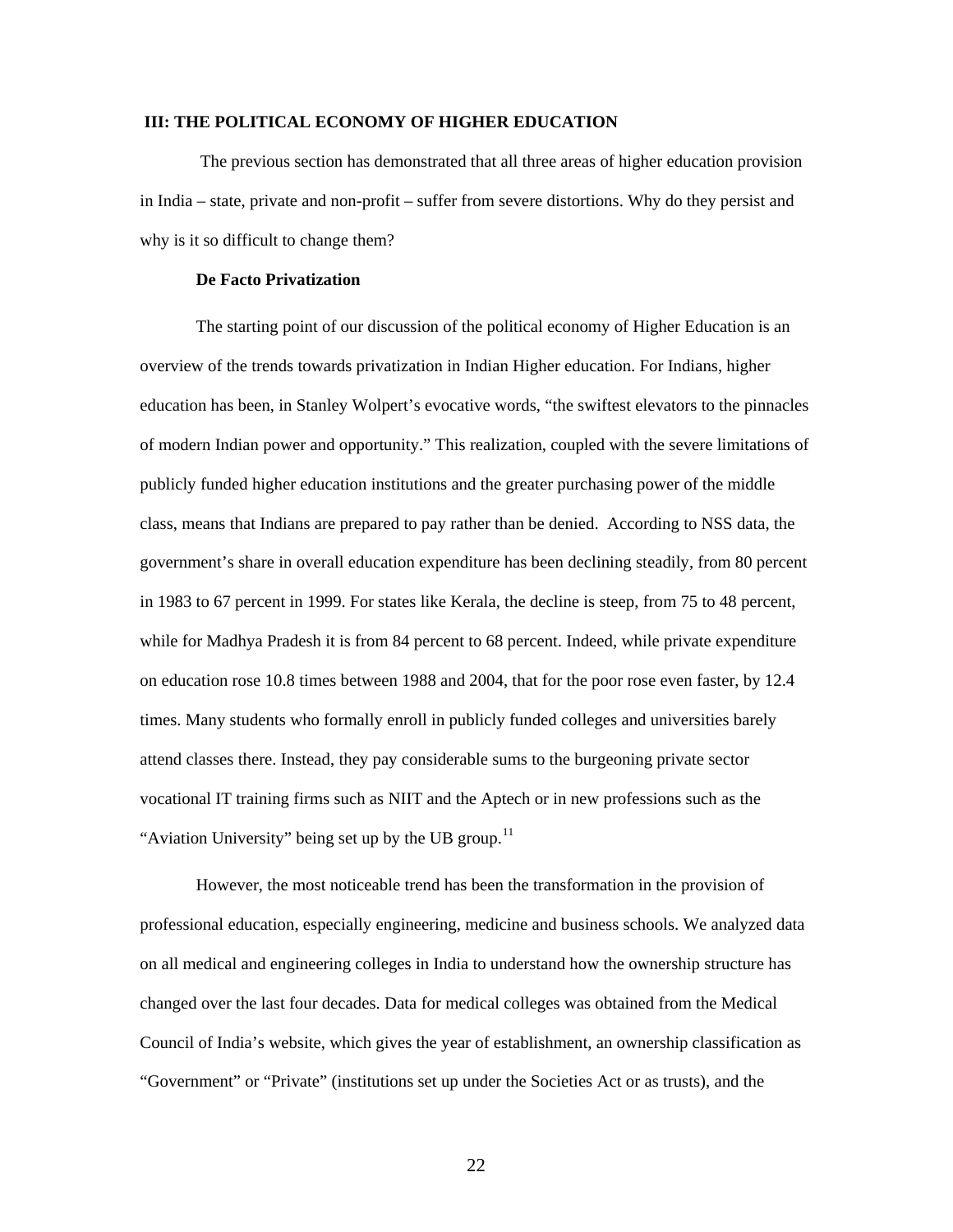number of seats for each institution.<sup>[12](#page-56-1)</sup> We examined data for 19 major states of India—Assam, Andhra Pradesh, Bihar, Chattisgarh, Delhi, Gujarat, Haryana, Himachal Pradesh, Jharkhand, Karnataka, Kerala, Madhya Pradesh, Maharashtra, Orissa, Punjab, Tamil Nadu, Uttar Pradesh, Uttaranchal and West Bengal. Similar data for engineering colleges was obtained from the All India Council for Technical Education.<sup>[13](#page-56-1)</sup>

The data are presented in Table 6 and Figures 1 and 2. In the case of engineering colleges, the private sector, which accounted for just 15 percent of the seats in 1960, accounted for 86.4 percent of seats and 84 percent of all engineering colleges by 2003. In the case of medical colleges, the private sector dominance is less stark, but the trend is unambiguous: the proportion of private seats has risen from 6.8 percent in 1960 to 40.9 percent in 2003. While we do not have precise data, the situation in more than 1000 business schools suggests that 90 percent are private. Even in general education, there is now a mushrooming of private, selffinancing colleges. In Kanpur University (in UP), the number of such colleges outnumber state assisted colleges 3 to 1, while in Tamil Nadu, self financing colleges comprise 56 percent of general colleges and 96 percent of engineering colleges (Srivastava, 2007). Educational institutions, including private universities and coaching centres, have emerged as the largest advertising spending category in print media (which has the largest share of the advertising market in India).[14](#page-56-1) Even as political parties rail against *de jure* privatization, *de facto* privatization continues unabated.

#### **[Table 6, and Figure 1 and Figure 2 somewhere here]**

For long, it was taken for granted that private universities (as distinct from private colleges) needed approval from the UGC. After the break-up of Madhya Pradesh, the Ajit Jogiled Congress government in Chhattisgarh saw a regulatory loophole and enacted the Private University Act in 2002. 108 such universities came up in the state, with 94 in the state capital (Raipur) alone. After a new BJP government came to power, it passed the Private University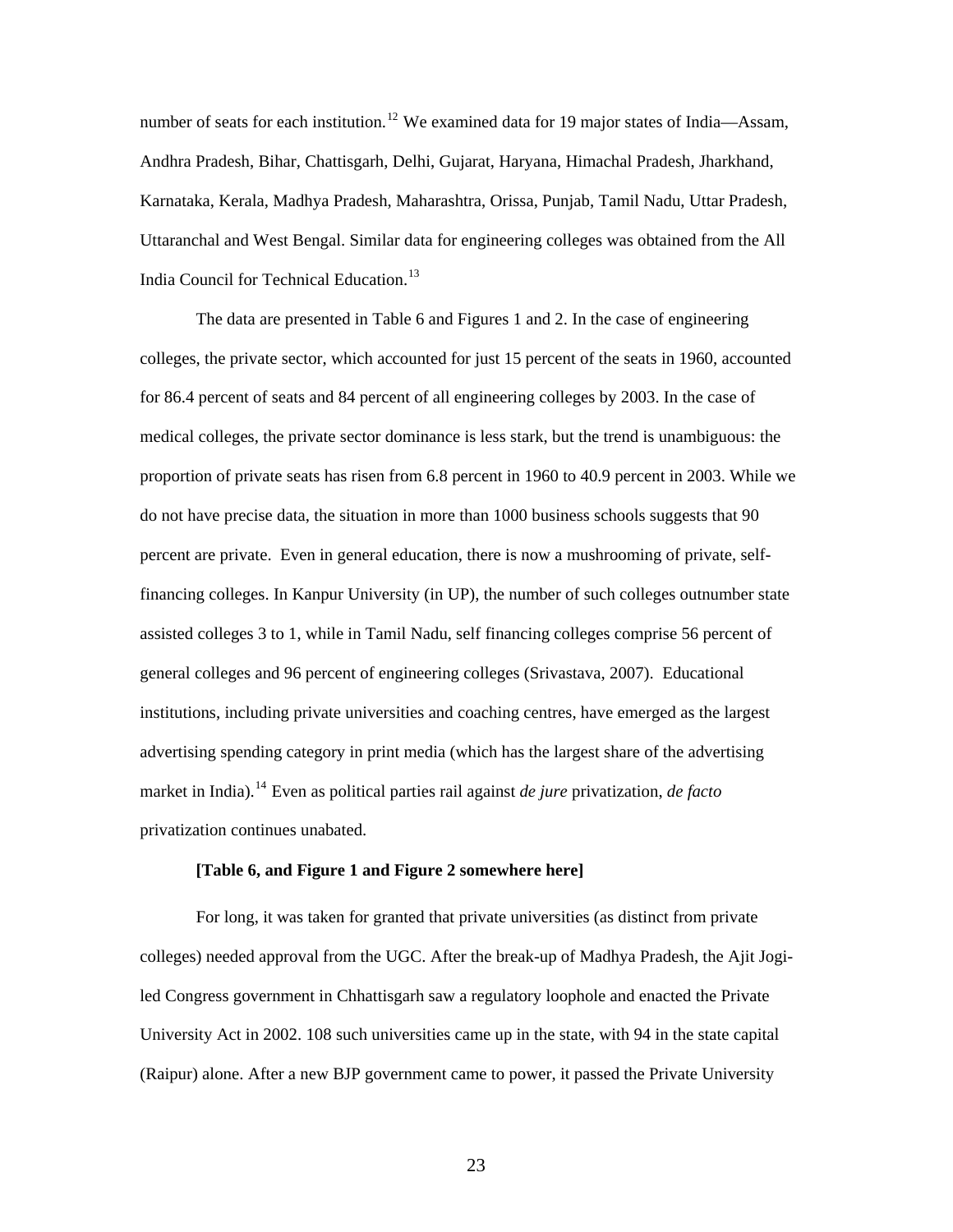Amendment Bill in 2004, under which proprietors of all private universities would have to deposit Rs 2 crore with the government and prove that they have 25 acres of land for their institutions. Belatedly, the UGC came up with the UGC Establishment of and Maintenance of Standards in Private Universities Regulations 2003. Each private university would now require a separate State Act conforming to the relevant provisions of the UGC Act. Interestingly, the private universities set up were using the state's regulatory largesse, and, even to the limited extent they were delivering educational services, were doing so outside the state, under the nomenclature of these being off-campus centers. The new UGC regulations try to curb this loophole as well. A university set up under a State Act shall operate "ordinarily within the boundary of the State concerned," and can open off-campus centers (outside the home state), offshore (abroad) centers and study centers only "after the development of main campus … and after five years of coming into existence." Even then, it would require the prior permission of the UGC and the government of the host state, and such approval would be forthcoming in unspecified "exceptional circumstances." On the other hand, the admission, fee structure and programs of study of the private university will have to conform to the norms and regulations prescribed by the UGC and other statutory bodies.<sup>[15](#page-56-1)</sup>

The degree to which states have allowed the establishment of private higher education institutions varies considerably (Table 6). The number is greatest in the southern states and Maharashtra, and least in states like Bihar and West Bengal. However, most other state governments are now following suit. Caught between escalating demand and ballooning expenditure on higher education, even communist West Bengal has begun to reduce funds to meet the salary requirements of teachers and non-teaching employees for private undergraduate colleges in Calcutta (Mukherjee, 2004). Gradually, the state plans to eliminate its annual commitment of Rs 350 crore on the more than 240 general-degree colleges run by private bodies.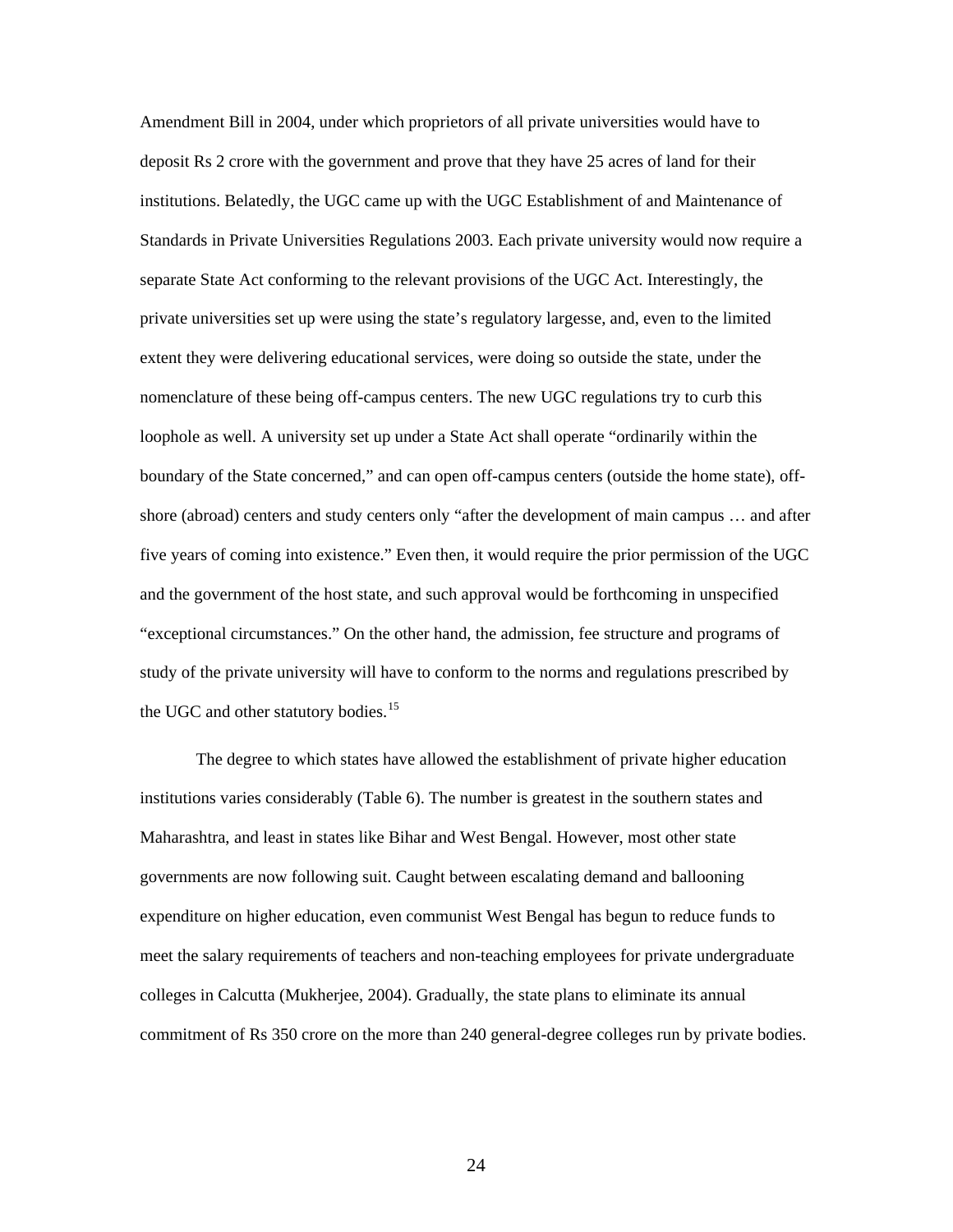However, the state government has been adamant that any self-financed undergraduate general degree colleges be affiliated with the state run Calcutta University.<sup>[16](#page-56-1)</sup>

There are three key reasons for the expansive stance of political parties from all ends of the ideological spectrum: the state's fiscal limitations; partial diffusion of the reservation conundrum by expanding supply; and, with earlier sources of patronage exhausted, the search for new sources of patronage. The *license raj* may have been dismantled in industry, but it is flourishing in higher education. The non-profit status allows for tax exemption and makes it easier to launder money; it also gives access to free land without inviting a PIL; and, given the demand, virtually any institution has a market. We examine the governance of private sector institutions in greater detail in the next section.

The exit to private suppliers of higher education is a phenomenon not limited to India's borders. While the numbers are lower, the overseas purchase of higher education has much greater financial implications. In 2006 we estimate that there were more than 150,000 Indian students studying abroad – nearly 80,000 in the U.S., about 40,000 in Australia, 19,000 in UK, and another 11,000 in Canada, New Zealand and Singapore. Pre-liberalization, the figures were barely one-fifth of this number. The main growth has been in undergraduate education and professional degrees (especially MBAs), both of which require students to put up their own money. We have two estimates of the amounts spent by Indians on consuming education abroad: invisibles data from the RBI balance of payments and our own calculations based on average costs of education in these countries with allowances for scholarships. The RBI estimate was \$1.06 billion in 2005-06, more than 10-fold the amount in 2000-01 (\$95 million). This is a lower bound, since in many cases the money is paid from overseas. Our estimate for 2005-06 is about \$3.5 billion, a staggering amount for a poor country whose own educational institutions are starved of resources (Figure 3).

### **[Figure 3 somewhere here]**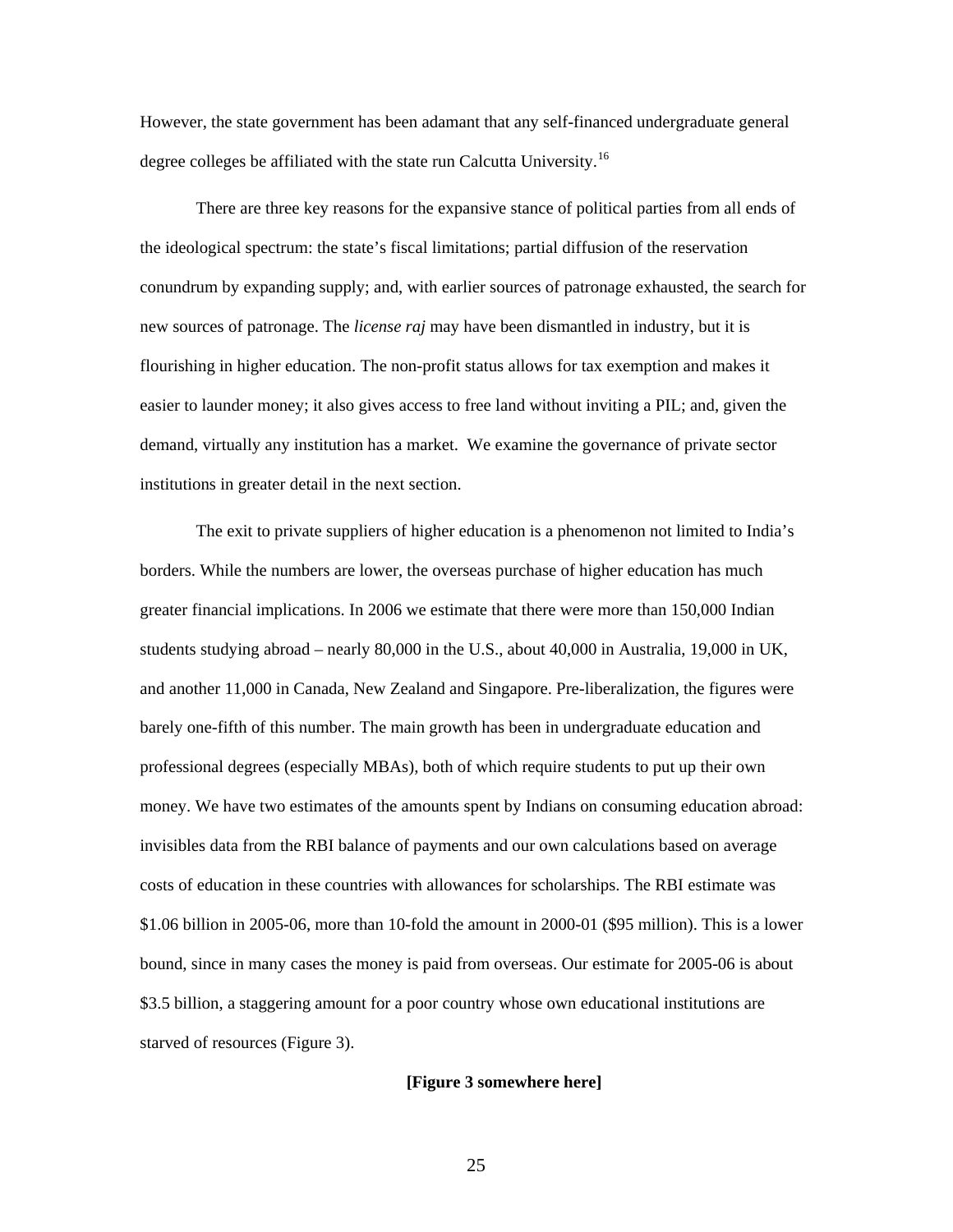Even more important than the financial costs are the implications for public education when elites leave. Indeed, the dilemma is a more basic one—the consumption of public services by elites has adverse distributional effects. But when elites exit, so does their voice. The big difference between the higher education systems of Pakistan and India is that elites in the former invariably sent their children abroad even for undergraduate education, and consequently had little stake in the system. The results have been disastrous for higher education in Pakistan. Could India face a similar problem?

 This reality is lost to Indian policy elites, especially in the HRD Ministry which is strongly opposed to the GATS (although the Commerce Ministry has been an advocate). The Indian policy is expressed by the HRD Ministry: "The revised offer made by India at the GATS was to partially open up the Higher Education Sector under the condition that Higher Education Institutions can only charge fee as fixed by an appropriate authority and that such fees do not amount to charging capitation fee or lead to profiteering. The provision of the Higher Education services would also be subject to regulations already in place or to be prescribed by an appropriate regulatory authority" (MHRD, 2006-07) -- hardly the most welcoming policies to attract the world's best universities, especially when so many countries are vying for their attention.

#### **Whose Interests Does this System Serve**?

Three key variables help understand the political economy of India's higher education: the structure of inequality in India; the principal cleavages in Indian politics; and the nature of the Indian state. While India is not exceptional by conventional measures of income inequality, it is an outlier when measured by educational inequality. Indeed, India is to educational inequality what Brazil is income inequality (Kapur, 2007). Such extreme inequalities inevitably result in populist redistributive backlash. However, the specific redistributive mechanisms are conditioned by the principal cleavages in Indian politics and the nature of the Indian state. The growth of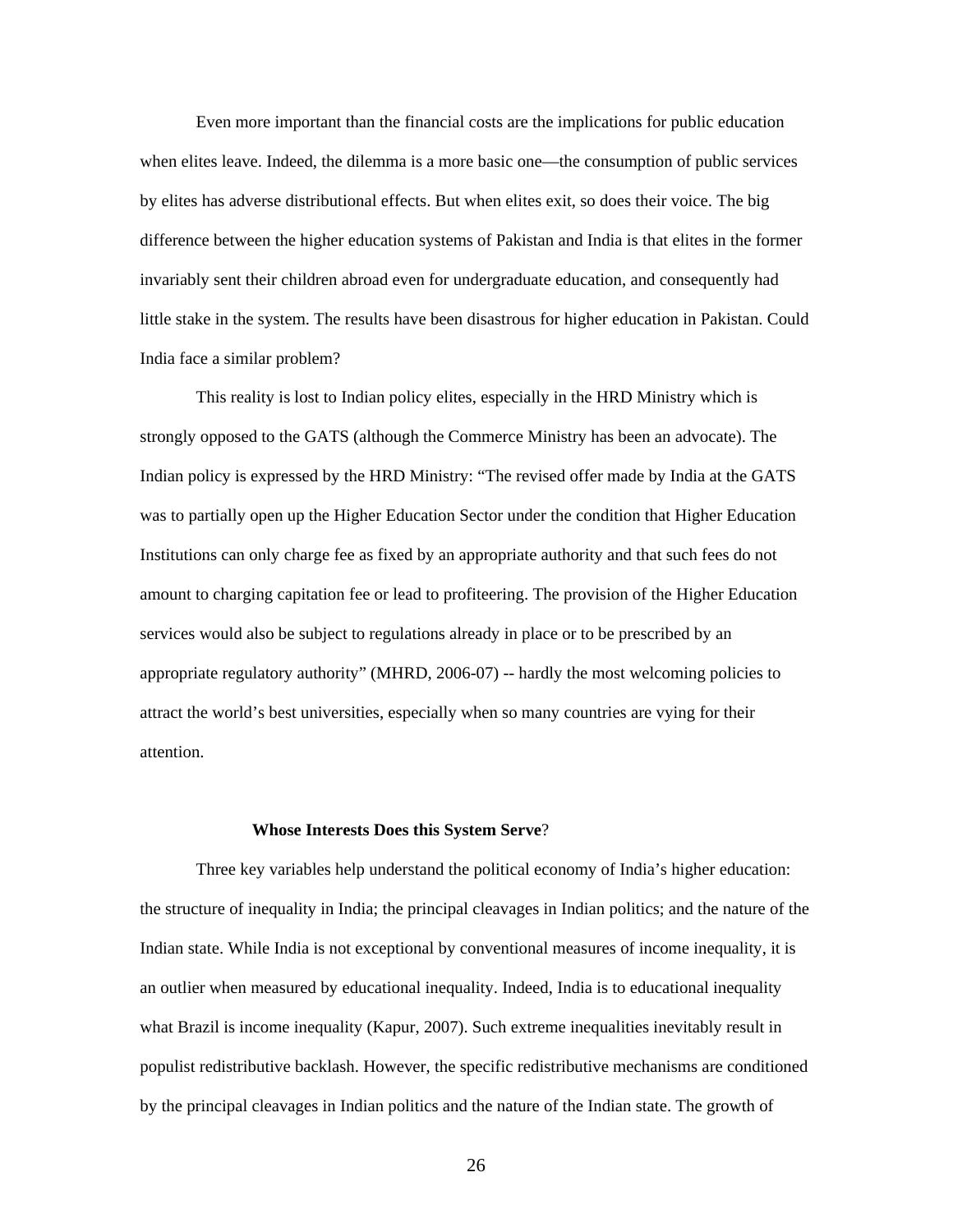identity politics has sharply enhanced political mobilization around two key cleavages in Indian society: caste and religion. Consequently, redistributive measures follow these two cleavages rather than other possibilities such as income and class, region (urban-rural), or gender. Moreover, given the fiscal constraints of the Indian state and the shifting locus of rents, since the resources available for redistribution are very limited, redistribution focuses on much more "visible" forms. This explains why India's poverty alleviation programs focus on "visible" club goods such as employment programs rather than less visible public goods such as health and education. And this is also why in recent years Indian politicians have obsessed over reservations in elite institutions in higher education rather than improve the quality of primary, secondary schooling and the thousands of colleges of abysmal quality.

The battle over admissions to higher education institutions in India is as old as independent India. In 1951 a Brahmin girl was denied admission to a medical college in Madras even though she had scored sufficient marks. The student appealed to the Supreme Court claiming she had been discriminated only based on her birth (caste). The Court agreed and struck down the Madras government order. <sup>[17](#page-56-1)</sup> Major agitations broke out in the state and the resulting pressure forced India's first constitutional amendment even before the Lok Sabha had been formed. The amendment (adding Clause 4 to Section 15 of the Constitution) now read: "Nothing in this Article or in Clause 2 of Article 29 shall prevent the state from making any special provision for the advancement of any socially and educationally backward classes of citizens or for the Scheduled Castes and the Scheduled Tribes." The unambiguity implied in "nothing" combined with sufficient ambiguity of the term "socially and educationally backward classes" would prove fertile terrain for political populism.

The social reengineering that began in Madras province gradually spread to the rest of the country over the next half century. The confluence of identity and redistributive politics meant that higher education – the erstwhile preserve of India's upper castes – would inevitably become the battle ground of politics, especially as the "silent revolution" empowering lower castes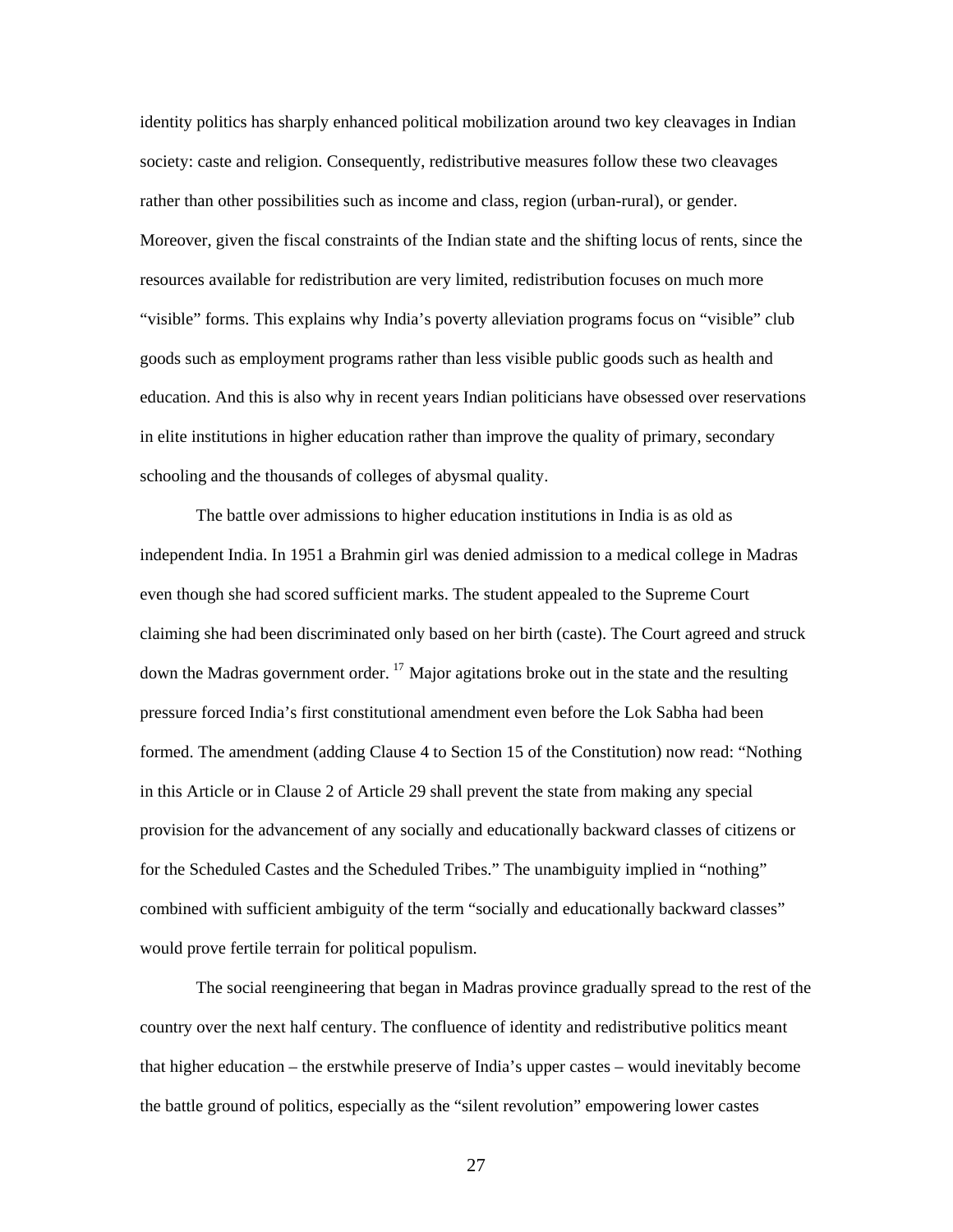gathered force. Indeed the mismatch between new social groups holding political power and erstwhile dominant social groups entrenched in universities led the former to deliberately undermine state universities (exemplified in Bihar in the 1990s), since in doing so they were also undercutting the social power of old upper caste elites.

The other cleavage of Indian politics – religion – is also manifest in higher education policies. The India Constitution (Articles 29, 30) provides special protection to linguistic and religious minorities in the country, allowing them to preserve their culture and traditions through minority institutions with few government controls. However, when government controls are circumscribed for "minority" institutions but mount for all other private higher education institutions, the incentives for each group to classify itself as a minority are obvious. Meanwhile, those minorities for whom the original protection was put into place – Muslims – get little more than symbols. The HRD Minster Arjun Singh's declaring AMU "a minority instituion" – later declared unconstitutional by the courts – even when the Muslim community was not pushing for it, is a case in point. When the Sachar committee on the status of India's Muslims showed that the socio-economic status of Muslims was relatively lowest in the states ostensibly most committed to secularism – the SP-governed UP, and the CPM governed West Bengal – the states rushed to announce the creation of special universities for Muslims. A day after the final exit polls for UP elections in 2007 showed the SP losing, the government of Mulayam Singh Yadav called a special session of the State Assembly whose sole agenda was to pass a bill granting minority status to the Mohammad Ali Jauhar University in Singoor in Rampur (the constituency of his Urban Development Minister, Azam Khan) and making Khan the University's lifelong chancellor. With the University having been accorded minority status, any irregularity in its functioning can now be probed by the University Grants Commission only after being cleared by a three-fourth majority in the Assembly. The theoretical point is that the entry barriers are degree of regulatory control varies between communities: this is both bad politics and bad regulation for education.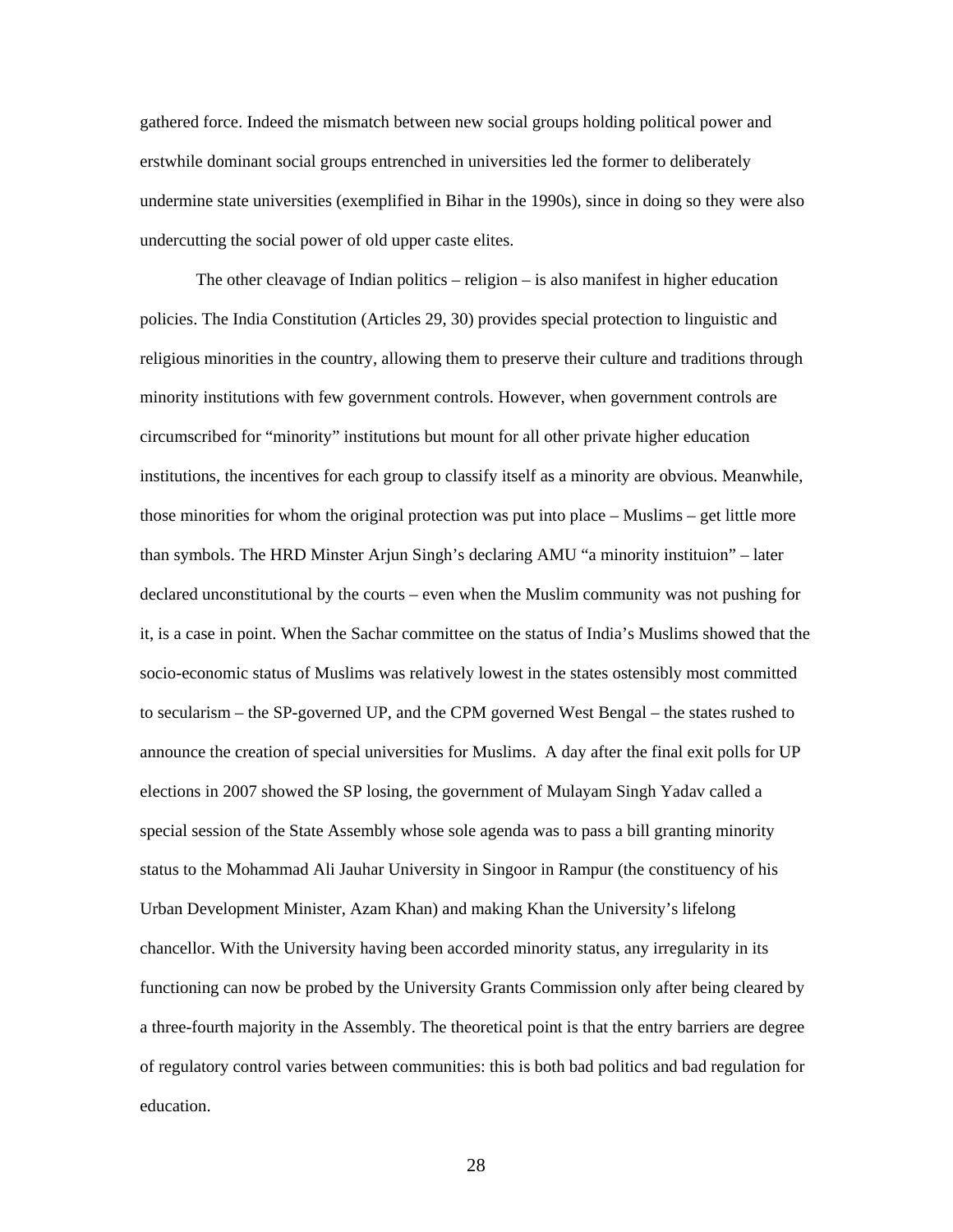In 2007, India's best know liberal arts college, St Stephen's College announced a new reservation formula for Christians and the introduction of a separate quota for Dalit Christians citing the college's "Christian foundation" and unambiguous identity as a "mission college" to justify the new quotas. 40 percent of the seats in the college will now be reserved for Christian students as against the earlier 32 percent, and 25 percent of these will be set aside for Dalit Christians. Quotas for SCs, STs, disabled, sports and children of defense personnel will add another 20-odd percent. Only 40 percent will be purely on examination results—this, in an institution where 95 percent of the funding of the college is from the Government of India (via the UGC). The creation of many new central universities are also driven by similar motives. The Babasaheb Bhimrao Amedkar University and Mahatma Gandhi Antarrashtriya Hindi Vishvavidyalaya have total enrolments of 435 and 200 respectively, a decade after they opened – hardly the sorts of numbers that would enhance the ostensible social goals underlying their creation.

Nonetheless, the choice of instruments used by the Indian state to advance the cause of "backward classes" remain puzzling. Consider the recent extension of reservations to OBCs in the Indian institutes of Technology (IITs) and Indian Institutes of Management (IIMs) on grounds of helping India's "depressed classes." The total number of annual admissions in the IITs are just 5500 and the IIMs a further 1200. The second-tier national engineering colleges (the National Institutes of Technology (NIT)) have another 11,000. The number of engineering colleges in India nearly tripled in the last decade – from 562 in 1997-98 to 1522 in 2006 – while their annual intake grew from 134,298 to 550,986 (MHRD 2007). Thus, although the IITs account for just 1 percent of all engineering graduates, they attract most of the attention.

Prima facie it may appear that equity goals may be better pursued in expanding the size and quality of the base. The dismal condition of public primary education is a stark testimony to the level of commitment to this ideal. However, it could be argued that even with the best of intentions the sheer magnitude of the task means that it would take a long time. Why not try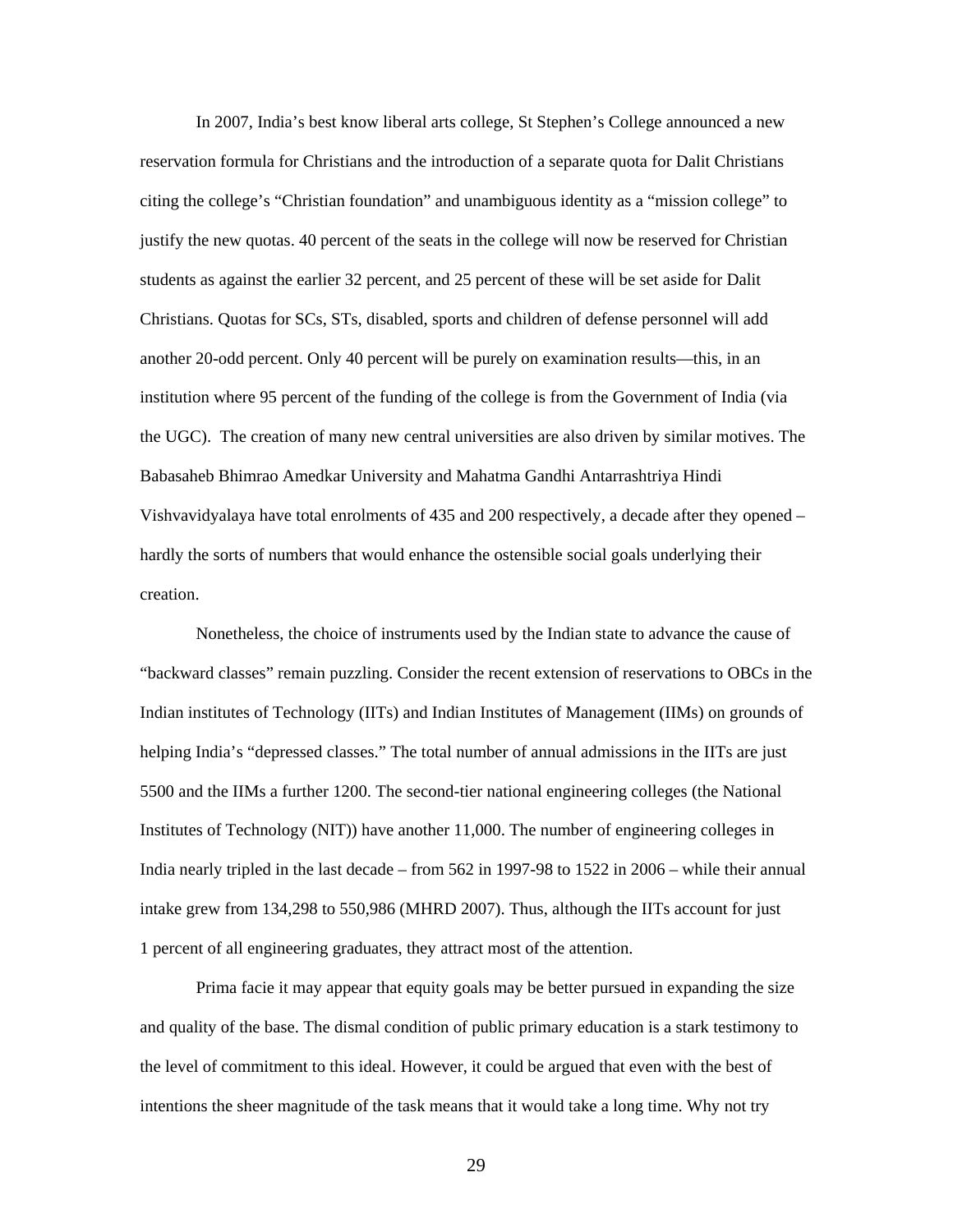something that would promise faster, though more limited results? If that were the case, then interventions at the secondary school level would be warranted. The gross enrollment ratio in Class IX-X is 51.65 percent but drops sharply to 27.8 percent at Class XI-XII. Even a modest reduction in the dropout ratio could significantly increase the potential college-going pool among the backward classes. But there has been little effort directed to this end. Lets suppose that there is an imperative need to immediately improve access to tertiary education to the backward classes. Clearly, sharply increasing the resources directed for this purposes would a beginning. At the secondary level, the Annual Plan expenditure for the purposes of improving "Access and Equity" is Rs 3.9 crores while another Rs. 3.7 crores has been earmarked for "Quality Improvement in Schools." At the tertiary level, UGC's entire expenses to this end are Rs 84 crores: Rs 26 crores for special development grants to universities and colleges in backward areas; Rs 25.6 crores for remedial coaching of SC/ST students and disadvantage minority communities; and Rs. 8.8 crores for coaching SC/ST students and disadvantage minority communities for entry into services. There is no evidence of the effectiveness of these programs.

An insight that might explain the choice of instruments comes from Mani and Mukand (2007), who argue that a "visibility effect" distorts governmental resource allocation and explains why governments neglect provision of essential public goods, despite their considerable benefits. Greater democratization widens the gap in resource allocation between more visible (such as specific poverty projects) versus less visible (such as malnutrition prevention) public goods, up to an intermediate level of democracy (after that this gap decreases). The specific instruments to address distributive issues in India illustrate this trend.

The university system in India is the collateral damage of Indian politics. The vast majority of government colleges in small towns offer dismal educational outcomes, the result of tight control of appointments, fees, curriculum, capital improvements. With fees in some of these colleges capped as low as Rs 9 per month, and the state picking up salaries for civil service like faculty jobs, with little work burden, there are considerable rents around to get those jobs.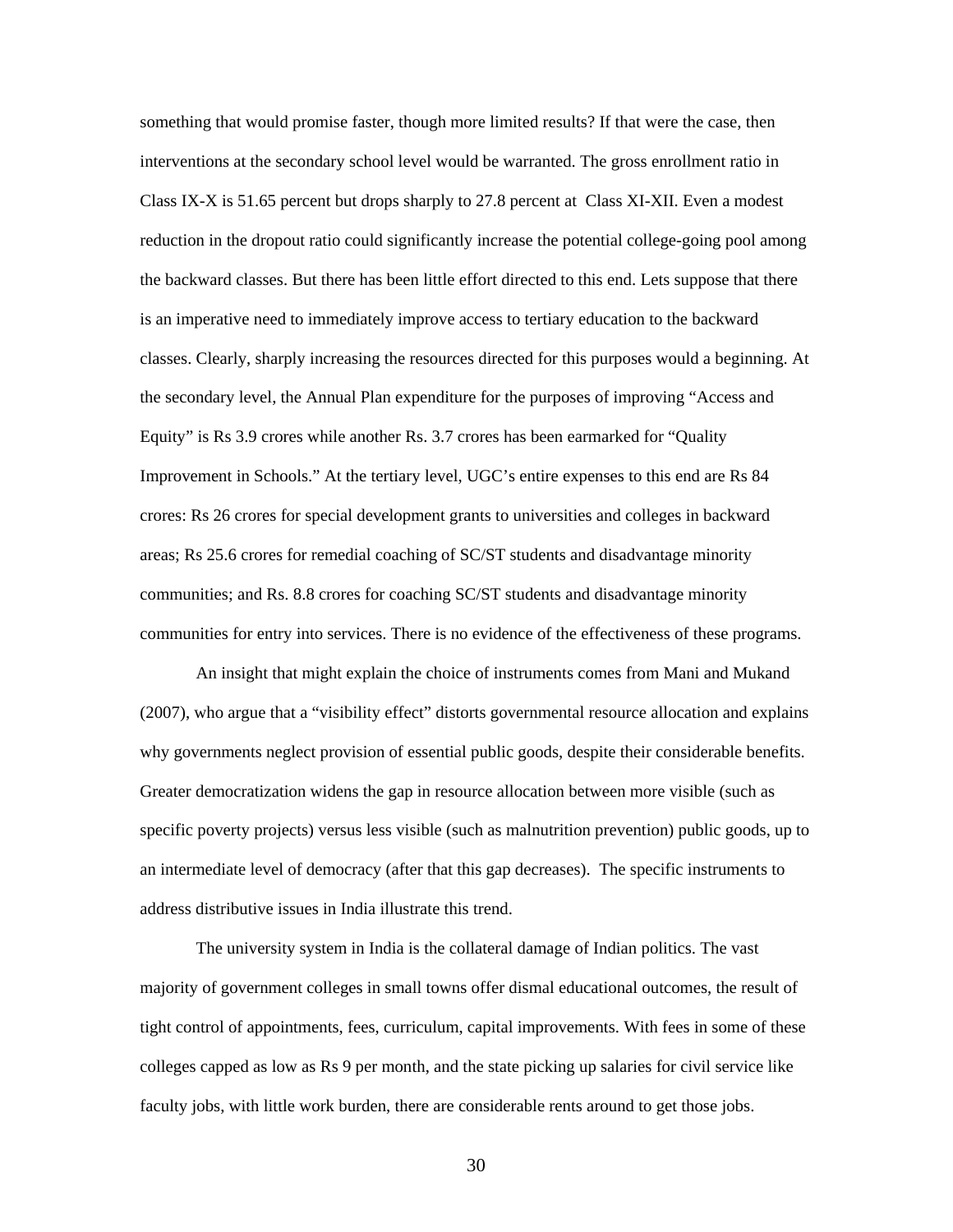Running government higher education institutions to the ground is not the result of limited resources but a matter of deliberate strategy. For politicians, there are four benefits of the license-

control raj:

# 1. *Old-fashioned rent seeking on contracts, appointments, admissions and grades*: [18](#page-56-1) At the

Centre the HRD Ministry appoints more than 100 heads of the key higher education institutions.

There are hundreds of discretionary grants to government-aided institutions and building

contracts. The situation is far worse at the state level as examples from just two states illustrate.

Karnataka. The credentials of the nominees of JDS (Janata Dal Secular)-BJP coalition government to the governing syndicate of Bangalore University were so dubious as to be rejected by the previous vice-chancellor. A new more pliable VC has accepted all of them – and their power to steer contracts and appointments despite the Karnataka Universities Act, 2000 which requires all members of the governing syndicate of Bangalore University to be "eminent educationists." The first vice-chancellor of the all-women Karnataka Women's University, Bijapur has been indicted by the Justice S.R. Venkatesh Murthy Committee for large scale misappropriation and maladministration. Despite this indictment she remains in office. In Tumkur University, which exists on paper, the vice-chancellor is under investigation for running up huge personal bills on the university account. At the Rajiv Gandhi University of Health Sciences, Bangalore, the Central Bureau of Investigation has recommended the filing of criminal charges against the vice-chancellor, former registrar and 30 other officials for deliberately leaking question papers to favored students writing the University's postgraduate entrance test and tampering with their answer papers.

Uttar Pradesh. In September 2005, the vice-chancellors of four universities — Mahatma Jyotiba Phule University, Rohilkhand, Bareilly; Veer Bahadur Singh Purvanchal University, Jaunpur; Sardar Vallabh Bhai Patel University of Agriculture & Technology, Modinagar; and Chandrasekhar Azad University of Agriculture & Technology, Kanpur — were dismissed by state governor T.V. Rajeshwar Rao on corruption charges. In August 2006, Class V students were found grading the postgrad answer papers of LLB, BCA, MCA and nursing students of Chaudhury Charan Singh University, Meerut.

## 2. *Old fashioned patronage and partisan politics*: The use of state resources on higher education

directed for partisan purposes has been an accepted practice ever since Mrs. Gandhi put large

resources into the creation of JNU to enlist the support of intellectuals of a specific ideological

bent. In the last decade this has become more blatant, ranging from Murli Manohar Joshi's (the

HRD Minister in the BJP led-NDA government) attempts to pack various ICSSR institutions with

academically inept partisans to the Left Front government in West Bengal refusing to grant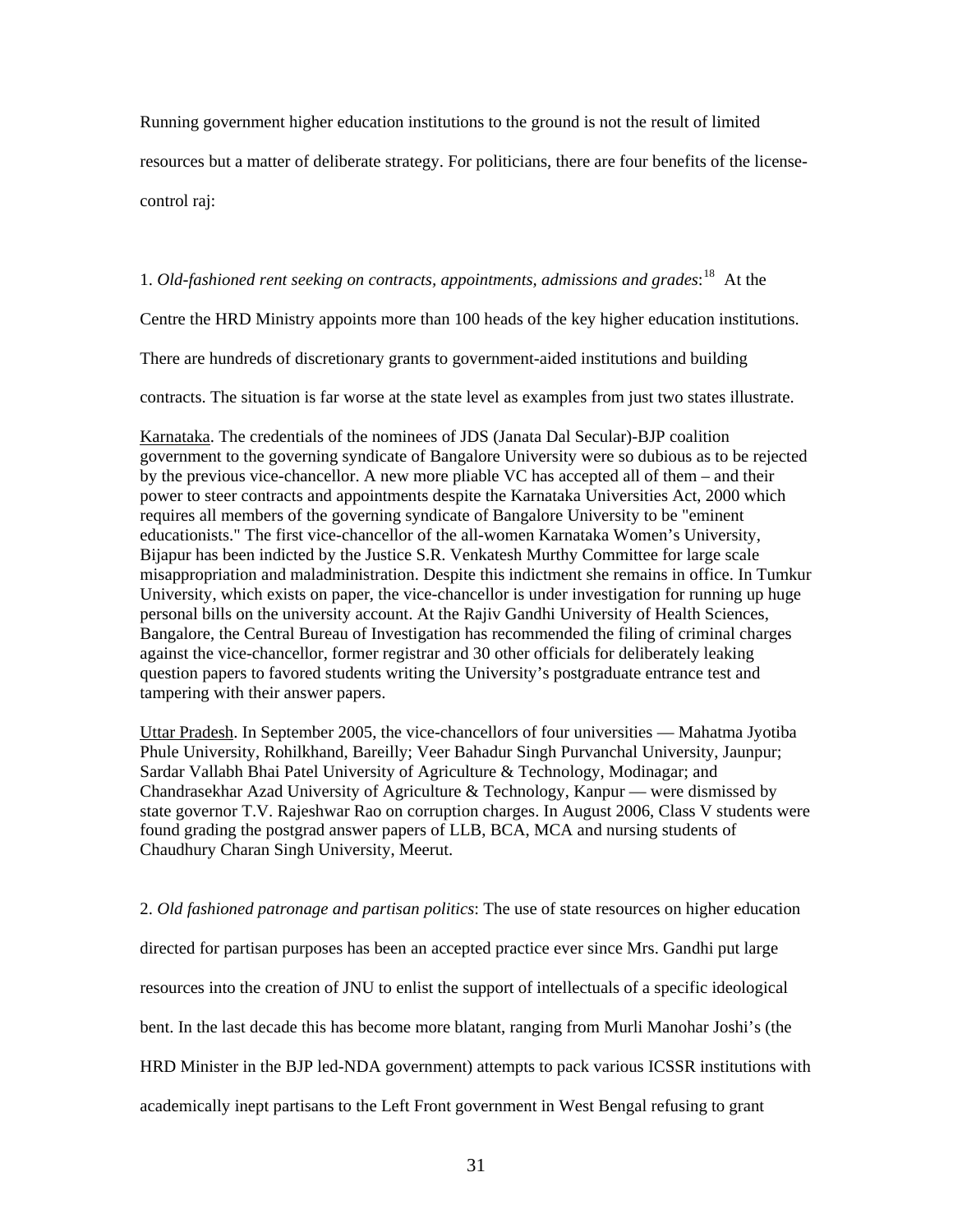autonomous status to the venerable Presidency College, since it would then be unable to pack the faculty with its own supporters.

However, the demand-supply imbalance for affordable quality institutions has also led to bitter battles on the location of brand name central educational institutions. This includes not just the IITs and IIMs, but central universities. Recently members of the Left parties and the Dravida Munnetra Kazhagam – fellow travelers in the UPA government – nearly came to blows in the Lok Sabha over the introduction of the Indian Maritime University Bill, 2007 which sought to locate a national-level maritime university in Tamil Nadu (the state from which the minister is from) rather than Kolkata (which has had a long standing marine engineering college).<sup>[19](#page-56-1)</sup>

3. *New entrepreneurial activities*: Parliament in independent India was initially dominated by lawyers. Subsequently, agriculturalists became dominant. Today "educationists" are probably the most prominent. In many cases they have a direct interest.<sup>[20](#page-56-1)</sup> In other cases their names are used to signal protection, be it the Sharad Pawar University or the Arjun Singh Street in Jamia Milia University. The promotion of professional (medical, engineering, business management, etc.) colleges has become the private preserve of small-town politicians doubling as "educationists". It makes good financial sense to run government-run higher education institutions to the ground since it forces students and parents to look for more meaningful alternatives in the private sector – which are controlled by them. Politicians have emerged as the singly largest provider of new higher educational institutions. The *license control raj* in higher education and the apparent horrified reactions to education becoming a commercial enterprise results in capitation fees driven underground, thereby ensuring large amounts of untaxed income. And since the institutions are classified as Trusts and Societies, their reporting requirements are much less than if they were under the more transparent Companies Act.

4. *Colleges as screening mechanisms for politics:* It is usually assumed that an important function of higher education is to act as a signaling device to potential employers and labor markets. The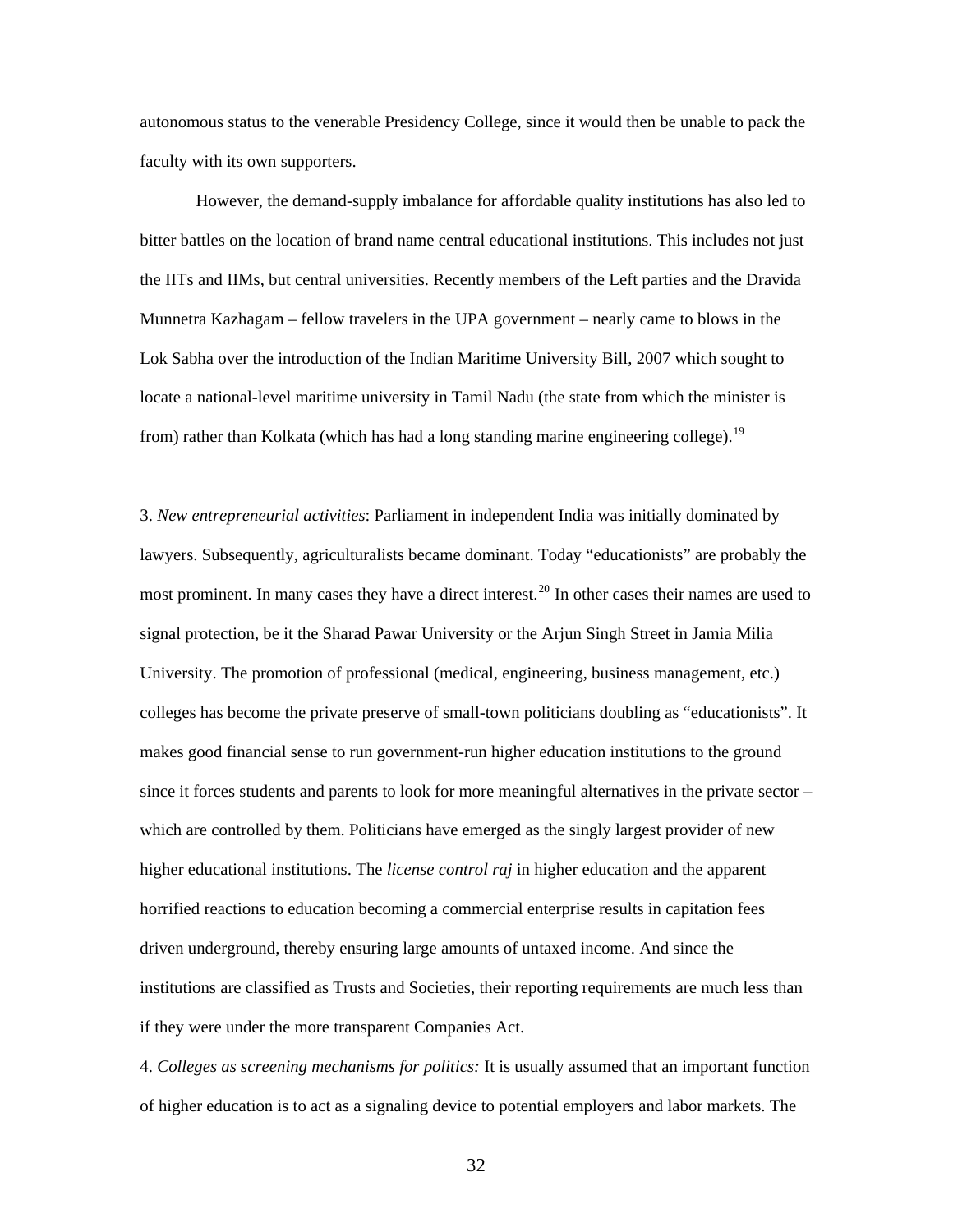better institutions indeed play that role in India. But the majority of government institutions (where the education is a farce) appear to serve a signaling role to an entirely different audience: political parties and politics. Since the education in these colleges – mostly in small towns and cities – have little effect in job markets, especially in the growing private sector, student politics serves as the signaling mechanism for aspiring politicians. The ability to win student elections and resort to street violence is an asset to all political parties.

#### *The Three Vicious Circles*

This section draws together the three fundamental effects of the preceding political economy. The first such vicious circle is the *diminishing signaling effect*. As evident from Table 4, more than four-fifths of Indian students in higher education are not in professional schools like engineering or medicine. Investment in these institutions, on a per capita student basis, has been declining. In addition, most of 300-odd universities (especially state universities) to which the bulk of the student population is affiliated have stopped performing the essential functions of a university. The primary purpose of a university is to provide a minimal signaling effect to the job market. Most observers agree that Indian universities, with a few exceptions, do not perform this signaling effect. A degree from any of these universities could mean anything in terms of quality. Anyone familiar with the Indian education system knows that competitive exams have virtually replaced performance at the university level as a passport to further education or jobs. University degrees serve as formal minimal requirements but little else. A tacit acknowledgement of the breakdown of signaling effects of degrees comes from the principal regulatory authority of higher education, the University Grants Commission (UGC). For instance, in order to be eligible to teach at a public university, candidates with even a PhD have to take another qualifying test; this test was introduced to remedy the fact that the candidate's PhD in and of itself did not indicate anything about his or her abilities.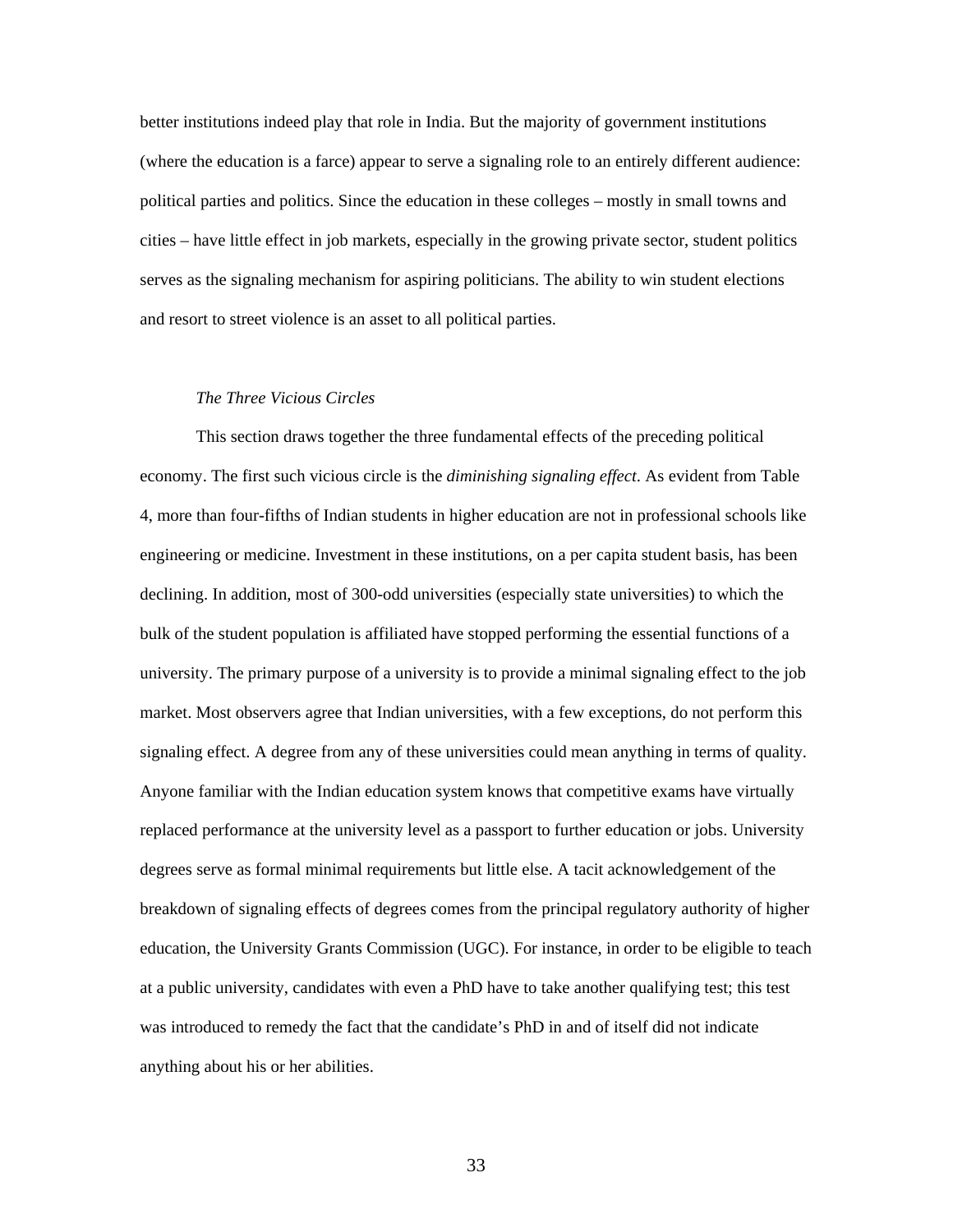Once the signaling effect of a university system breaks down, three consequences follow. First, the curriculum and pedagogy of the university become less compelling. There is little incentive to take education at the college degree level seriously, because these degrees are no more than purely formal requirements – they do not signal quality. Hence, there is no compelling demand for quality improvements in the bulk of higher education. Second, greater attention and resources are devoted to those arenas which now de facto perform signaling functions, such as entrance exams and competitive tests. This leads to the creation of an almost parallel system of education. Since the formal institutions are disconnected from these signaling mechanisms, informal institutions such as coaching classes dominate the intellectual space. Third, there is an attempt to secede from the system. The breakdown of the signaling system is such that a Oxford Brookes University or Deakin University are thought to be more credible signal providers than most Indian institutions. But of equal importance is the fact that almost all of these institutions incur significant private expenditures (systematic data is not available), which are largely borne by the middle class. Indeed, if the middle class were influential, one would expect that there would be great pressure and momentum to restore the credibility and signaling effects of higher education.

A second vicious circle stems from an *ideological entrapment between half-baked socialism and half-baked capitalism*, with the benefits of neither. In some ways this is best exemplified by the fact that officially there is an enormous reluctance to see education as an industry or business. Officially, as per the Supreme Court's decisions education can still not be a "for profit enterprise," though the Court will allow institutions to deduct "reasonable operating and other capital expenses." Second, the Courts have been very strict about merit-based admissions (except in cases of affirmative action). In public institutions the Court has come down severely on discretionary power of institutions in admissions policies. In the case of "private" institutions the situation remains murky, but the Court has tried a compromise formula whereby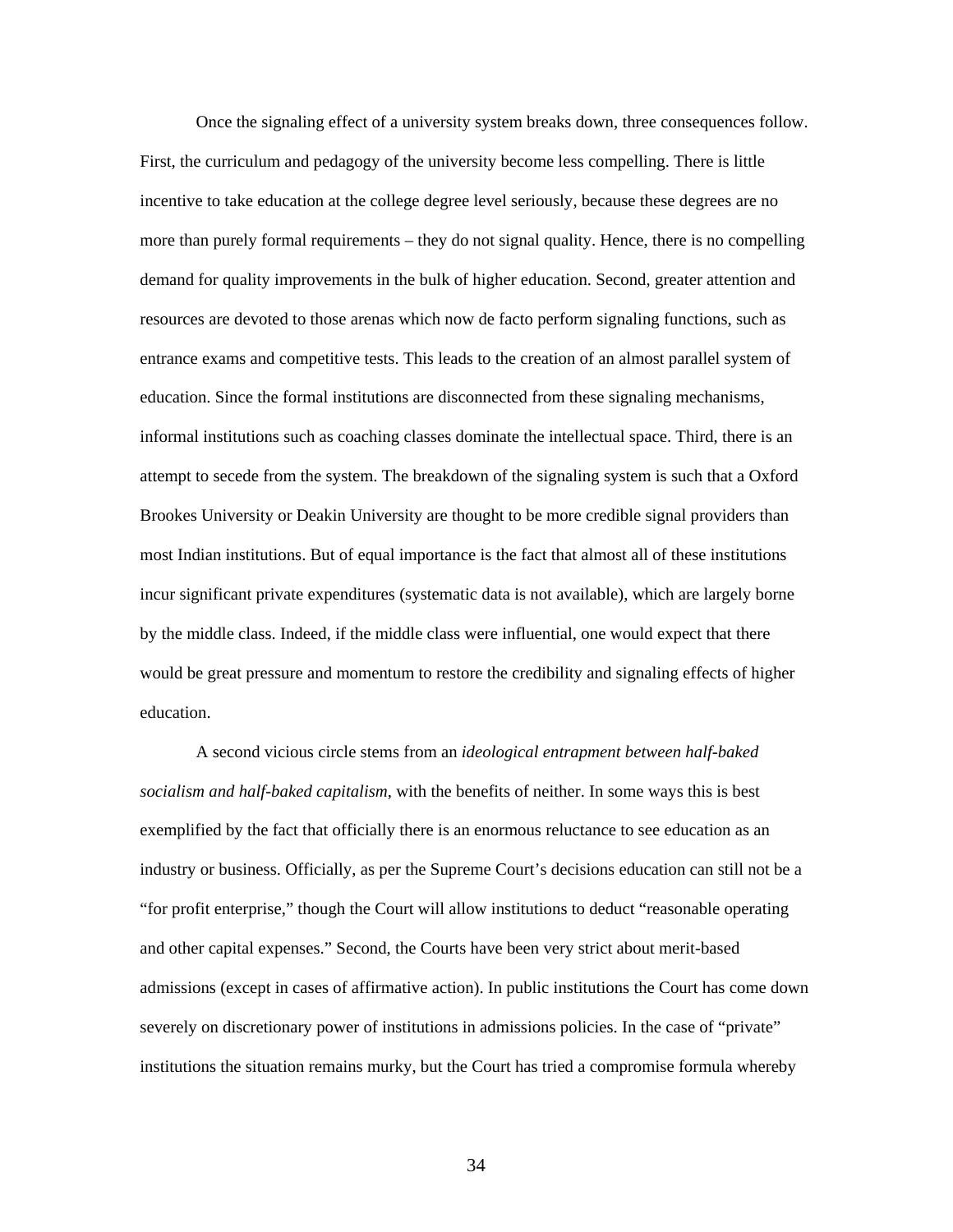half the seats are reserved for pure merit and half are based on the ability to pay. The details of regulatory control over education are complex but a few points stand out starkly.

First, there is a severe prohibition on public institutions mobilizing private resources in any form—higher fees, licensing arrangements, or philanthropy. While some of these regulations have been relaxed somewhat (discussed earlier in the section on philanthropy), the net result has been that a vast pool of private resources available has not been mobilized for public institutions. Although it seems only fair that no one ought to be able to "buy" one's place into an institution of education, from another angle this prohibition seems almost perverse. It has the consequence of saying, "If you have money, you can spend it on education abroad, you can come to a private arrangement, or even waste it on any form of consumption, but the one thing you will not be allowed to do is to spend it at public institutions or on getting an education in India." In effect, ideological commitment to some principle of equality has precluded the state from mobilizing the vast reservoirs of private money available for higher education. In a context where the sum total of private expenditures considerably exceeds expenditures by the state, this policy needs to be rethought. One would have thought that it would be in the interest of both the middle classes and newly rising social groups to find ways to access these resources. But ideological commitments have precluded such a mobilization. But because these funds have not been mobilized, the system of education deteriorates which, in turn, necessitates even higher private spending by the very classes that the egalitarian system was meant to protect.

Second, there has been a proliferation of private institutions, largely in the area of professional education. But again, the pattern of this expansion suggests that the middle class had very little influence on this policy. The rapid expansion of "capitation fees colleges" came about not as a result of great middle class pressure, but rather from the entrepreneurial activities of politicians. While there is no systematic data on this trend, there is little doubt that a majority of these institutions have been supported or made possible by the direct involvement of politicians. In fact, we would argue that the growth of private colleges, while it helps relieve the pressure on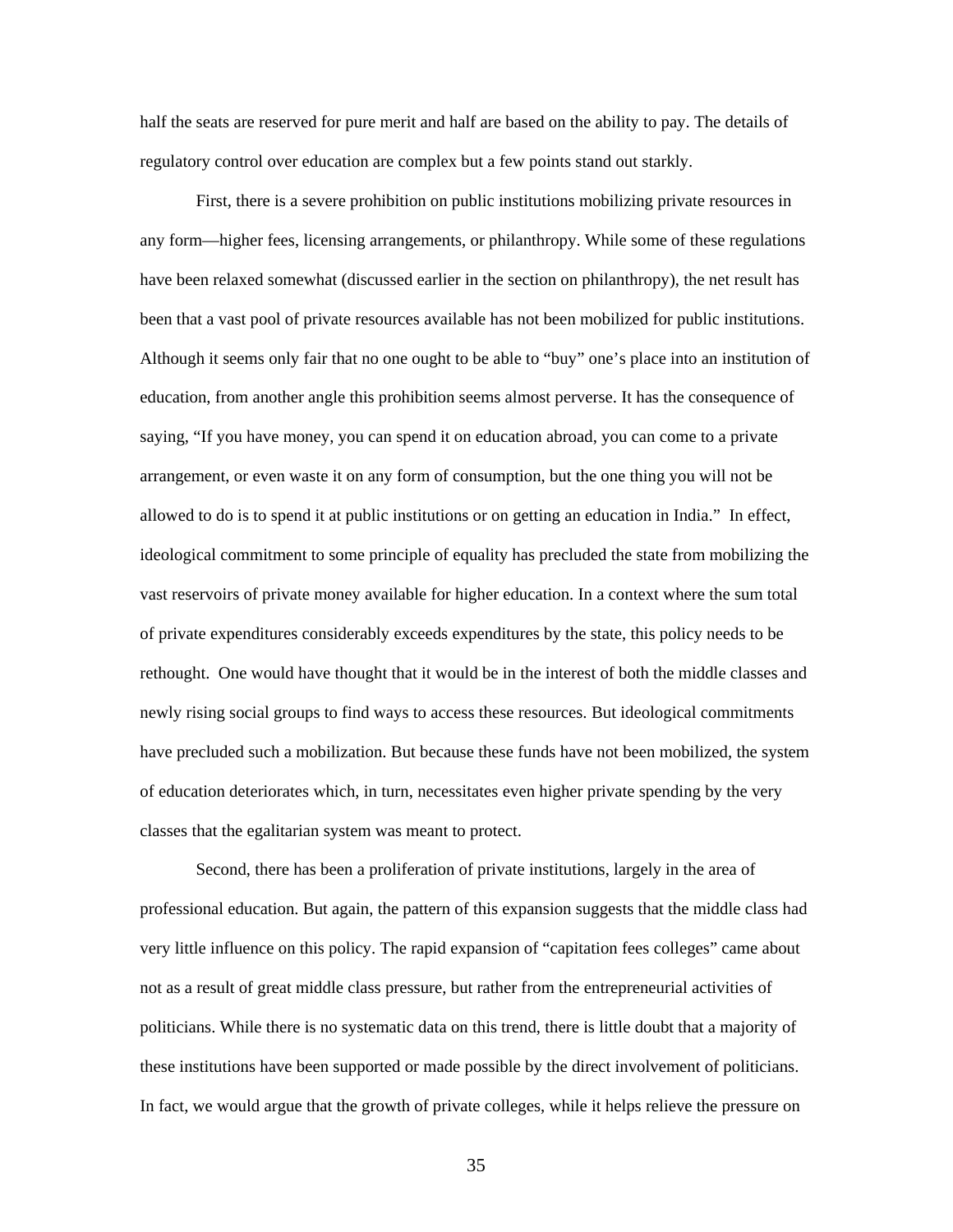public institutions, is not simply a rational response to expanding demand, but an opportunity to collect rents. This explains a couple of features of the rapid expansion of private colleges. First, all of these, in principle at least, come under the same panoply of regulations as state colleges. For instance, unless an institution is declared a deemed university, the formal degree that is granted through these colleges is actually given by one of the existing state universities. The result is that there is virtually no pedagogical innovation or excellence associated with private institutions, because they are all determined by roughly the same curricular guidelines and rubrics as public institutions. Rarely—except perhaps in the case of management institutions—are these institutions driven by a sense of creating a market niche. Indeed, contrary to expectations due to the great middle class demand for education, it has not been a pressure group behind the deregulation of the education sector as a whole. The result is that Indian higher education is in a regulatory environment in which the private sector will not be deregulated, FDI will not be permitted (even "closed" China permits more FDI in education), the state sector is strapped for resources because of the government's fiscal constraints, and public education cannot mobilize higher funds because of ideological commitments. It is something of a mystery (other than due to problems of collective action) why the middle class has not been more active in breaking this deadlock in line with its interests.

There is an inherent tension in the ideology of the Indian state towards higher education. On the one hand, education was going to be a means towards creating social mobility and equality of opportunity. But to create the conditions under which the education system can effectively serve these purposes requires a vast mobilization and commitment of resources. Since the state has been patently unable to do that, it interpreted equality of opportunity in almost a formalistic, even formulaic manner, where any difference or distinction was regarded as inimical to these goals. The state used the education system to *express* these commitments by insisting that there be no differentiation of fees, or even substantial differentiation of curriculum across two hundred and fifty odd universities. Indeed, the crisis of standards that afflicts Indian universities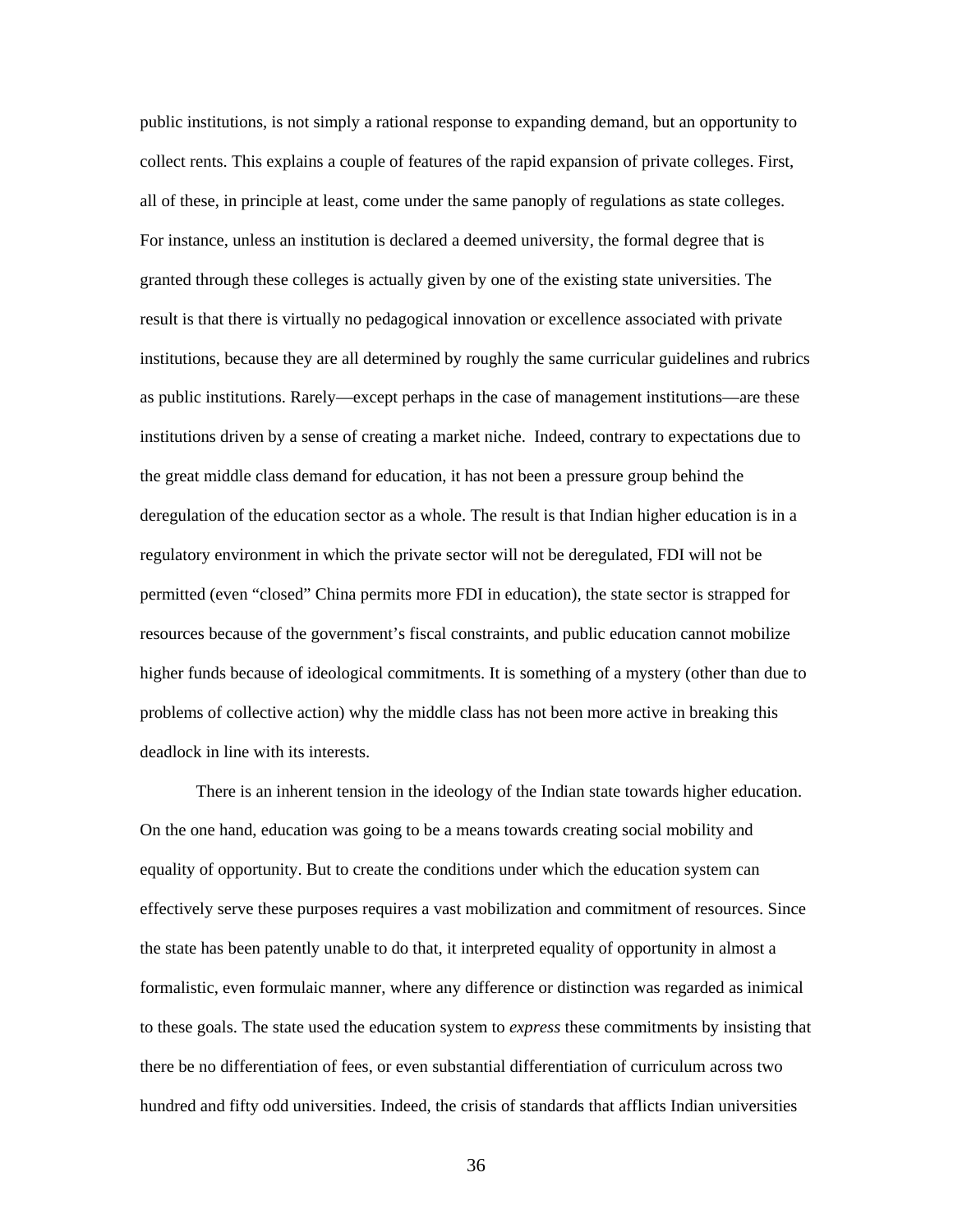is in part sustained by an ideological commitment to the myth that education should not be made into an arena of difference. This aspiration is in principle flawed, because higher education is, among other things, about creating distinction and excellence. It is true that the mandate of the state ought to be to enhance the median level of skills among citizens, but it is hard to imagine a robust system of higher education that does not perform the function of distinguishing the skills and qualities of its students. The suspicion of excellence in Indian higher education was a result of this commitment, and was in part instrumental for destroying its signaling functions. Normally, the middle class is supposed to have a great commitment to a system where degrees provide signaling functions. The emphasis on leveling rather than distinction is perhaps another indication of the weakness of middle class hold on education.

The third vicious circle follows from the previous two and might be called the *circle of statism*. One of the subtexts of the above argument is that higher education policy is being driven less by a clear ideological vision or class interest than by the state's own interest (or perhaps its own ideological whims). Indeed, the surprising constancy in education policy and expenditures over time reinforces the argument that this arena is not susceptible to an overtly demand-driven calculus. Much of what goes in the name of education policy is a product of the one overriding commitment of the education bureaucracy – namely state control in as many ways as possible. State control can take various forms, including direct regulatory control, where the setting up of an institution requires a whole set of clearances or is required to conform to a set of norms set by state bodies. Arguably, the one sector where *dirigisme* has increased rather than decreased is higher education. We are not just referring to ideological battles over the curriculum in history, but to the many ways in which state bodies have sought to increase administrative control over institutions of higher education through a web of regulations. In a way, the ideological commitments mentioned above neatly dovetail into the ideology of state control (competition equals distinction, which is antithetical to leveling; deregulation would allow monetary considerations some place in the system and that would be intolerable). The incentives for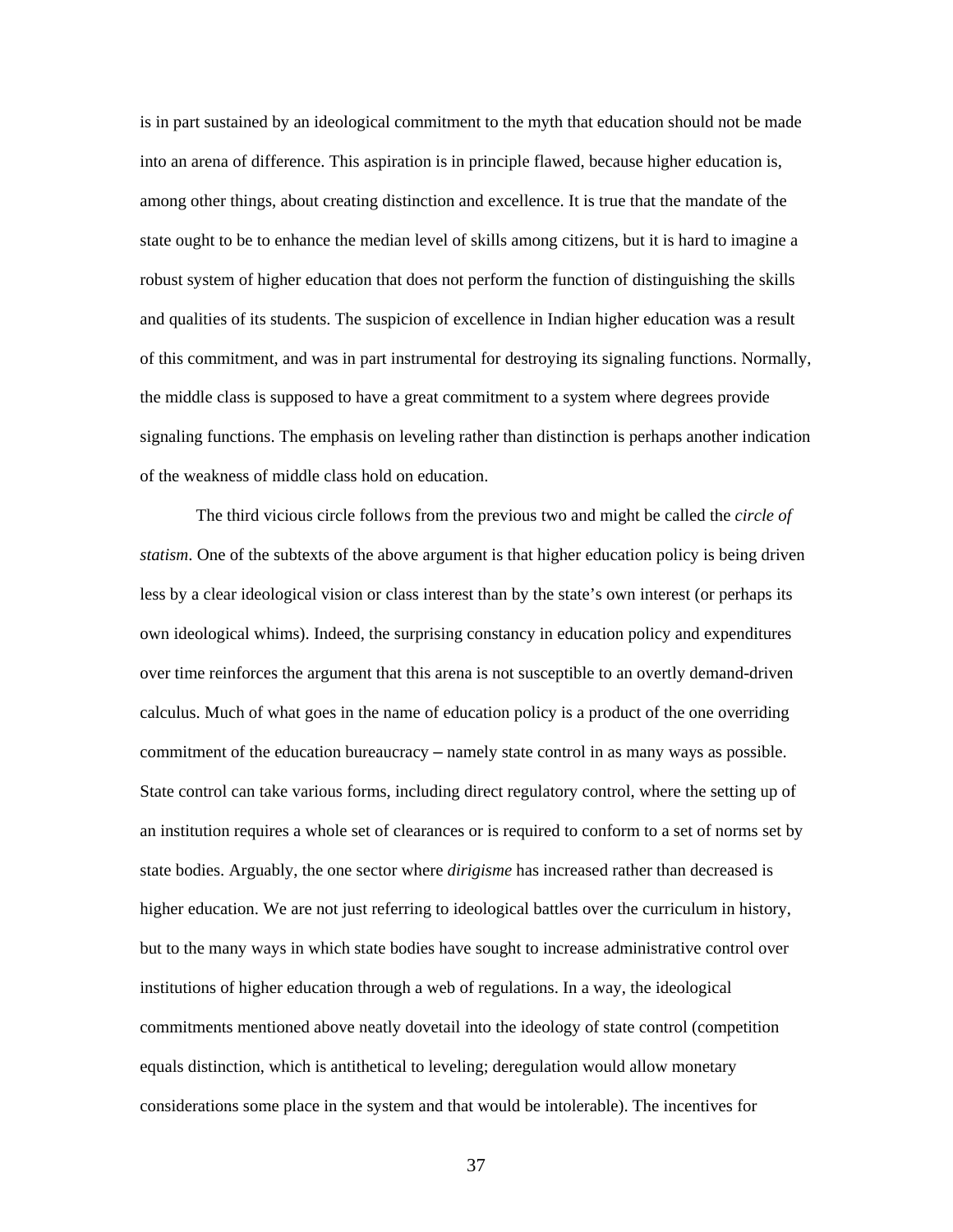increasing state control come from two directions. Over the course of the 1970s and 1980s, politicians acquired a great vested interest in the affairs of universities, seeing them as possible sites for not just political recruitment, but expanding patronage. The direct interference of the state has implied that in most states, universities have become appendages of government offices.

To more precisely illustrate what we are referring to, we turn to two examples. In 1999, the GOI issued a circular requiring all appointments at the level of joint secretary and above to be cleared by the ACC (Appointments Committee of the Cabinet). The government then argued that since the rank and pay scale of professors was equivalent to those of the joint secretary, India's most prestigious medical college, All India Institute of Medical Sciences (AIIMS), did not have the power to appoint professors. Added to the anomaly of bureaucrats and politicians deciding who was good enough to be a professor at AIIMS was the reality that there were huge delays inherent in the procedure—the ACC was just one of many tasks a cabinet charged with running the government of a billion people has to do, and appointments of AIIMS professors was just one of hundreds of appointments it controlled. The policy was changed only after the AIIMS director managed to personally persuade the Prime Minister. Indeed, it became clear that the 1999 circular was in fact illegal, because the institute was created under AIIMS Act 1956, which provided that only the director would have to be appointed with the ACC's clearance, while all other appointments would be made by the Institute Body, which is, in effect, the board of governors of AIIMS. Exercising its newfound autonomy, AIIMS appointed over 50 professors on March 11, the very day it received the authorization from the Government (Mitta, 2004). But that autonomy was short-lived. After the new UPA government came in, battles between the Director and the Health Minister amplified caste-based cleavages with protests, legal actions and bitter recriminations weakening this once august institution. Finally, in late 2007 the Indian parliament passed a bill (and it passes fewer of them every year) whose sole objective was to remove the Director of AIIMS.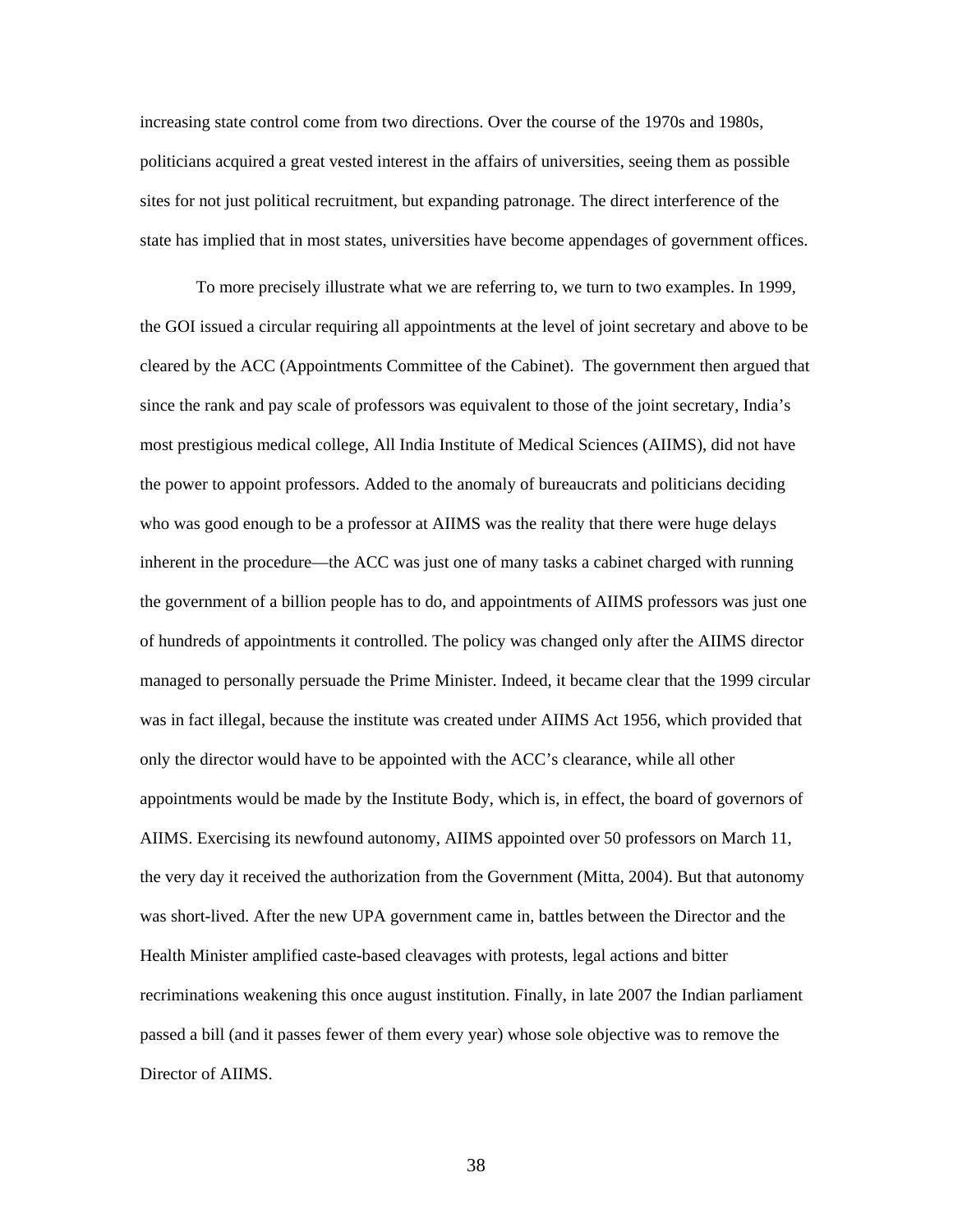West Bengal, the state most associated with an intellectual ethos, has also witnessed a flight of talent that is unprecedented (other than perhaps from Bihar). It is a testament to the degree of political control of higher education by the ruling party in that state, and reflects what is happening elsewhere. Banerjee et al. (2002), put the onus on the:

trend in the last two decades towards excessive egalitarianism and politicisation in education. To begin with, the process of hiring of teachers is hopelessly politicised. After that, unconditional job security, use of criteria unrelated to merit such as political connections and seniority in promotions and transfers imply that teachers have no accountability. The government owns or funds most institutions of higher education and so it can get away with whatever it wants – just look at the sorry states that Presidency College and Calcutta University find themselves in today, in contrast to their past glory.

In both examples, talented individuals have taken the path that is relatively easy for them, which is to move. Over the long run, an adverse selection effect has meant that the universities themselves have played a large role in the abdication of university autonomy and professionalism. The reasons for this are complex, but they arise in part from incentives that are internal to the functioning of the university itself. The enemy of the academy has not been an evil state, but the opportunism and supine attitude of boards of trustees and university administrators. But this is an outcome of the state sponsored selection system.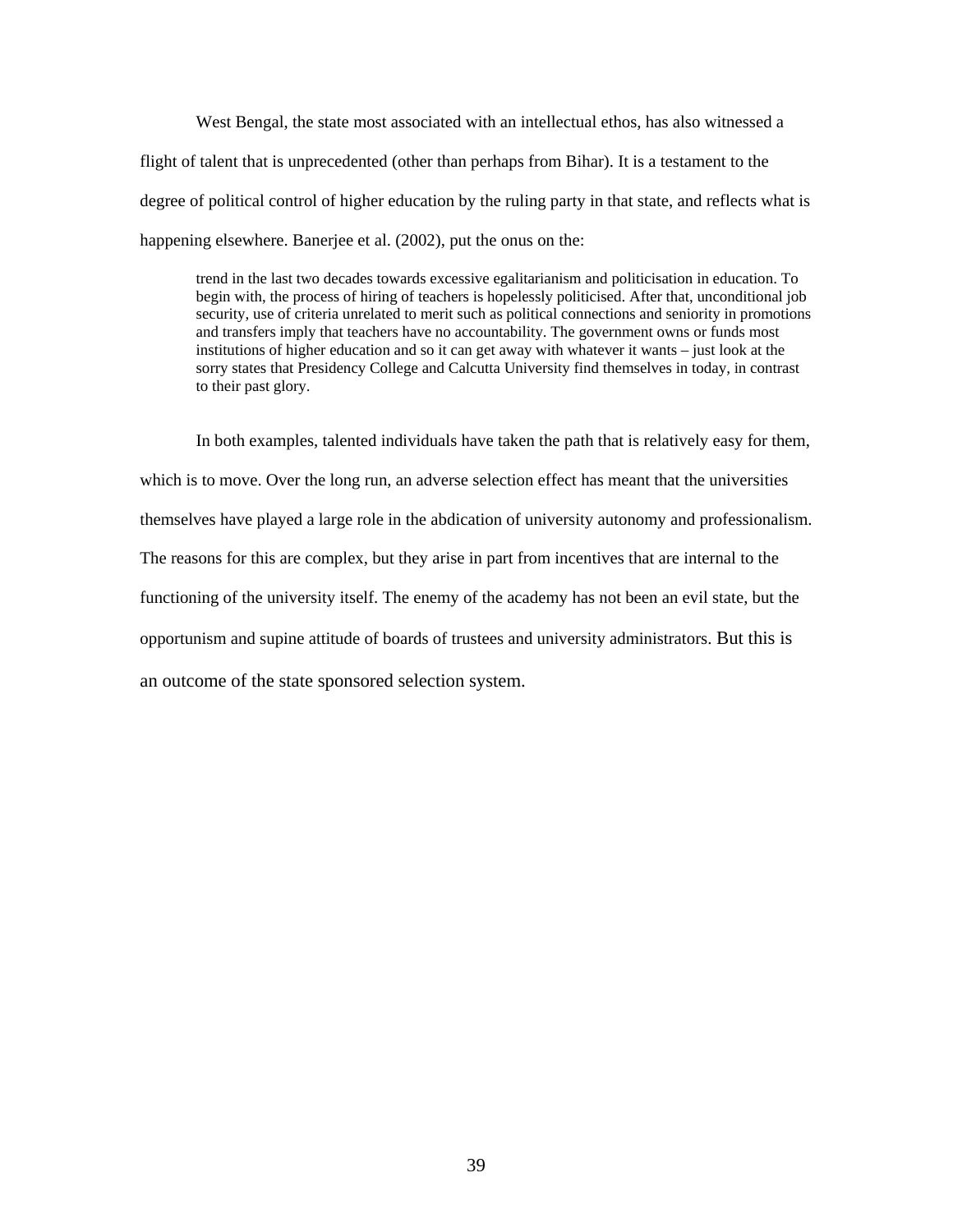# **THE LEGAL CONUNDRUM**

In the realm of higher education, the judiciary in India has done as much to confuse as to clarify the existing regulatory framework. Although there has been a distinct shift in the Supreme Court's stance in the past decade, from an undisguised suspicion of the private sector to a grudging acceptance of the emerging reality, its primary response does not always center on what will enable the education system to respond to demands. Rather, it has uneasily and often confusingly attempted to reconcile disparate principles, be it the dichotomy between education being a charitable or commercial enterprise, or the inherent tension between institutional autonomy and equitable access in higher education.

The issues tackled by the Supreme Court can be broadly classified into three overlapping categories – access, finance and the rights of minority-run institutions. The lack of the Court's own clarity on these issues is exemplified by the following sample of judgements from the last two decades.

## **Access to Higher Education**

1993, *Unni Krishnan* v. *Andhra Pradesh*: In a landmark judgement, the Court ruled that all colleges offering professional courses would have to reserve 50 percent of the seats for candidates selected through an entrance examination conducted by the government.

2002, *TMA Pai Foundation vs State of Karnataka*: In somewhat of a reversal, the Court decided that the *Unni Krishnan* judgement violated the right of private, unaided institutions to set their own criteria of admission and was therefore unconstitutional.

2003, *Islamic Academy of Education vs State of Karnataka*: The *TMA Pai* judgement had several anomalies, necessitating a clarification in this case. In terms of access, the judgement clarified that private unaided institutions could reserve a certain percentage of seats for admission by management and the rest would have to be filled through "counselling" by State agencies.

2005, *P.A. Inamdar & Ors. vs. State of Maharashtra & Ors*: The Court ruled that private colleges, or those that do not receive government aid, are not required to meet reservation quotas, and further maintained that these schools have full autonomy in their admission of students. This is arguably the strongest property rights-based judgment given by any Court in India to date.

## **Financing Educational Institutions**

1993, *Unni Krishnan* v. *Andhra Pradesh*: Seeking to regulate the activities of capitation fees colleges, which charged students high fees to recover costs, the Court ruled that at least 50 percent of seats in these colleges would be reserved for students who qualified on the basis of merit, and the college would be entitled to charge only the level of fees prescribed for government institutions for these students.

2002, *TMA Pai Foundation vs State of Karnataka*: While formally upholding "the principle that there should not be capitation fee or profiteering is correct," the Court argued that "reasonable surplus to meet the cost of expansion and augmentation of facilities, does not however, amount to profiteering." It reasoned that the restrictions on fees and admission imposed in the Unnikrishnan case prevented the accumulation of "reasonable" surplus.

2003, *Islamic Academy of Education vs State of Karnataka*: In its clarification of the *TMA Pai* judgement, the Court agreed that "private institutes should be free to fix their own fee structures so as to generate the funds required to run their institutions and benefit the students, as well as to generate a surplus for the betterment and growth of their institutions."

2005, *P.A. Inamdar & Ors. vs. State of Maharashtra & Ors*: Along with autonomy in the admission of students, private colleges were also given independence in the setting of fees, with the caveat that such tuition could be regulated to prevent "unreasonable profits." Curiously, the Court suggested that the schools set aside 15 percent of seats for non-resident Indians, to be charged higher fees to subsidize poorer students.

## **Rights of Minority Institutions**

1992, *St. Stephen's vs. University of Delhi*: The Court ruled that minority-run institutions, even those receiving government aid, are entitled to reserve up to 50 percent of their annual intake for students from their own communities.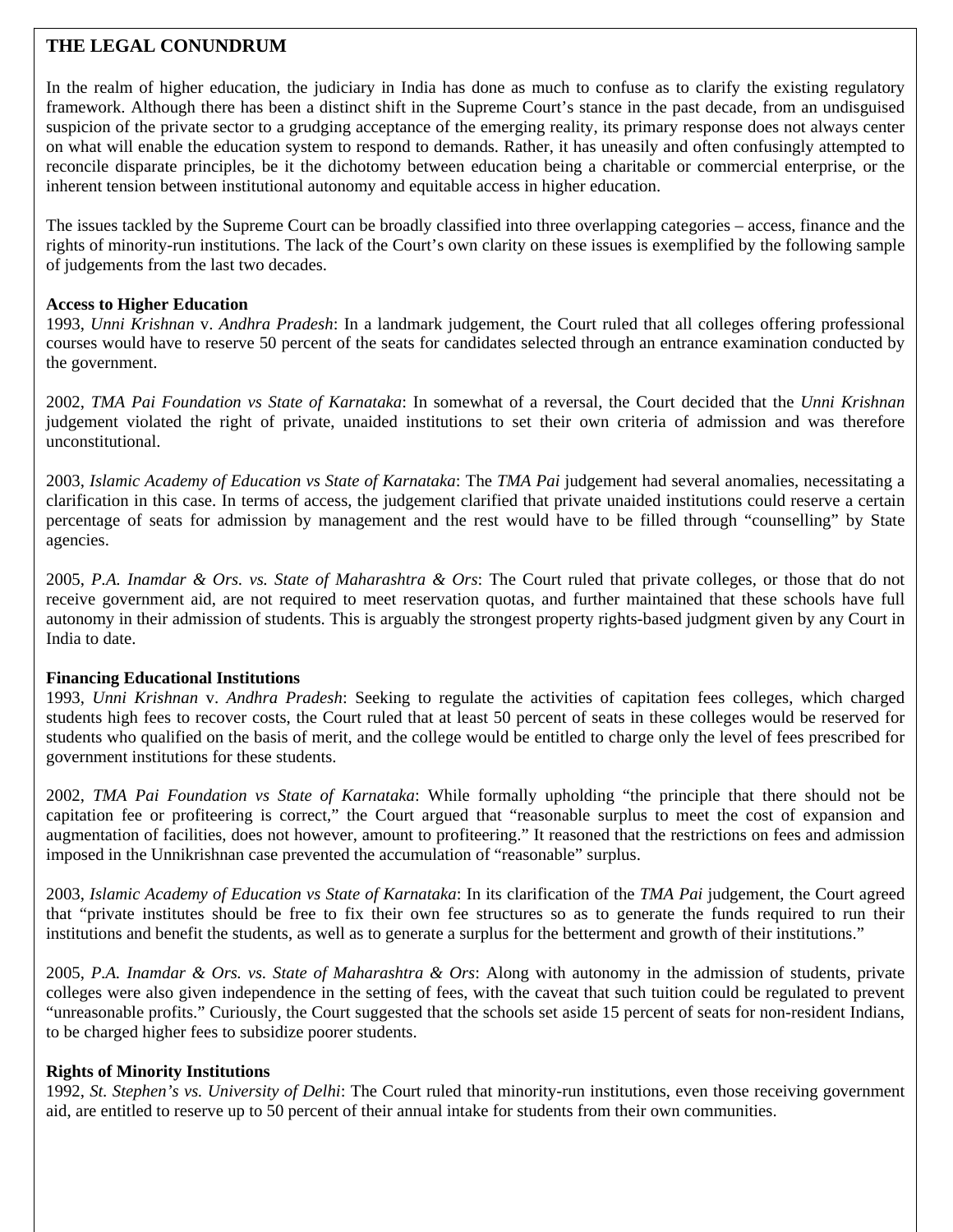2002, *TMA Pai Foundation vs State of Karnataka*: By ruling that private unaided institutions were free to set their admission criteria and fee structures, the Court extended the freedom accorded to minority rights to all religious denominations under the broad banner of freedom of occupation. However, it contradicted the *St. Stephen's* judgement by not according the same rights to minority aided institutions.

2003: *Islamic Academy of Education vs State of Karnataka*: Although this verdict was mean to be a clarification of the *TMA Pai* verdict, it ruled that minority institutions have a special right bestowed upon them by the Constitution, which nonminority institutions do not possess. In effect, this reversed the equivalence between minority and non-minority unaided institutions posited in the *Pai* judgement.

# **The Politics of Higher Education**

While there has been a steady progression in the Court's judgements on finance and fee structures to cover costs, the Court has not been as forthcoming on the issue of access, primarily because the debates have mostly centred around reservation, a politically charged issue. The *Inamdar* ruling prompted a storm of protest from lower caste groups. A weak UPA government rushed to amend the Constitution, allowing parliament to enact legislation mandating reservations in private higher educational institutions. This amendment allowed for the subsequent passage of the *Central Educational Institutions (Reservation in Admission) Act, 2006* providing for 49.5 percent of seats in higher educational institutions to be reserved for SCs, ST, and OBCs, in aggregate. The fact that the act was passed unanimously by the Lok Sabha – and in record time – was indicative of just how much reservations has become the third rail of Indian politics.

On the issue of minority rights, another contentious topic, the Court has suffered from a genuine inability to reconcile the inherent tension between Article 29(2) of the Constitution, which enjoins that the state shall not discriminate on the basis of religion etc, and Article 30(1), which protects the rights of minority institutions. Does a state aided institution run afoul of the non-discrimination provisions of the Constitution, if it is allowed to give members of certain communities preferences in admission? Ultimately the Court has often opted for something like a *modus vivendi*. Aided minority institutions should be allowed to retain their minority character. But to prevent these institutions from falling afoul of the non-discrimination provisions, they should admit a sprinkling of non-minority students. Although the statement of principle in *Inamdar* towards greater autonomy is more emphatic, its practical implications are, however, still unclear.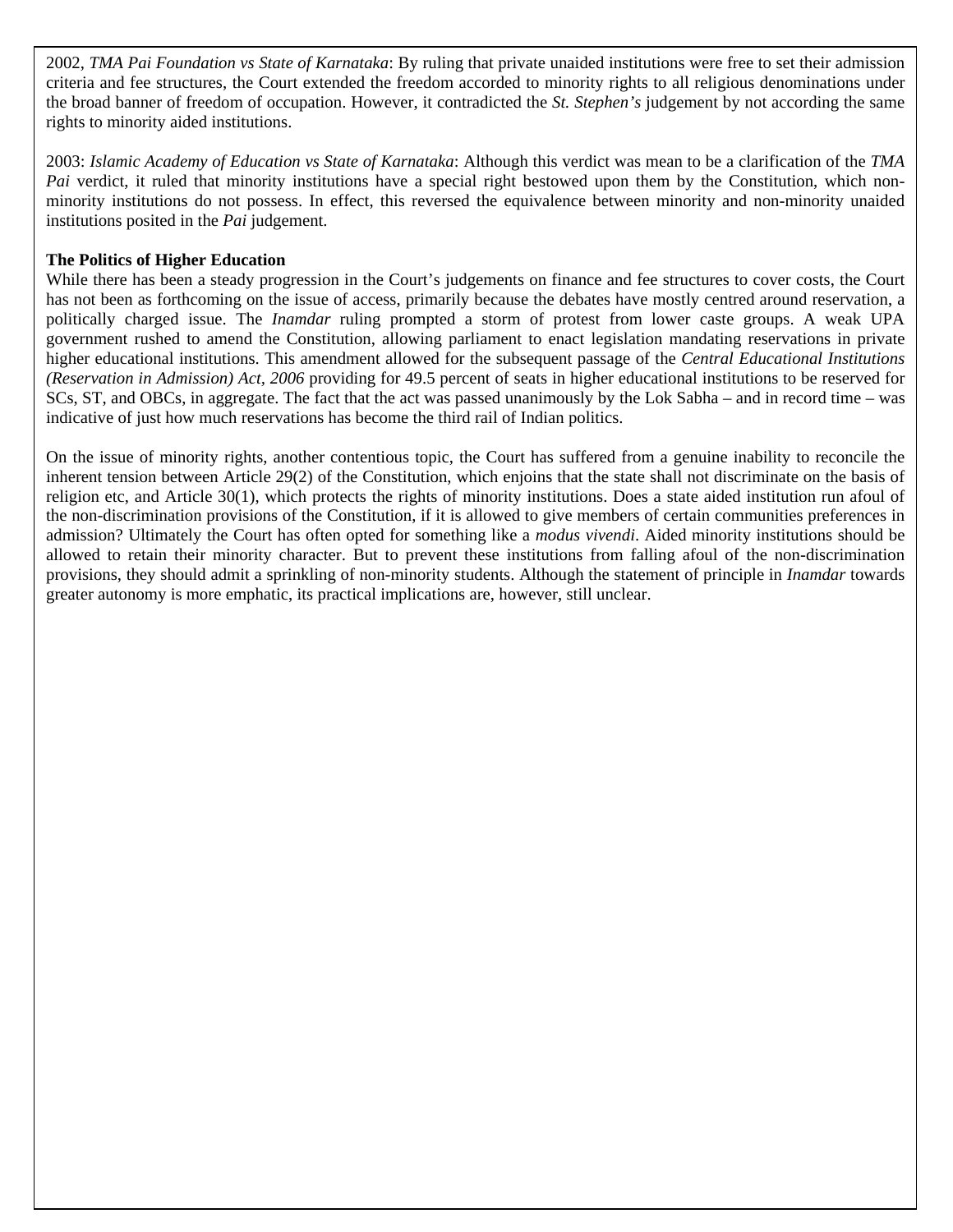#### **CONCLUSION**

Despite impressive reforms elsewhere, Indian higher education sector remains the most tightly controlled and least reformed sector. Deep ideological and vested interests have made reform in India's Higher Education sector all but impossible. Indeed, for the next generation of reforms in India, this is the central puzzle. The rapid rise in skill premiums in India in the last few years has exposed an important paradox about India's labor markets. Despite its enormous size, the pool of skilled labor is relatively shallow, the result of a deep crisis in higher education despite the success of a few professional schools. The veneer of the few institutions of excellence masks the reality that the median higher education institutions in India have become incapable of producing students with skills and knowledge. The process neither serves a screening or signaling function for the vast bulk of students, nor prepares students to be productive and responsible citizens. Consequently, students are forced to spend more years (and, increasingly, larger resources) to acquire some sort of post-graduate professional qualification, as they desperately seek ways to signal their qualities to potential employers. It would not be an exaggeration to say that India's current system of higher education is centralized, politicized and militates against the production of general intellectual virtues. The fact that the system nonetheless produces a noticeable number of high-quality students is due to the sheer number of students and the Darwinian struggle at the high school level to gain admission into the few good institutions.

 The most acute weakness plaguing India's higher education system is a crisis of governance, both of the system and of individual institutions. We have argued that precisely because there are few clear analytical criteria to the central question of what is "good" higher education, a regulatory system than emphasizes diversity, flexibility and experimentation is in the long run most likely to succeed. Such a system will also need a different conception of accountability than the one currently prevailing in the Indian system, which can be characterized as a vertical command and control system, with state authorities empowered to enforce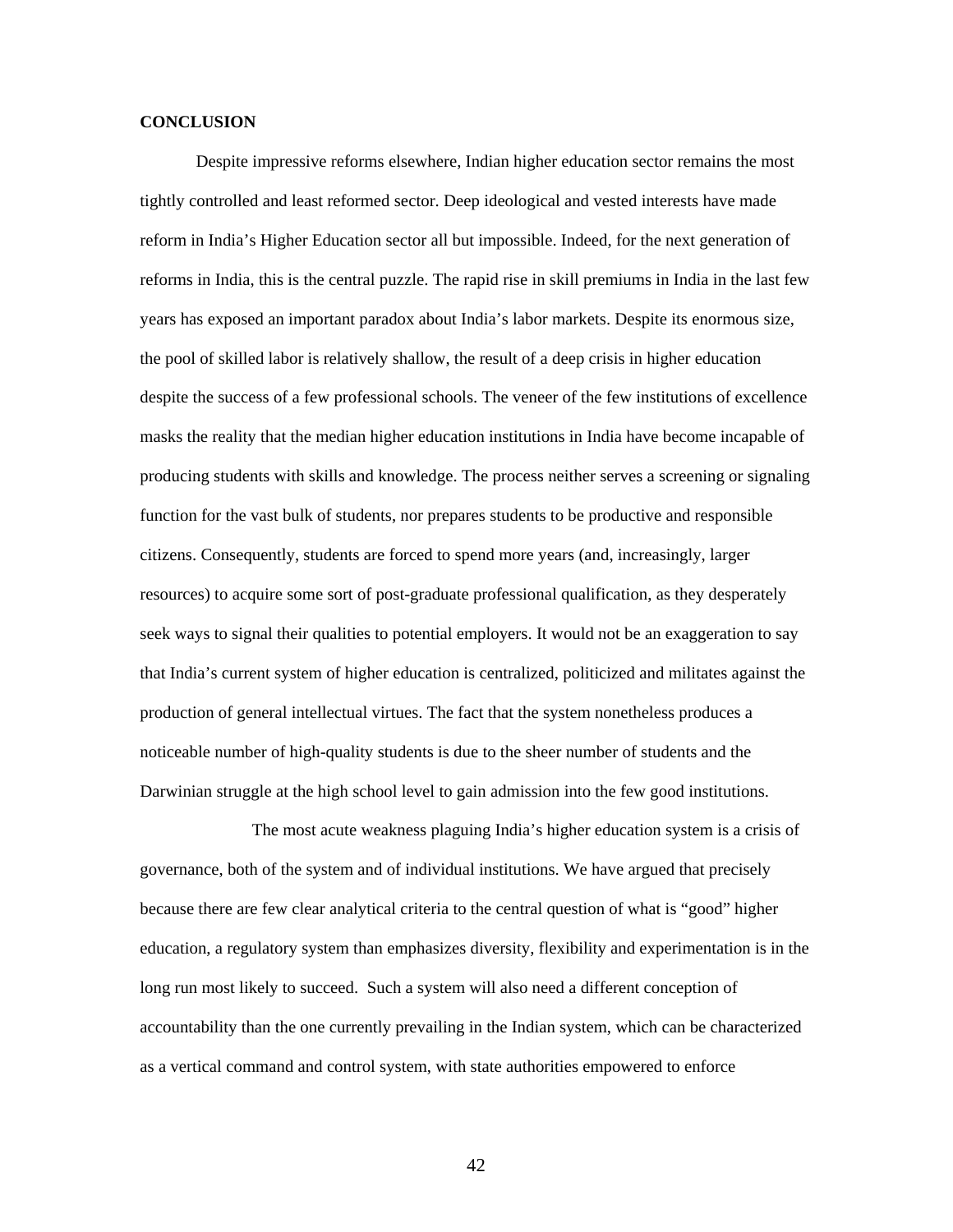accountability from the top. Instead India needs to move to a regulatory system which has more horizontal accountability that empowers students to take better informed decisions.

The crisis of governance in Indian higher education is most visibly manifest in the acute shortage of qualified faculty. The generation that was inspired by a broad commitment to the public good has retired or will do so soon. There is little likelihood of sufficient replenishment, given entrenched mediocrity in institutions with lifetime appointments, few competitive pressures and abysmal governance. The result has been the academic equivalent of Gresham's law—the bad drives out the good. The prevailing political ideological climate in which elite institutions are seen as anti-democratic, finds its natural response in political control to influence admissions policies, internal organization, and the structure of courses and funding. As quality deteriorates, students are less and less willing to pay the very resources without which quality cannot be improved. In India's case, the answer has been the growth of private sector higher education institutions and increasingly the consumption of education abroad. However, as our analysis suggests, private sector investment has been confined to professional streams, bypassing the majority of students. Furthermore, private institutions are also plagued by severe governance weaknesses, raising doubts as to their ability to addresses the huge latent demand for quality higher education in the country.

 This crisis of governance is not going to be amenable to merely technical solutions. The burden of this paper has been to argue that higher education is so deeply implicated in politics, so deeply inflected by large ideological objectives that have little to do with pedagogy that it would be the height of optimism indeed to think that there is a technocratic solution to this crisis. But we hope that when the appropriate opportunity arises there will be serious and more rigorous reflection on all the aspects of education that need to be regulated: entry, access, quality, accreditation, institution formation. Fundamentally, Indian policy makers have to recognize two things. First, the competition for talent is now genuinely global. If the design of institutions is not commensurate with this reality; if the freedoms, incentives and quality benchmarks on offer do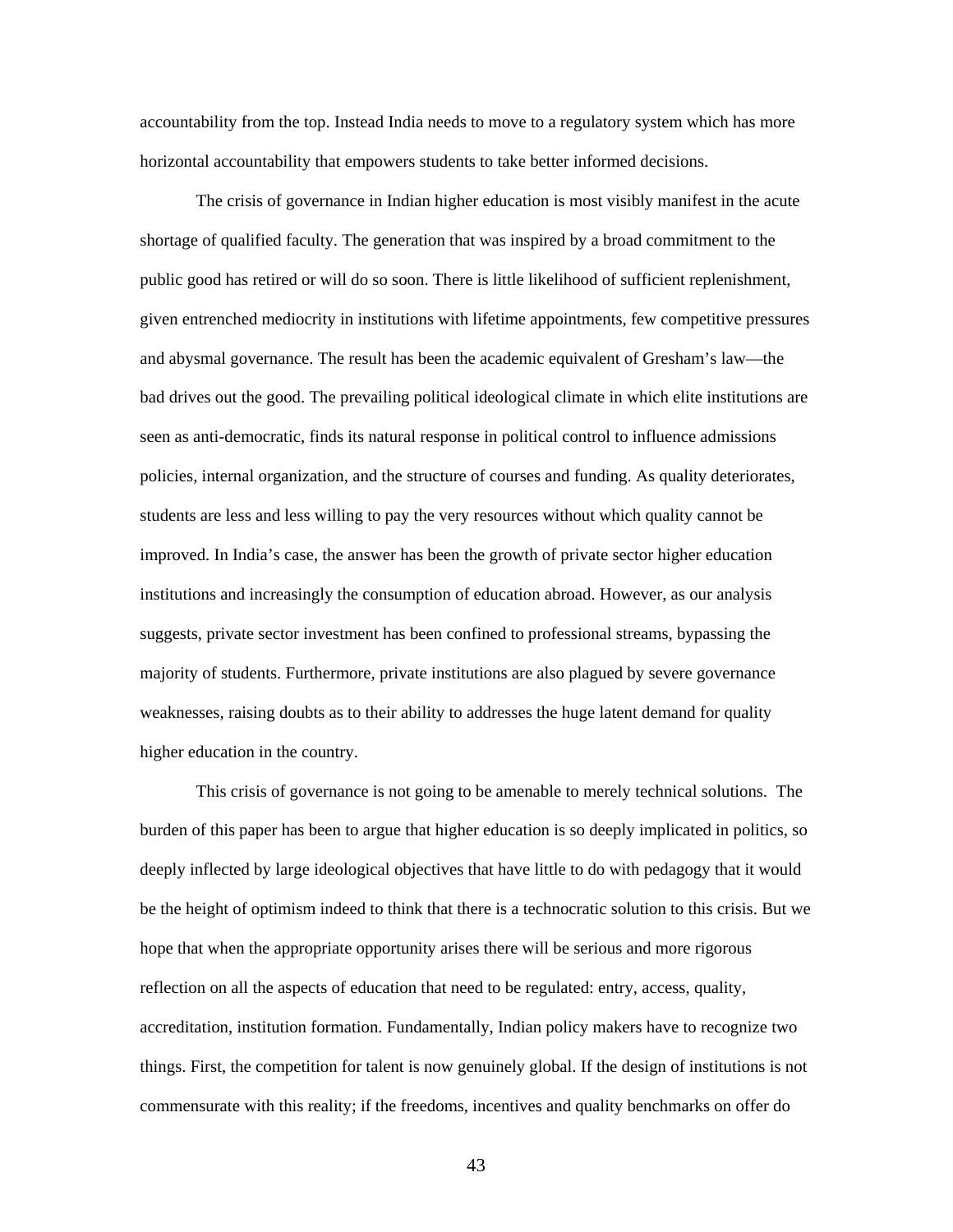not allow you to compete on a global scale, building quality institutions will remain a chimera. There is, in principle, no reason why India could not become a global education hub, if it got its regulatory system in order. Second, a vibrant system requires enlisting the energies of a whole range of actors. It also requires responding to a diversity of challenges and unexpected opportunities. Only a system that draws on the competitive energies of the market on the one hand, a flexible and supple state system on the other, and a genuinely committed non-profit sector as a third leg will be able to meet India's challenges. The scale of demand in India is such that it needs to draw resources and energies from all sources rather that engage in a politics that benefits incumbents, constrains supply and rewards mediocrity with regard to quality.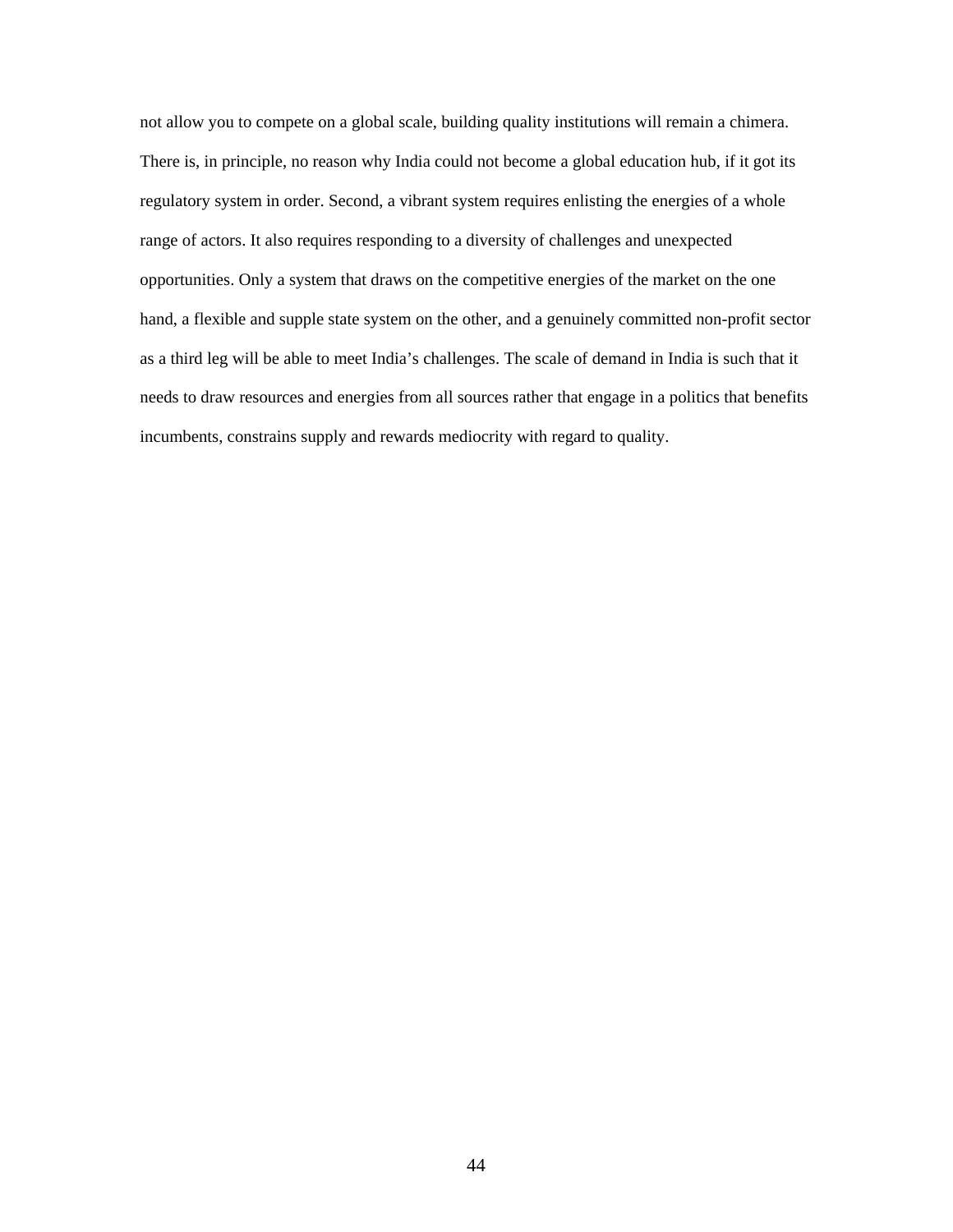| <b>TYPE</b>                         | <b>NUMBER</b> |
|-------------------------------------|---------------|
| Arts, Science, & Commerce Colleges  | 10377         |
| <b>Teachers Training</b>            | 1082          |
| Engineering/Technology/Architecture | 1302          |
| Medical                             | 817           |
| Others $*$                          | 2431          |
| <b>Total</b>                        | 16009         |

# **Table 1. Type-Wise Number of Colleges in the Country: 2004-2005**

Source: Government of India, Department of School Education and Literacy, 2007. *Annual Report 2004-2005* URL: **<http://www.education.nic.in/AR/AR0607-en.pdf>**.

\*Others includes Colleges exclusive for Law, Management, MCA/IT, Agriculture etc.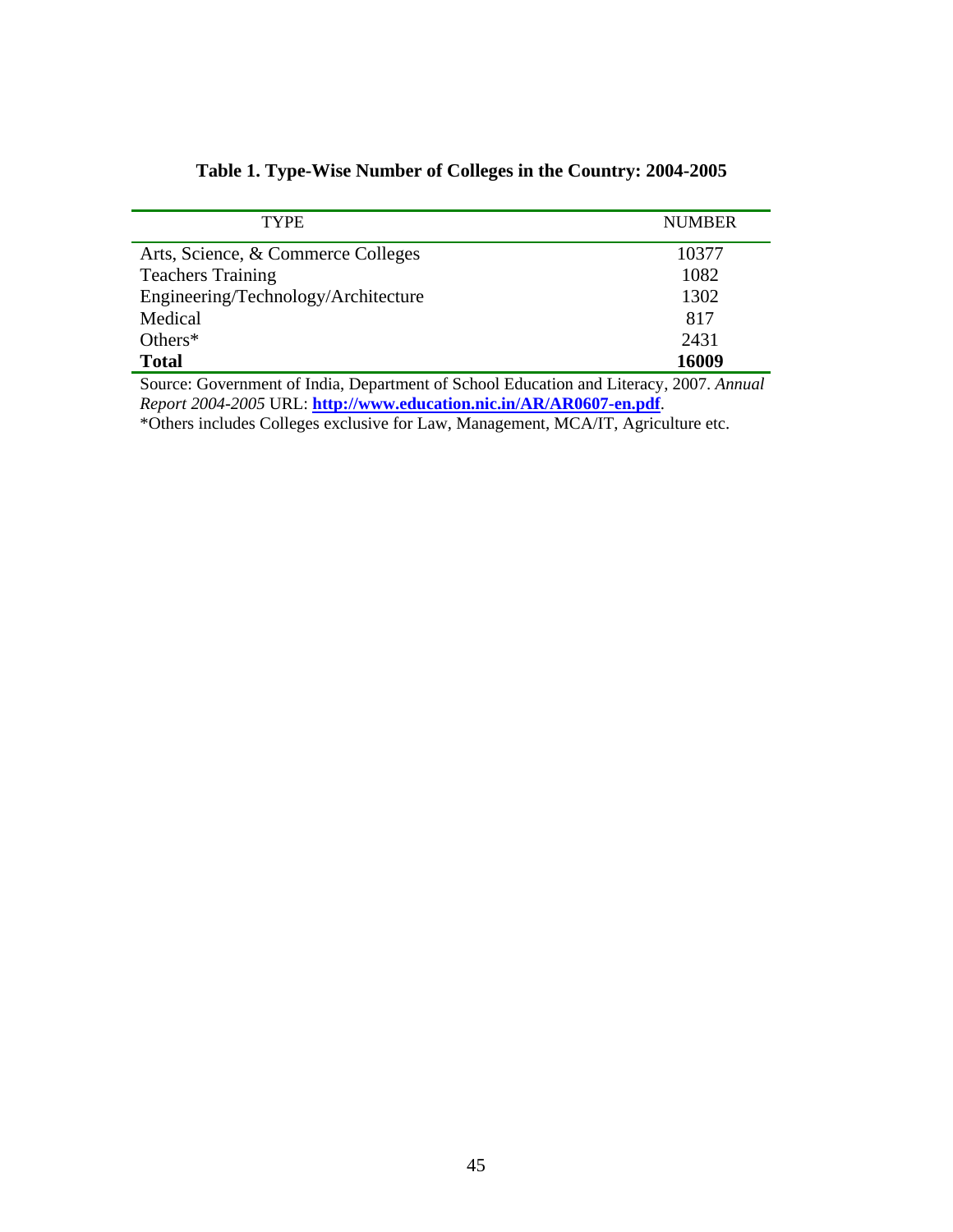# **Table 2. All India Growth Of Student Enrolment**

| Year         | <b>Total Enrolment</b> | Increase over the | Percentage |
|--------------|------------------------|-------------------|------------|
|              |                        | preceding year    |            |
| 1983-84      | 33,07,649              | 1,74,556          | 5.6        |
| 1984-85      | 34,04,096              | 96,447            | 2.9        |
| 1985-86      | 36,05,029              | 2,00,933          | 5.9        |
| 1986-87      | 37, 57, 158            | 1,52,129          | 4.2        |
| 1987-88      | 40,20,159              | 2,63,001          | $7.0\,$    |
| 1988-89      | 42,85,489              | 2,65,330          | 6.6        |
| 1989-90      | 46,02,680              | 3,17,191          | 7.4        |
| 1990-91      | 49,24,868              | 3,22,188          | 7.0        |
| 1991-92      | 52,65,886              | 3,41,018          | 6.9        |
| 1992-93      | 55,34,966              | 2,69,080          | 5.1        |
| 1993-94      | 58,17,249              | 2,82,283          | 5.1        |
| 1994-95      | 61,13,929              | 2,96,680          | 5.1        |
| 1995-96      | 65,74,005              | 4,60,076          | 7.5        |
| 1996-97      | 68,42,598              | 2,68,593          | 4.1        |
| 1997-98      | 72,60,418              | 4,17,820          | 6.1        |
| 1998-99      | 77,05,520              | 4,45,102          | 6.1        |
| 1999-2000    | 80,50,607              | 3,45,087          | 4.5        |
| 2000-2001    | 83,99,443              | 3,48,836          | 4.3        |
| 2001-2002 *  | 88,21,095              | 4,21,652          | 5.0        |
| 2002-2003 *  | 92,27,833              | 4,06,738          | 4.6        |
| 2003-2004 ** | 100,09,137             | 7,81,304          | 8.5        |
| 2004-2005 ** | 117,77,296             | 17,68,159         | 17.7       |

(1983-84 to 2004-2005)

Source: University Grants Commission

\* Provisional

\*\*Source: Government of India, 2007. *Selected Educational Statistics 2004-2005*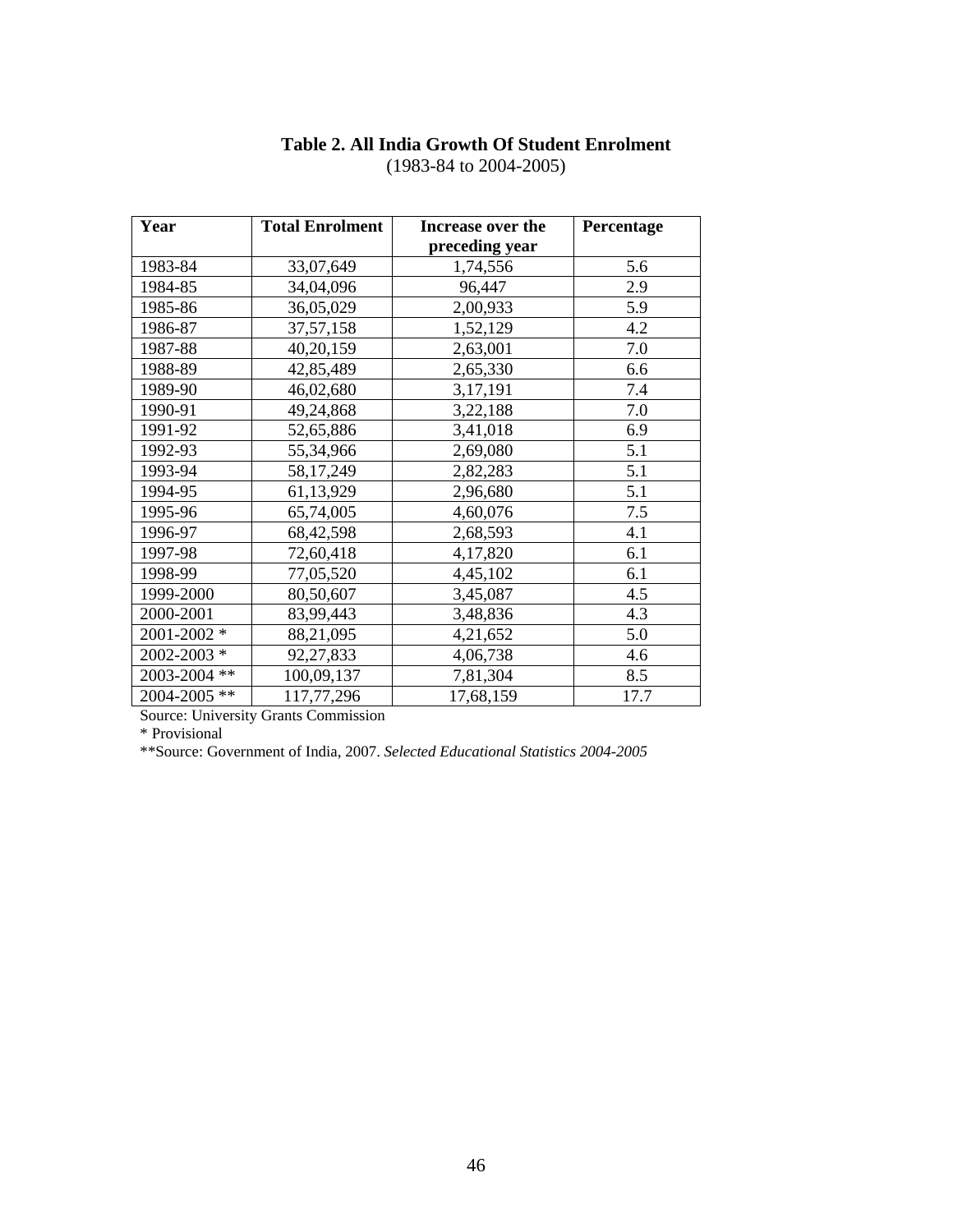| S. No.           | State/UT             | Total          | Women          | Women              |
|------------------|----------------------|----------------|----------------|--------------------|
|                  |                      | Enrolment      | Enrolment      | $\frac{0}{0}$      |
| 1.               | Andhra Pradesh       | 1,056,719      | 397,103        | 37.58              |
| 2.               | Arunachal Pradesh    | 6,745          | 2,519          | 37.35              |
| $\overline{3}$ . | Assam                | 214,342        | 88,732         | 41.40              |
| $\overline{4}$ . | <b>Bihar</b>         | 553,693        | 135,423        | 24.46              |
| 5.               | Chhattisgarh         | 163,254        | 60,028         | 36.77              |
| 6.               | Goa                  | 21,643         | 12,569         | 58.08              |
| 7.               | Gujarat              | 645,689        | 274,198        | 42.47              |
| 8.               | Haryana              | 264,331        | 113,939        | 43.10              |
| 9.               | Himachal Pradesh     | 103,628        | 48,813         | 47.10              |
| 10.              | Jammu & Kashmir      | 80,405         | 36,327         | 45.18              |
| 11.              | Jharkhand            | 209,176        | 76,559         | 36.60              |
| 12.              | Karnataka            | 706,241        | 313,202        | 44.35              |
| 13               | Kerala               | 313,155        | 184,170        | 58.81              |
| 14               | Madhya Pradesh       | 758,418        | 237,364        | $\overline{31.30}$ |
| 15               | Maharashtra          | 1,534,613      | 577,892        | 37.66              |
| 16               | Manipur              | 38,679         | 17,422         | 45.04              |
| 17               | Meghalaya            | 30,716         | 14,284         | 46.50              |
| 18               | Mizoram              | 12,180         | 4,325          | 35.51              |
| 19               | Nagaland             | 13,644         | 6,139          | 44.99              |
| 20               | Orissa               | 367,187        | 73,332         | 19.97              |
| 21               | Punjab               | 279,707        | 143,422        | 51.28              |
| 22               | Rajasthan            | 394,478        | 131,986        | 33.46              |
| 23               | Sikkim               | 6,596          | 2,711          | 41.10              |
| 24               | Tamil Nadu           | 809,366        | 379,493        | 46.89              |
| 25               | Tripura              | 22,447         | 9,491          | 42.28              |
| 26               | <b>Uttar Pradesh</b> | 1,507,991      | 581,460        | 38.56              |
| 27               | Uttaranchal          | 131,742        | 62,447         | 47.40              |
| 28               | West Bengal          | 746,509        | 276,298        | 37.01              |
| 29               | A & N Islands        | 2,706          | 1,479          | 54.66              |
| 30               | Chandigarh           | 51,309         | 25,329         | 49.37              |
| 31.              | D&N Haveli           | $\overline{0}$ | $\overline{0}$ | $\overline{0}$     |
| 32.              | Daman & Diu          | 619            | 325            | 52.50              |
| 33.              | Delhi                | 709,169        | 342,469        | 48.29              |
| 34.              | Lakshadweep          | $\overline{0}$ | $\overline{0}$ | $\overline{0}$     |
| 35.              | Pondicherry          | 20,199         | 10,326         | 51.12              |
|                  | <b>Total</b>         | 11,777,296     | 4,641,576      | 39.41              |

# **Table 3: State-Wise Student Enrolment**  (2004-2005)

Source: Government of India Annual Report 2006-07, URL: [www.education.nic.in/AR/AR0607-en.pdf](http://www.education.nic.in/AR/AR0607-en.pdf).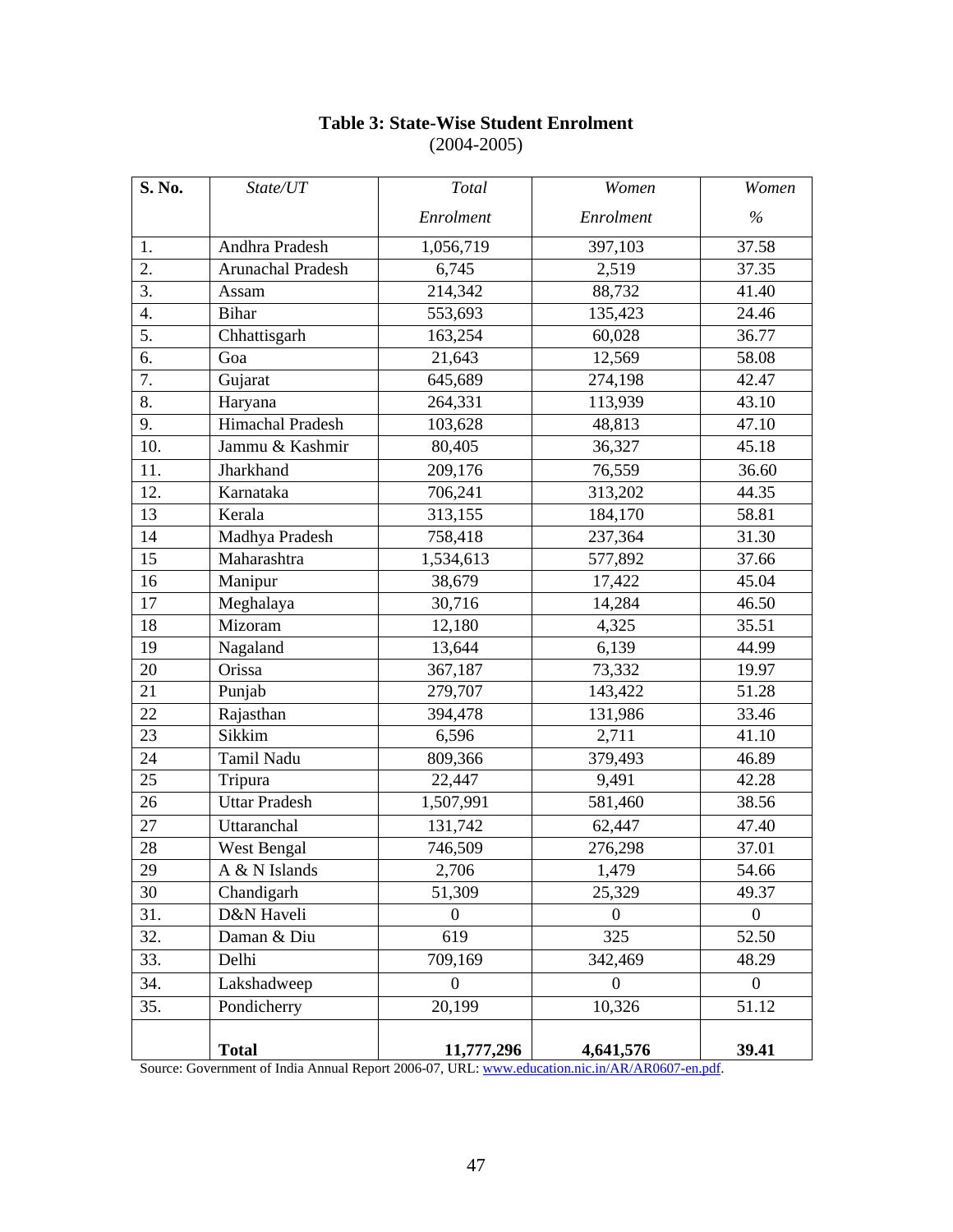| No.              | Faculty                  | <b>Total Enrolment</b> | Percentage<br>Of Total |
|------------------|--------------------------|------------------------|------------------------|
| 1.               | Arts                     | 41,58,606              | 45.07                  |
| 2.               | Science                  | 18,34,493              | 19.88                  |
| 3.               | Commerce/Management      | 16,60,238              | 17.99                  |
| $\overline{4}$ . | Education                | 1,32,572               | 1.43                   |
| 5.               | Engineering / Technology | 6,92,087               | 7.50                   |
| 6.               | Medicine                 | 3,00,669               | 3.25                   |
| 7.               | Agriculture              | 55,367                 | 0.60                   |
| 8.               | Veterinary Science       | 14,765                 | 0.16                   |
| 9.               | Law                      | 2,98,291               | 3.23                   |
| 10.              | Others                   | 80,745                 | 0.88                   |
|                  | Total                    | 92,27,833              | 100.00                 |

## **Table 4a. Student Enrolment by Academic Discipline**  (2002-2003)

Source: University Grants Commission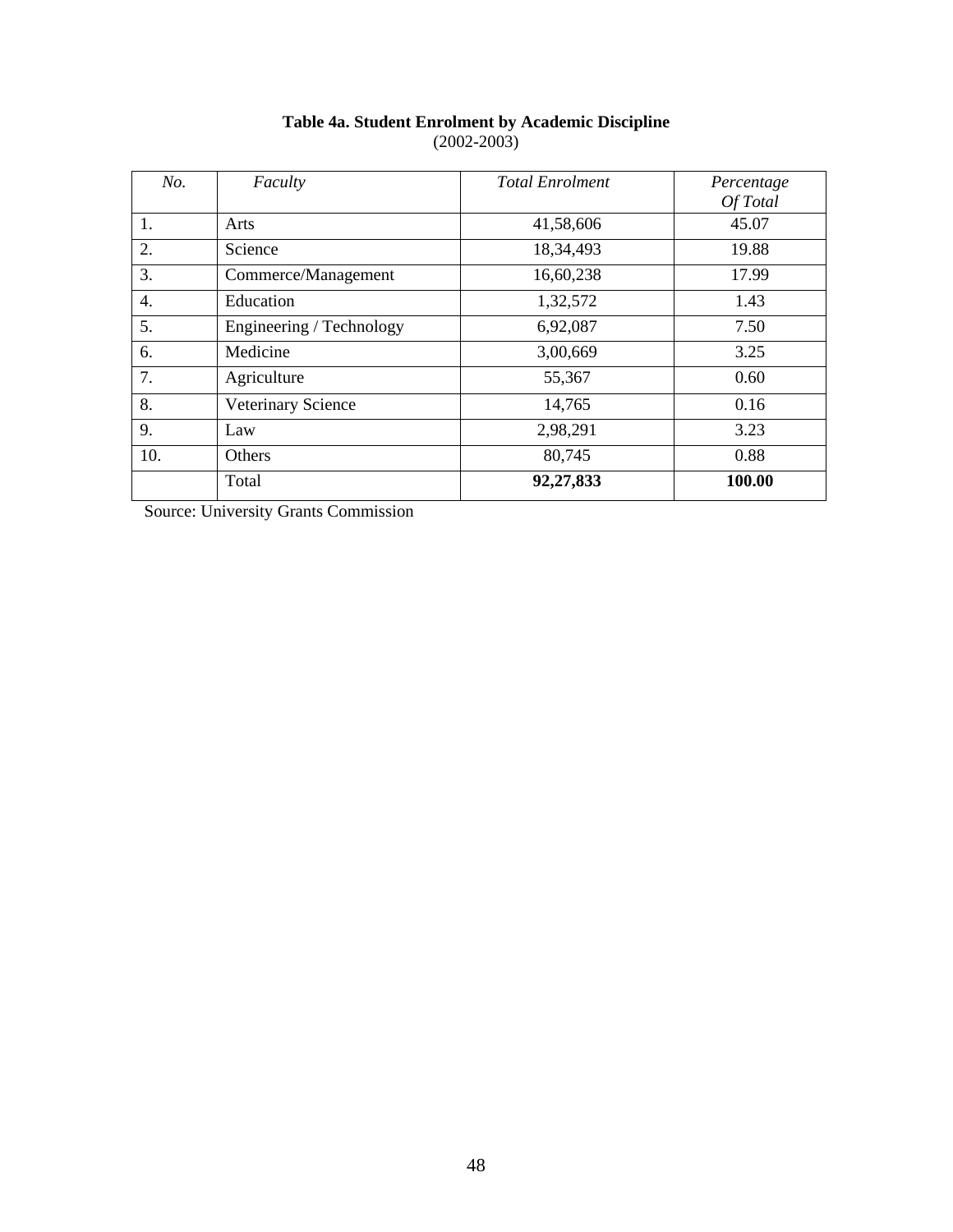| No. | Faculty                                   | <b>Undergraduate</b>                                                                                | <b>Graduate</b> |                         |             |
|-----|-------------------------------------------|-----------------------------------------------------------------------------------------------------|-----------------|-------------------------|-------------|
|     |                                           | <b>Total</b>                                                                                        | % Female        | <b>Total</b>            | $%$ Female  |
| 1.  | <b>Arts</b>                               | 972,720<br>of which: B.A. 843,073; B.A. Hons. 114,596                                               | 43.7            | 306,416                 | 45.2        |
| 2.  | <b>Science</b>                            | 327,775<br>of which: B.Sc. 280,982; B.Sc. Hons. 38,698                                              | 40.2            | 74,295                  | 43.0        |
| 3.  | <b>Commerce</b>                           | 373,192<br>of which: B.Com. 330,664; B.Com. Hons. 23,690                                            | 40.0            | 94,426                  | 37.4        |
| 4.  | <b>Education</b>                          | 106,048                                                                                             | 45.1            | 4,713                   | 35.4        |
| 5.  | <b>Engineering</b> /<br><b>Technology</b> | 127,610<br>of which: B.Tech: 22,070; Civil: 9,179; EE 21,745;<br>ECE 13,042; Mech 19,844 CS: 13,943 | 20.7            | 12,370                  | 17.5        |
| 6.  | <b>Medicine</b>                           | 38,787<br>of which: Dental: 3,764; B. Pharm. 5,751<br>Nursing: 3,260; MBBS: 14,182                  | 41.3            | 8,219<br>(M.D. 3,441)   | 29.0        |
| 7.  | <b>Agriculture</b>                        | 7,801<br>of which: B.Sc. Ag. 6,892                                                                  | 16.4            | 3,716                   | <b>19.0</b> |
| 8.  | <b>Veterinary</b><br><b>Science</b>       | 1,497                                                                                               | 23.1            | 700                     | 17.6        |
| 9.  | Law                                       | 58,228                                                                                              | 19.3            | 2,193                   | 35.5        |
| 10. | <b>Others</b>                             | 38,539<br>of which: BCA (Comp.App.): 17,248                                                         | 28.7            | 33,607<br>(BCA: 20,972) | 29.8        |
|     | <b>Total</b>                              | 2,052,197                                                                                           | 39.8            | 540,658                 | 41.3        |
|     |                                           |                                                                                                     | 2,592,855       | 40.1                    |             |

# **Table 4b. Student Graduation by Academic Discipline**

(2002-2003)

Source: University Grants Commission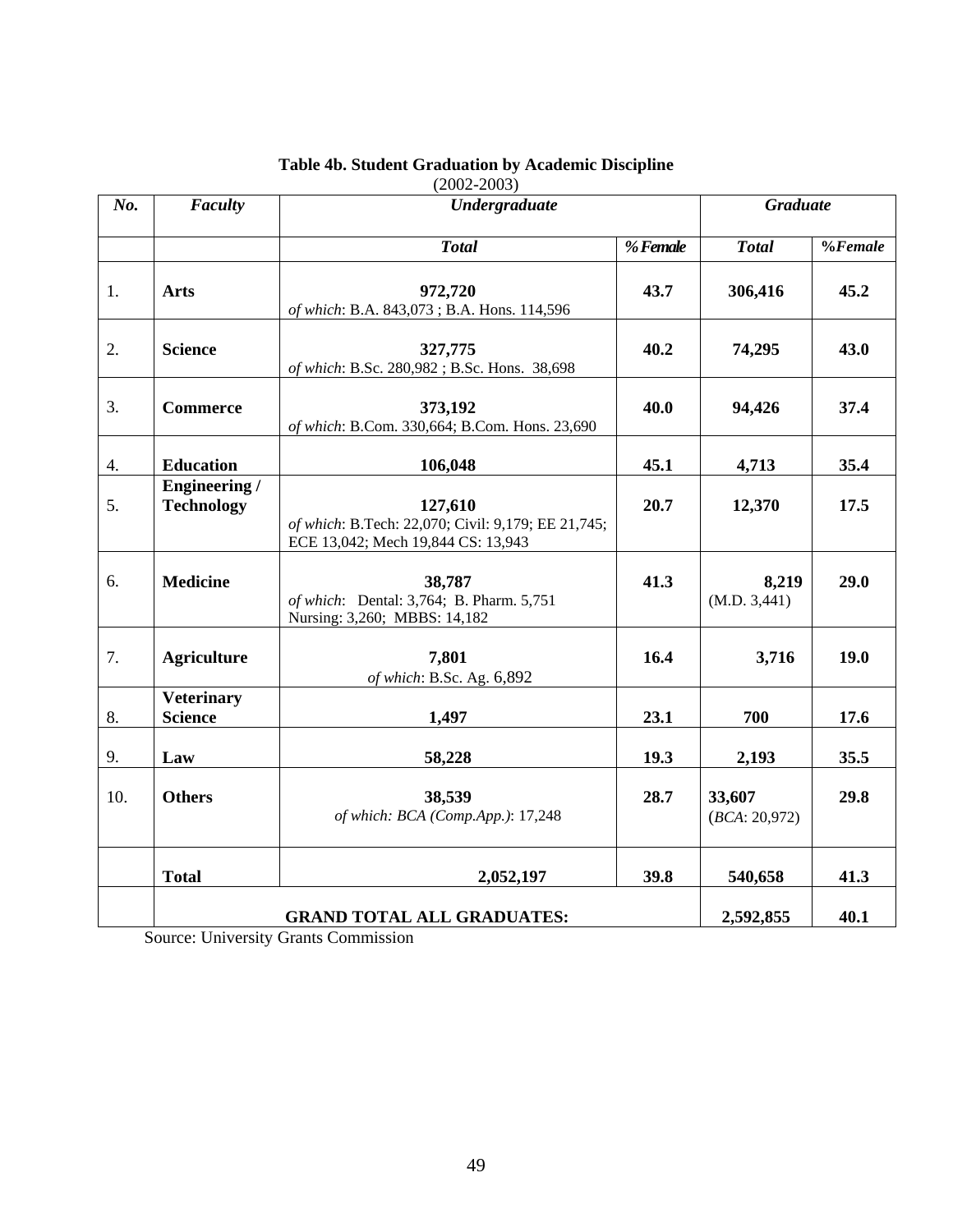# Table 5. Public Expenditures on Higher Education<sup>1</sup>

| Year                   | Expenditure on      | Expenditure on Higher           | Expenditure on      |
|------------------------|---------------------|---------------------------------|---------------------|
|                        | <b>Education</b> as | Education as percent of         | Higher Education as |
|                        | percent of GDP      | <b>Expenditure on Education</b> | percent of GDP      |
| 1981-1990 <sup>2</sup> | 3.59                | 15.6                            | 0.34                |
| 1991-2000              | 3.77                | 19.3                            | 0.72                |
| 2001-2002              | 3.82                | 17.9                            | 0.69                |
| 2002-2003              | 3.80                | 18.5                            | 0.70                |
| 2003-2004              | 3.50                | 17.8                            | 0.62                |
| 2004-2005 (RE)         | 3.68                | 18.0                            | 0.66                |

(Share of GDP and Total Education Expenditures)

Note: Based on the new series of GDP with base 93-94=100; \*\* Quick estimates of GDP

<sup>1</sup> Source: Selected Educational Statistics 2004-05, Ministry of Human Resource Development

² Source: Analysis of Budgeted Expenditure on Education, Ministry of Human Resource Development RE: Revised Estimates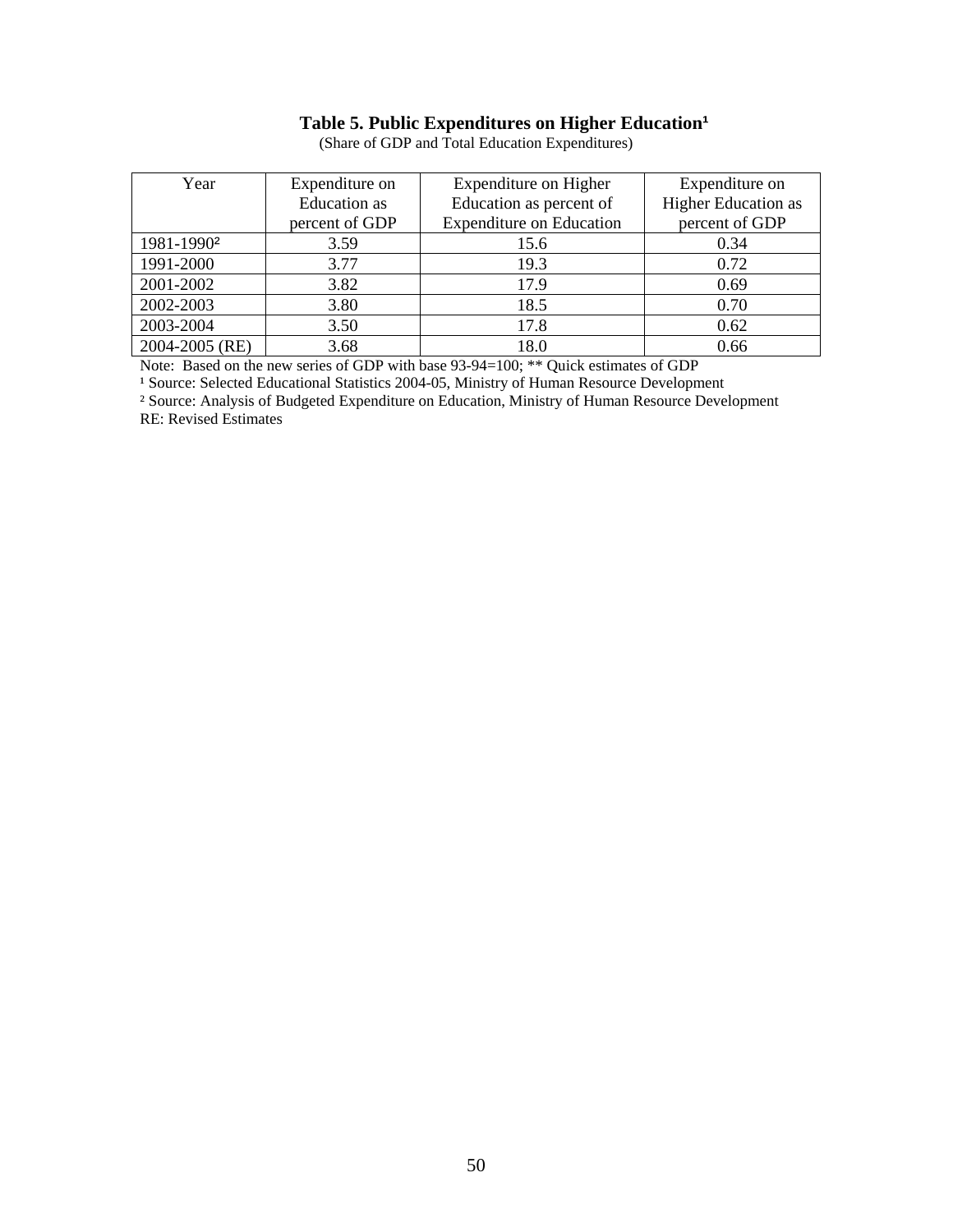# **Table 6. Management structure of Engineering and Medical Colleges across States** (2003)

| $S^{21}$ tate           | <b>Medical</b><br><b>Colleges</b> |                | % Private | <b>Engineering</b><br><b>Colleges</b> |                | $\%$<br>Private |
|-------------------------|-----------------------------------|----------------|-----------|---------------------------------------|----------------|-----------------|
|                         | Government                        | Private        |           | Government                            | Private        |                 |
| <b>Andhra Pradesh</b>   | 14                                | 14             | 50.0      | 10                                    | 213            | 95.5            |
| Assam                   | 3                                 | $\Omega$       | 0.0       | $\overline{3}$                        | $\mathbf 0$    | 0.0             |
| <b>Bihar</b>            | 6                                 | $\mathfrak{p}$ | 25.0      | $\overline{4}$                        | $\overline{3}$ | 42.9            |
| Chattisgarh             | 2                                 | $\Omega$       | 0.0       | $\overline{2}$                        | 9              | 81.8            |
| <b>Delhi</b>            | 5                                 | $\Omega$       | 0.0       | $\overline{7}$                        | $\overline{7}$ | 50.0            |
| Gujarat                 | 8                                 | $\overline{4}$ | 33.3      | 9                                     | 16             | 64              |
| Haryana                 | 1                                 | 2              | 66.6      | $\overline{7}$                        | 29             | 80.5            |
| <b>Himachal Pradesh</b> | $\mathfrak{p}$                    | $\Omega$       | 0.0       | $\overline{2}$                        | 3              | 60.0            |
| Jharkhand               | $\Omega$                          | $\overline{2}$ | 100       | $\overline{4}$                        | $\overline{2}$ | 33.3            |
| Karnataka               | $\overline{4}$                    | 22             | 84.6      | 13                                    | 99             | 88.4            |
| Kerala                  | $\overline{7}$                    | 8              | 53.3      | 31                                    | 51             | 62.2            |
| <b>Madhya Pradesh</b>   | 5                                 | 1              | 16.7      | 6                                     | 47             | 88.7            |
| <b>Maharashtra</b>      | 19                                | 18             | 48.6      | 16                                    | 133            | 89.3            |
| Orissa                  | 3                                 | $\Omega$       | 0.0       | 6                                     | 38             | 86.4            |
| Punjab                  | 3                                 | 3              | 50.0      | 11                                    | 27             | 71              |
| <b>Tamil Nadu</b>       | 12                                | $\overline{7}$ | 36.8      | 16                                    | 234            | 93.6            |
| <b>Uttar Pradesh</b>    | 10                                | 2              | 16.7      | 25                                    | 58             | 69.9            |
| <b>Uttaranchal</b>      | $\Omega$                          | 2              | 100.0     | $\overline{5}$                        | $\overline{4}$ | 44.4            |
| <b>West Bengal</b>      | $\overline{7}$                    | $\Omega$       | 0.0       | 15                                    | 37             | 71.2            |

Source: Medical Council of India and AICTE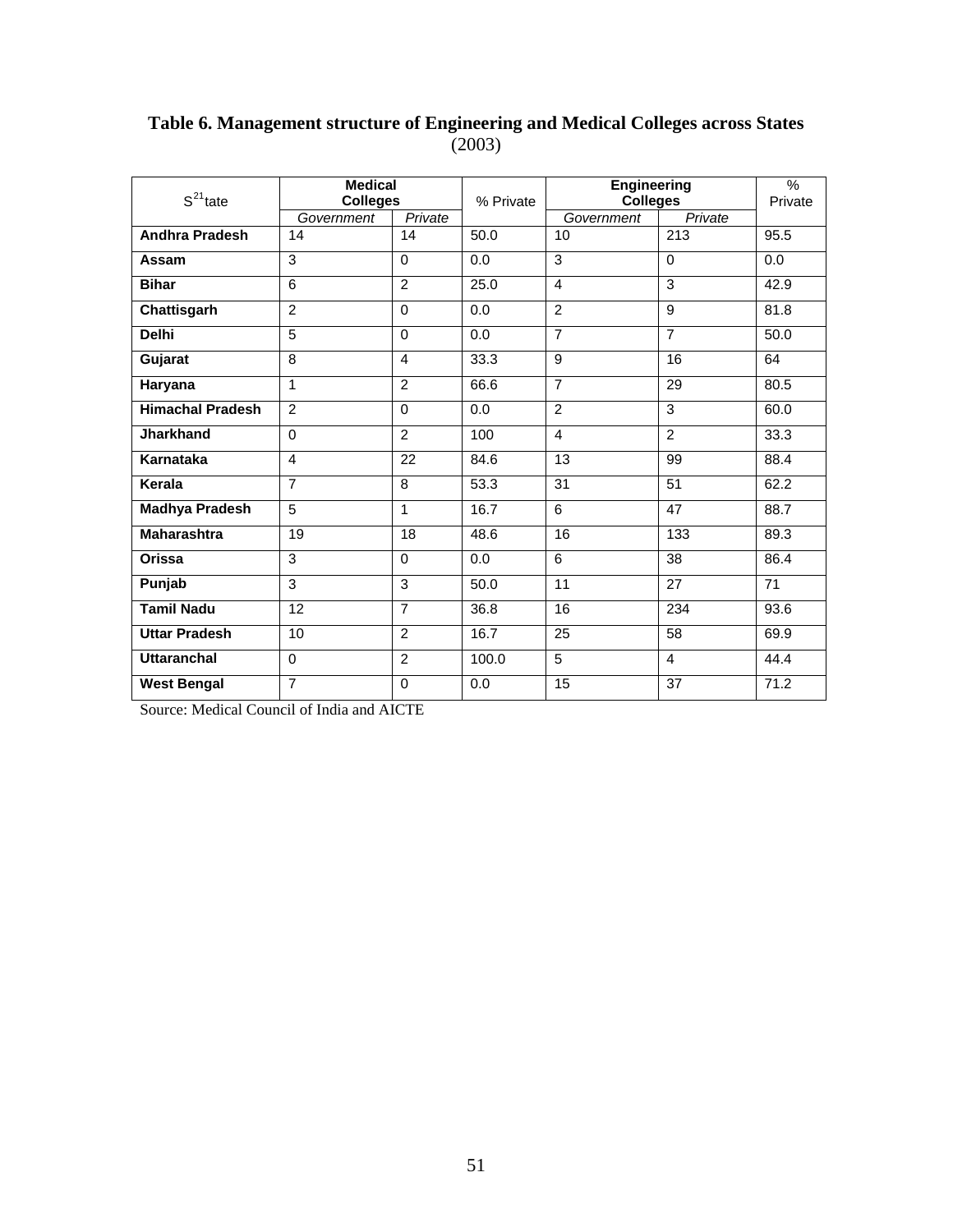





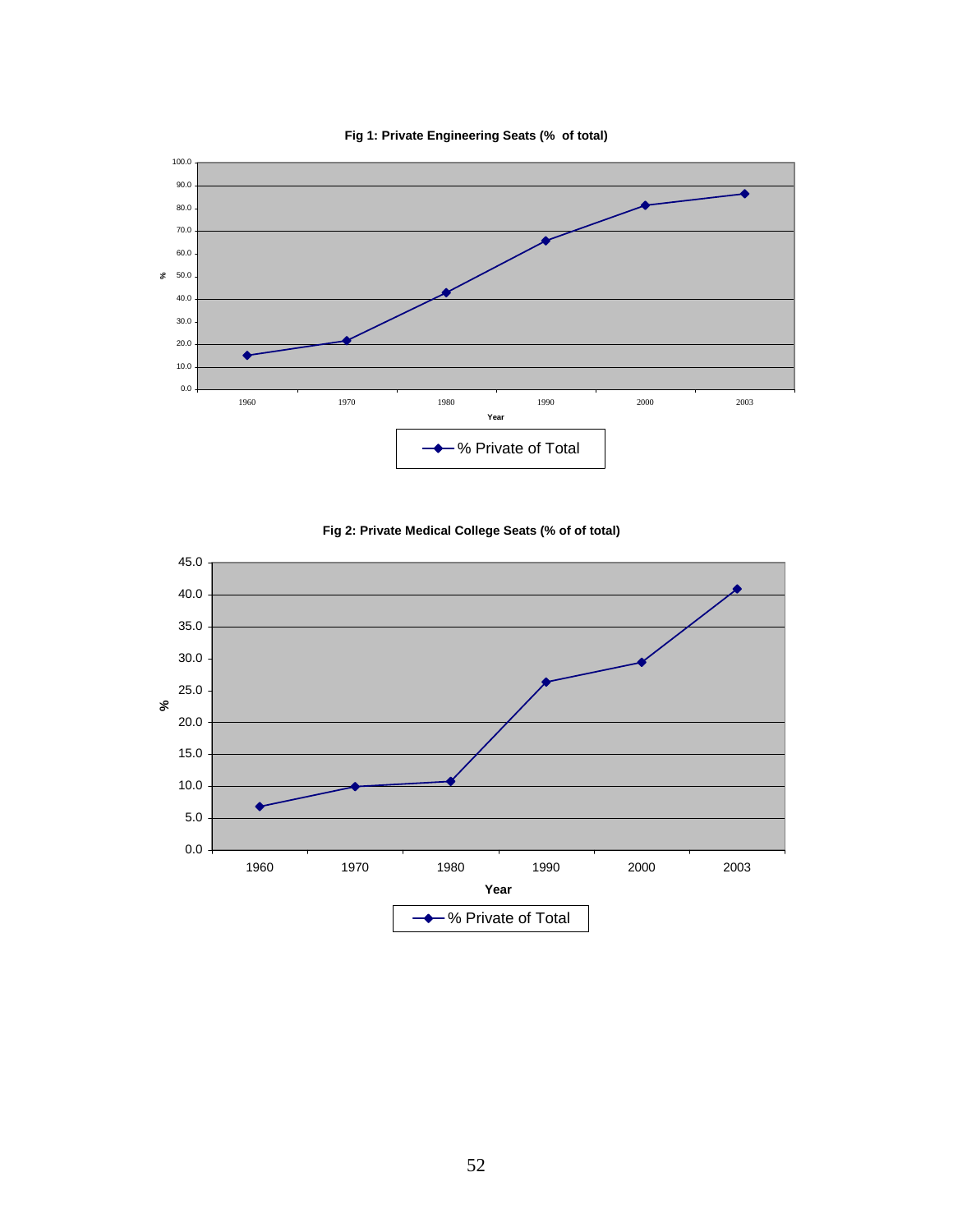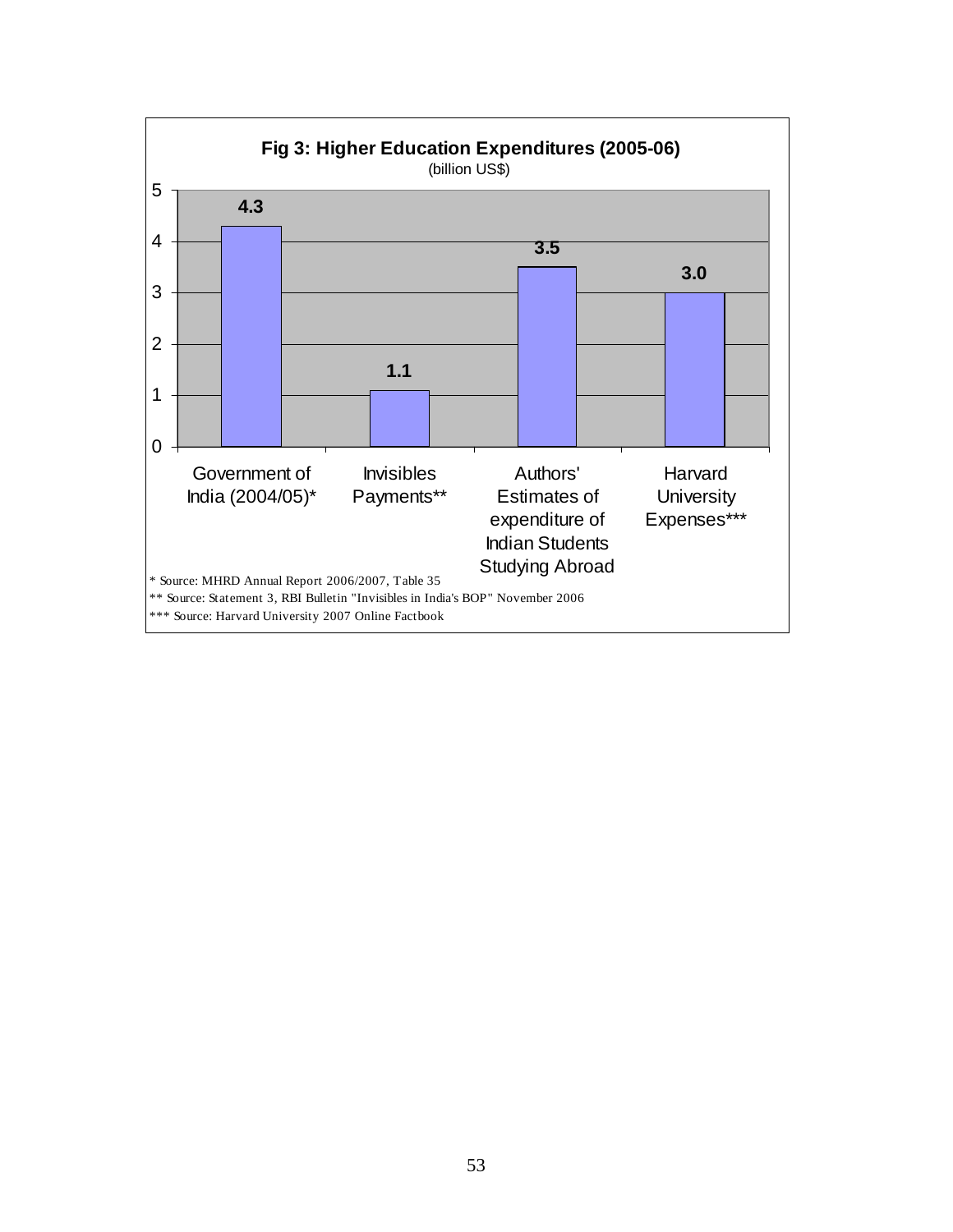### **References:**

Agarwal, Pawan. 2007. "Higher Education in India: Growth, Concerns and the Change Agenda," *Higher Education Quarterly*, 61 (2): 197-207.

Banerjee, Abhijit, Pranab Bardhan, Kaushik Basu, Mrinal Datta Chaudhuri, Maitreesh Ghatak, Ashok Sanjay Guha, Mukul Majumdar, Dilip Mookherjee and Debraj Ray. 2002. "Strategy for Economic Reform in West Bengal," *Economic and Political Weekly*, October 12.

Bhagavan, Manu. 2003. *Sovereign Spheres: Princes, Education and Empire in Colonial India*, Oxford University Press, New Delhi.

Dam, Shubhankar. 2006. "Unburdening the Constitution: What Has the Indian Constitution Got to Do With Private Universities, Modernity and Nation-States". Singapore Journal of Legal Studies, pp. 108-147. Available at SSRN:<http://ssrn.com/abstract=952211>

Kapur, Devesh. 2007. "Globalization and the Paradox of Indian Democracy," draft.

Kapur, Devesh and Megan Crowley. 2008. "Higher Education and Developing Countries," Center for Global Development Working Paper, forthcoming.

Kapur, Devesh, Ajay.S. Mehta, R Moon Dutt. 2004. "Indian Diasporic Philanthropy," in Peter Geithner, Lincoln Chen, and Paula D. Johnson, eds., *Diaspora Philanthropy and Equitable Development: Perspectives on China and India*. Cambridge, MA: Harvard University Press.

Mani, Anandi and Sharun Mukand. 2007. "Democracy and Visibility," *Journal of Development Economics* 83 (2): 506-529.

Mitta, Manoj. 2004. "AIIMS is now free to appoint its profs," *Indian Express*, April 4.

Modi, H. and Mukhopadhyay A. 2000. *An Analysis of Tax Concessions of Charitable Organizations.* NIFP Delhi.

Mukherjee, Mita. 2004. "Slash prelude to funds full stop." *The Telegraph*, March 17.

Srivastava, Ravi. 2007. "National Knowledge Commission: Meeting Social Goals or Neoliberal Reform," *Economic and Political Weekly* March 10, pp. 812-815.

Sundar, Pushpa. 2000. *Beyond Business: From Merchant Charity to Corporate Citizenship.* New Delhi: Tata MaCGraw Hill.

Sundar, Pushpa. 2002. *For God's Sake: Religious Charity and Social Development in India*  (Sampradaan: Indian Center for Philanthropy)

Tilak, J.B. G. 1983. *Voluntary Contributions to Education in India,* Punjab School of Economics and Business, Vol 4, No.2.

 Tilak, J.B. G. 1997. "The Dilemma of Reforms in Financing Higher Education in India," *Higher Education Policy* 10 (1): 7-21.

Tilak, J.B. G. 2000."Higher Education in Developing Countries," *Minerva*. Vol 38, p..233-240.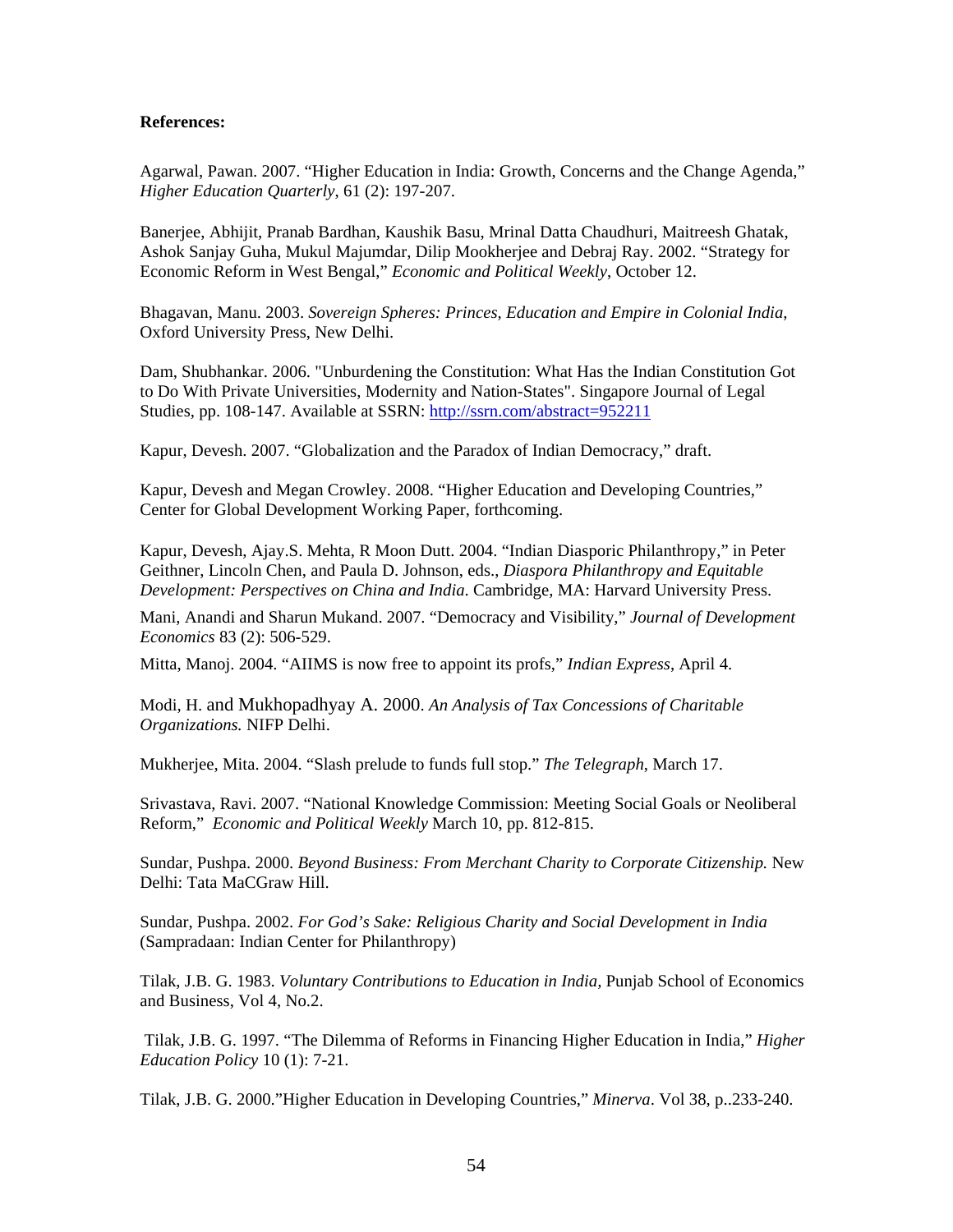Tilak, J.B. G. 2003. "Public Expenditure on Education in India," in *Financing Education in India* (New Delhi: NIEPA: Ravi Books).

Vishwanathan, S. 2003. "The Seats Market," *Frontline*, March 15, 2003.

Wolf, Alison. 2002. *Does Education Matter*? London: Penguin.

World Bank. 1994. *Higher Education: The Lessons of Experience*. Washington, DC: The World Bank.

#### **Reports:**

Government of India, Department of School Education and Literacy, 2007. *Annual Report 2004-*

*2005* URL: **<http://www.education.nic.in/AR/AR0607-en.pdf>**.

Government of India, 2007. *Selected Educational Statistics 2004-2005*

NIEPA Report on Consultative Meeting for Funding Higher Education

UGC Annual Reports, 1990-2001

University News

Government of India Report on Tax Exemptions (Kelkar Committee Report)

Shome Committee Report

UGC Committee Reports (Punayya, Pylee, Anand Krishnan, Rehman)

Kumarmangalm Birla Report on Higher Education, Prime Minister's Task Force

Annual Reports of approximately forty trusts

Directory of Donor Organizations: Indian Center for Philanthropy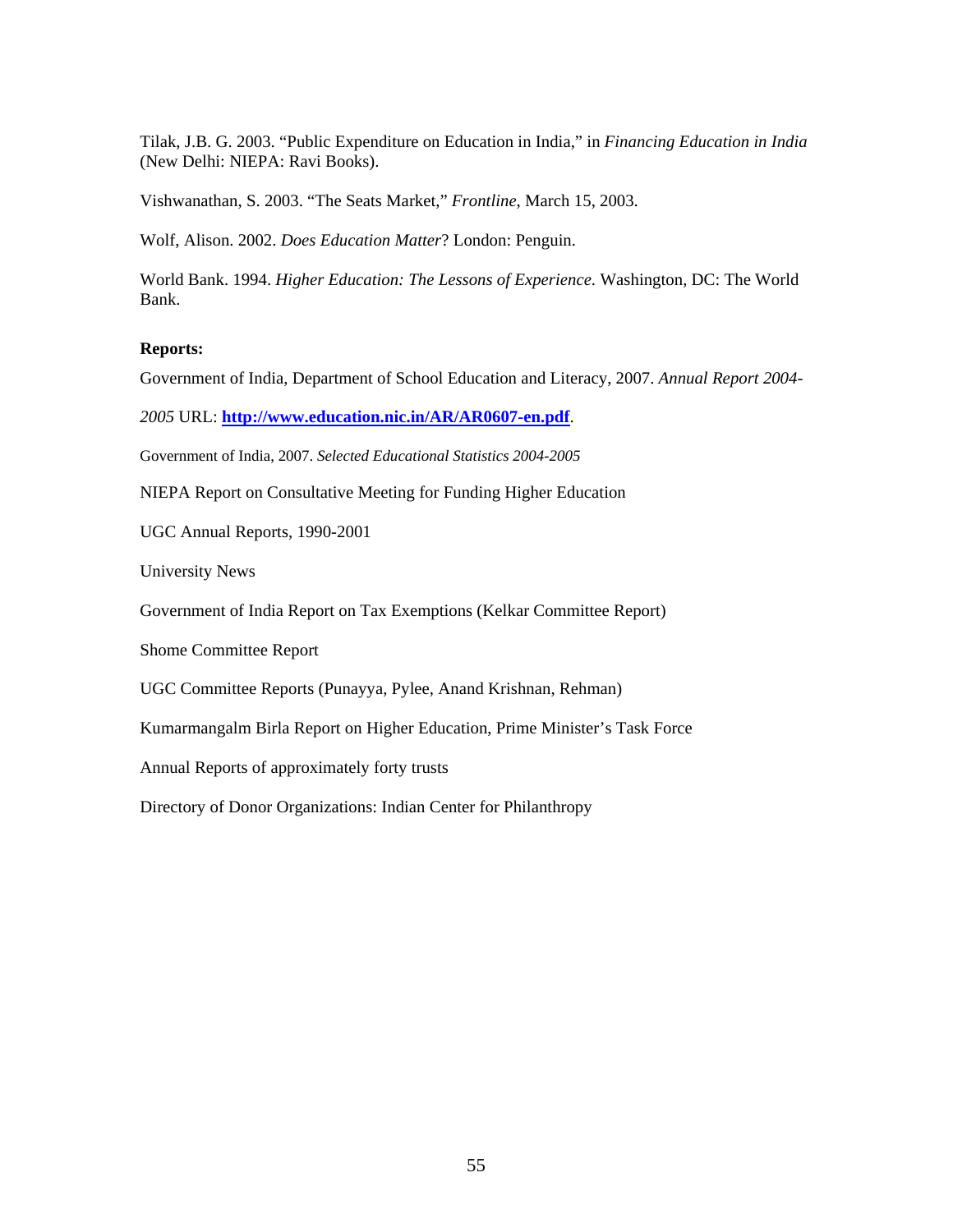$\overline{a}$ 

 $3$  In this paper we focus on that part of the higher (tertiary) education than encompasses colleges and universities. We do not address issues related to technical education in India's Industrial Training Institutes (ITIs) which are an important component of higher education imparting technical training in a wide range of trades and crafts.

<sup>4</sup> Source: Planning Commission, "Note on the Education Sector," 2007.

 $5$  Source: Draft report of Working Group on Higher Education,  $11<sup>th</sup>$  Five Year Plan. Available at: http://planningcommission.nic.in/aboutus/committee/wrkgrp11/wg11\_hgedu.doc

 $6$  As of 2004, total enrolment in higher education in Indian was 11.77 million of which SC was 1.26 million and ST 0.434 million. Source, MHRD Annual Report 2006-07.

<sup>7</sup> The target of recovering 25 percent through fees was probably arrived at by looking at the East Asian Example: South Korea has gross enrollment ratios in higher education of 47 percent and recovers 23 percent of its expenditure as fees; Indonesia has an enrolment ratio of 11 percent and a recovery of 25 percent; Malaysia has an enrollment comparable to India's of around 8 percent and like India recovers only 6 percent in fees.

<sup>8</sup> Interestingly, the formal legal definitions of "charitable" in India are all based on objectives of the organization concerned. Formally, even the Board of Cricket Control in India is a charitable organization, because "cricket" appears to on a government list of objectives it is desirable to promote.

9 These trusts are Tatas (Sir Ratan Tata, Sir Dorabji Tata and JRD Tata), Bajaj, Birla (G.D. Birla, B.M.Birla), Lalbhai, Sarabhai, Godrej, ShriRam, Singhania, Modi, Annamalai Chettiar, Murugappa group (AAM Foundation), Naidu, Ramco, Mafatlal, Mahindra.

<sup>10</sup> Parliament of India, Rajya Sabha,  $145<sup>th</sup>$  report on action taken by government on the Department-related Parliamentary Standing Committee on Human Resource Development recommendations/observations contained in the hundred thirty ninth report on demands for grants 2003-2004 (demand no. 57) of the department of secondary and higher education (ministry of human resource development). (presented to the Rajya Sabha on  $12<sup>th</sup>$  december, 2003) (laid on the table of Lok Sabha on  $12<sup>th</sup>$  december, 2003) Rajya Sabha secretariat, New Delhi, December, 2003.

<sup>11</sup> According to Finance Ministry data cited in *The Hindu*, since its launch in 2001 the Education Loan Scheme has grown from roughly 50,000 accounts and Rs. 670 crore loans as on March 31, to approximately 1,53,000 accounts and Rs. 2,600 crores loan amounts on March 31, 2004. **"**Education loan scheme simplified," *The Hindu* August 11, 2004.

12 See: http://www.mciindia.org/apps/search/

13 See: http://www.aicte.ernet.in/

14 Nivedita Mookerji & Pummy Kaul, "Education tops ad spend in print," *Financial Express*, April 18, 2005, p.1.

 $15$ <sup>15</sup> "A private university shall fulfill the minimum criteria in terms of programmes, faculty, infrastructural facilities, financial viability, etc. as laid down from time-to-time by the UGC and other statutory bodies such as the All-India Council for Technical Education, the Bar Council of India, the Distance Education Council, the Dental Council of India, the Indian Nursing Council,

<sup>1</sup> <http://pmindia.nic.in/lspeech.asp?id=555>

 $2^2$  The authors would like to thank Atul Kohli for his insightful comments, and Jandhalya Tilak, Urjit Patel and Pushpa Sundar for access to their work and some important bibliographical tips. For assistance with the research, we are grateful to Mihir Sheth and in the preparation of this manuscript, Anjali Salooja and Megan Crowley. An earlier version of this paper was presented at a conference organized by the Center for the Advanced Study at the University of Pennsylvania on "Economic Reforms, Human Development and Governance in India: Changes in Institutional Structures and Incentives since 1991."